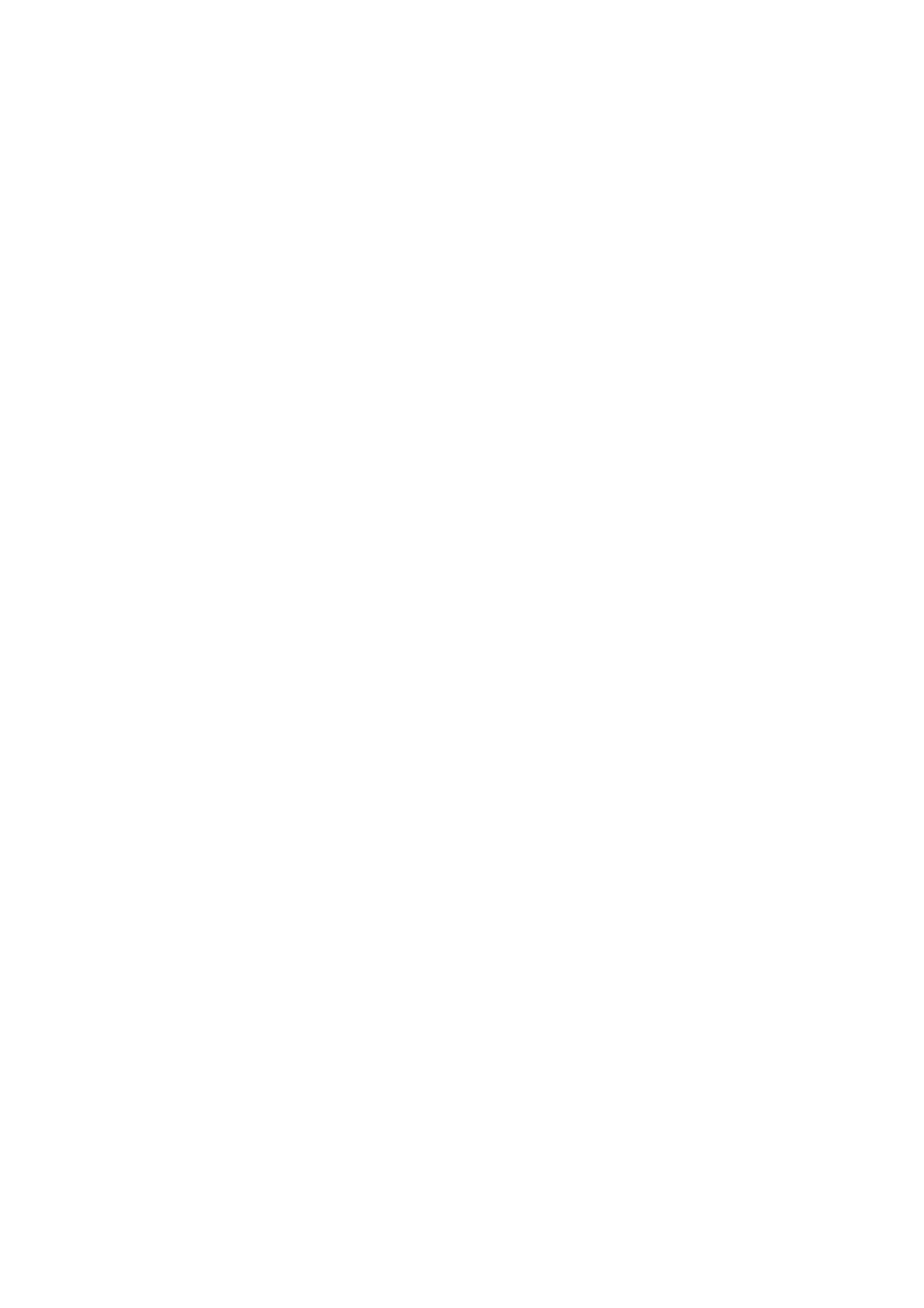

### Dear Customer

These Operating Instructions are intended to familiarize you with your new MAN Diesel engine and how it operates.

This manual is supplemented by the publication "Fuels, Lubricants and Coolants for MAN Diesel Engines" and the "Service record".

#### **Note:**

All three publications belong to the engine and must always be kept ready to hand near the engine in the engine room.

Please read this Manual and the "Instructions for the installation of MAN Diesel Engines" before you put the new engine into operation.

Comply in full with instructions relating to operation, prevention of accidents and environmental protection.

MAN Diesel engines are developed and manufactured in line with the latest state of the art. However, trouble-free operation and high performance can only be achieved if the specified maintenance intervals are observed and only approved fuels, lubricants and coolants are used.

It is imperative and in your own interest to entrust your MAN Local Service Centre with the removal of any disturbances and with the performance of checking, setting, and repair work.

Yours faithfully, MAN Nutzfahrzeuge Aktiengesellschaft Werk Nürnberg

Subject to change to keep abreast with technological progress.

 2001 MAN Nutzfahrzeuge Aktiengesellschaft No parts of this publication may be reproduced or translated without prior written permission of MAN. MAN explicitly reservs all rights according to copyright law.

MTDA Technical status: 11.1998 51**.**99493–8264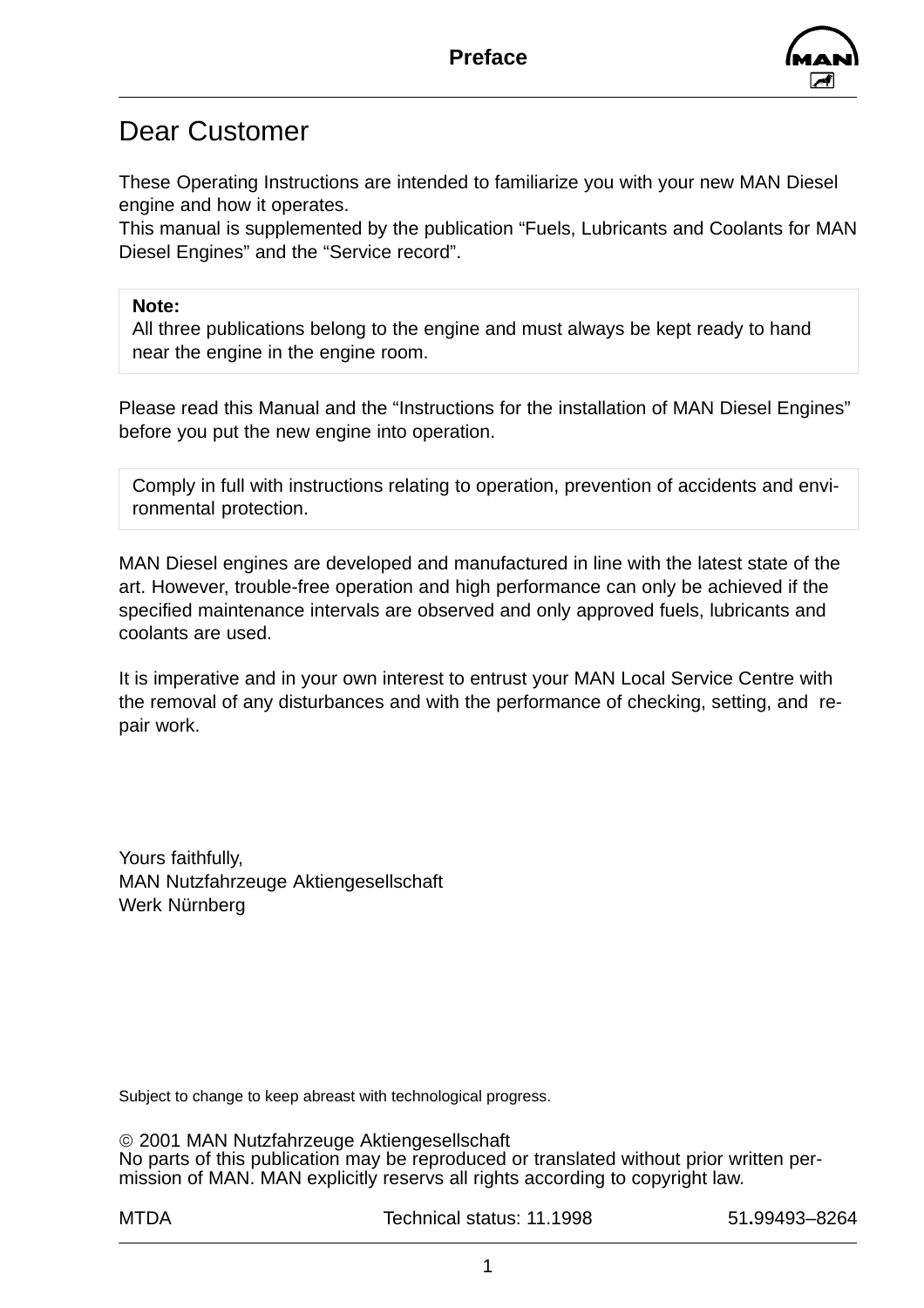## $MAN$  $\sqrt{ }$

| 3                                                        |
|----------------------------------------------------------|
| $\overline{4}$                                           |
| 5                                                        |
| 10<br>10<br>16<br>18<br>20<br>21<br>22<br>22<br>22<br>23 |
| 24<br>24<br>25<br>25<br>25<br>26<br>26                   |
| 27<br>27<br>29<br>35<br>39<br>40<br>41                   |
| 44<br>44<br>48<br>48<br>51                               |
| 54                                                       |
| 60                                                       |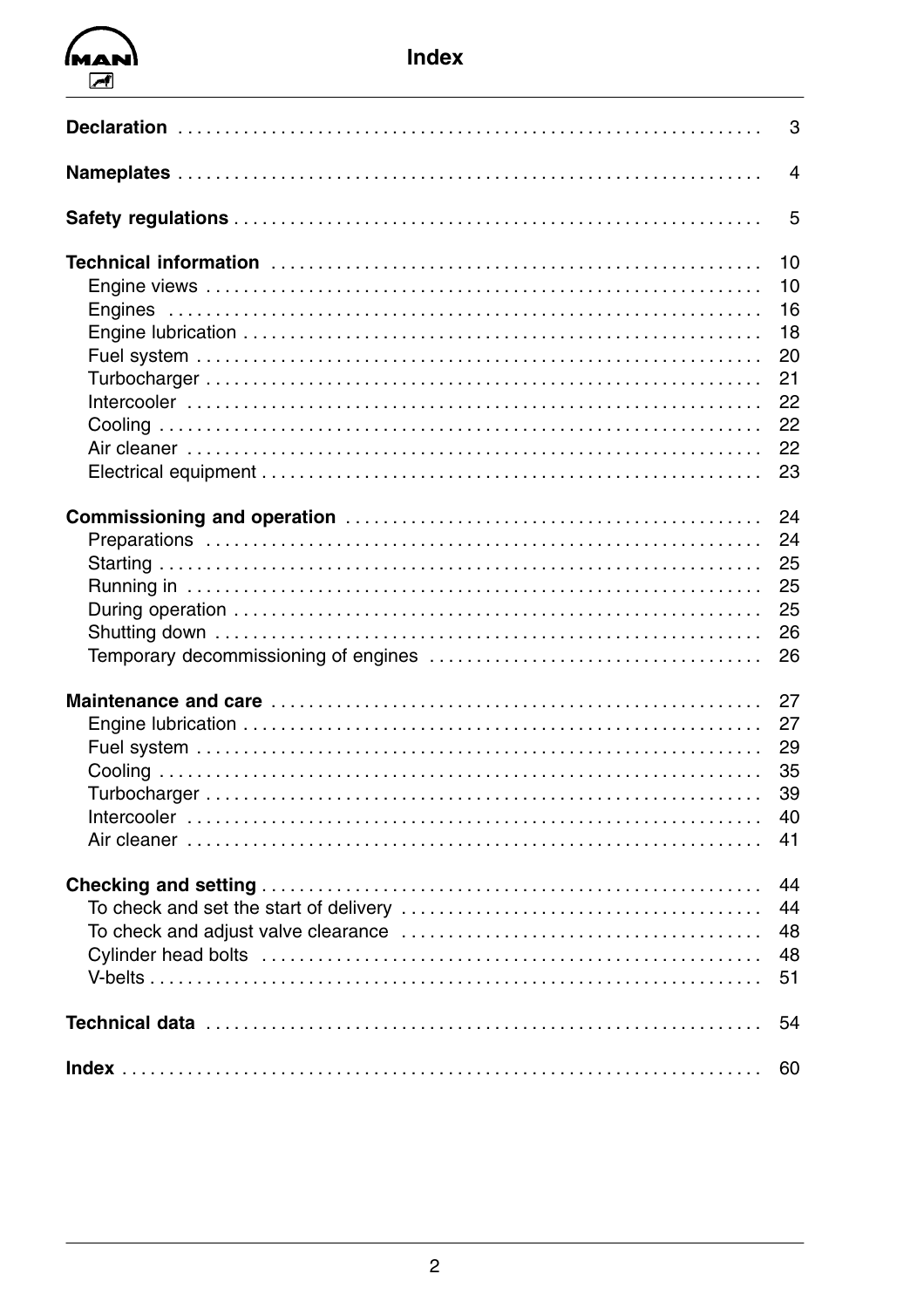

### **Declaration**

<span id="page-4-0"></span>In accordance with Article 4, paragraph 2, in conjunction with Appendix II, section B, of Directive 89/392/EEC, version 93/44/EEC

### **MAN Nutzfahrzeuge Aktiengesellschaft,**

hereby declares that the engine described below is destined for installation in a machine as defined in the EC directive on machines.

Engine model:

Design:

*For data see original declaration*

Engine number:

*If required this declaration is* 

*enclosed with the delivery note.*

Rating / speed:

#### **Note:**

The manufacturer of the complete ready-to-use machine in which this engine is to be installed must take the further action necessary in the context of indirect safety-related engineering and provision of instructions to ensure that the ready-to-use machine complies with the requirements of the EC directive on machines.

The engine must not be put into operation until the complete machine satisfies the conditions laid down in the EC directive on machines 89/392/EEC, most recently amended by 93/44/EEC, or the latest amendment of said directive.

### **MAN Nutzfahrzeuge Aktiengesellschaft**

### **Vogelweiherstraße 33**

### **D–90441 Nürnberg**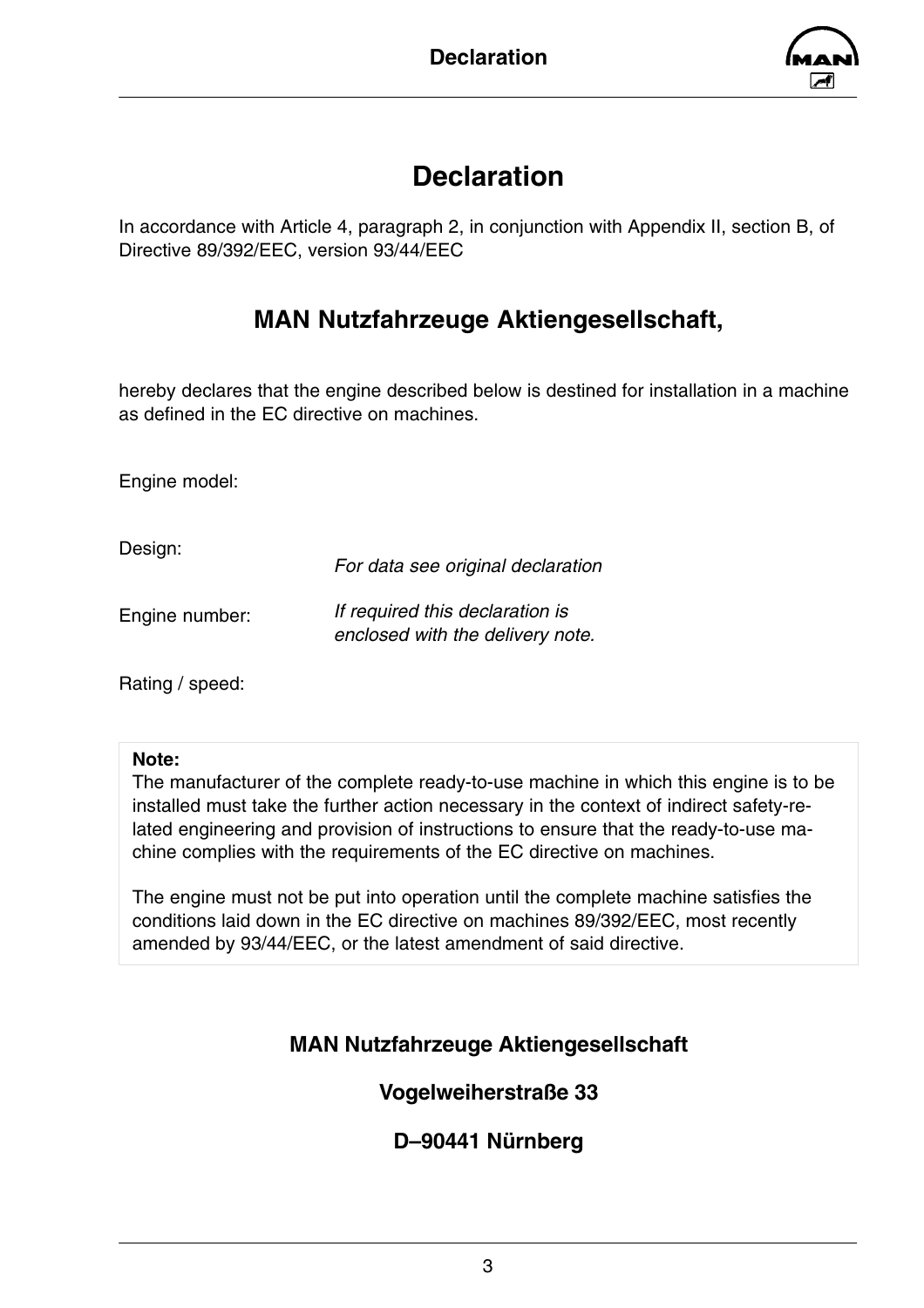<span id="page-5-0"></span>

### **Nameplates**



| Model        |  |
|--------------|--|
|              |  |
| delivered on |  |
|              |  |
| installed on |  |
|              |  |
|              |  |

In all your correspondence please always quote engine model, serial number and job number (Order number).



Enter 14-digit serial number (is used in the spare parts catalog to distinguish between spare parts).

| $\sqrt{ \mathcal{M} }$ | <b>MAN Nutzfahrzeuge Aktiengesellschaft</b><br>Werk Nürnberg Germany |
|------------------------|----------------------------------------------------------------------|
|                        | D) ES EL EN<br>$\circ$ $\circ$ $\circ$ $\circ$                       |
| Bauj. Year Typ         | Serial No<br>Model<br>Motor-Nr.                                      |
| Werk-Nr.<br>Job No     | Leistung kW Rating kW<br>Drehz. 1/min<br>Speed rpm                   |
| Temp. <sup>o</sup> C   | Leistg. PS Rating BHP Aufstellhohe m uNN Altitude m                  |
|                        | –0219                                                                |

Enter 14-digit engine serial number.

Enter 6-digit job number (Order number).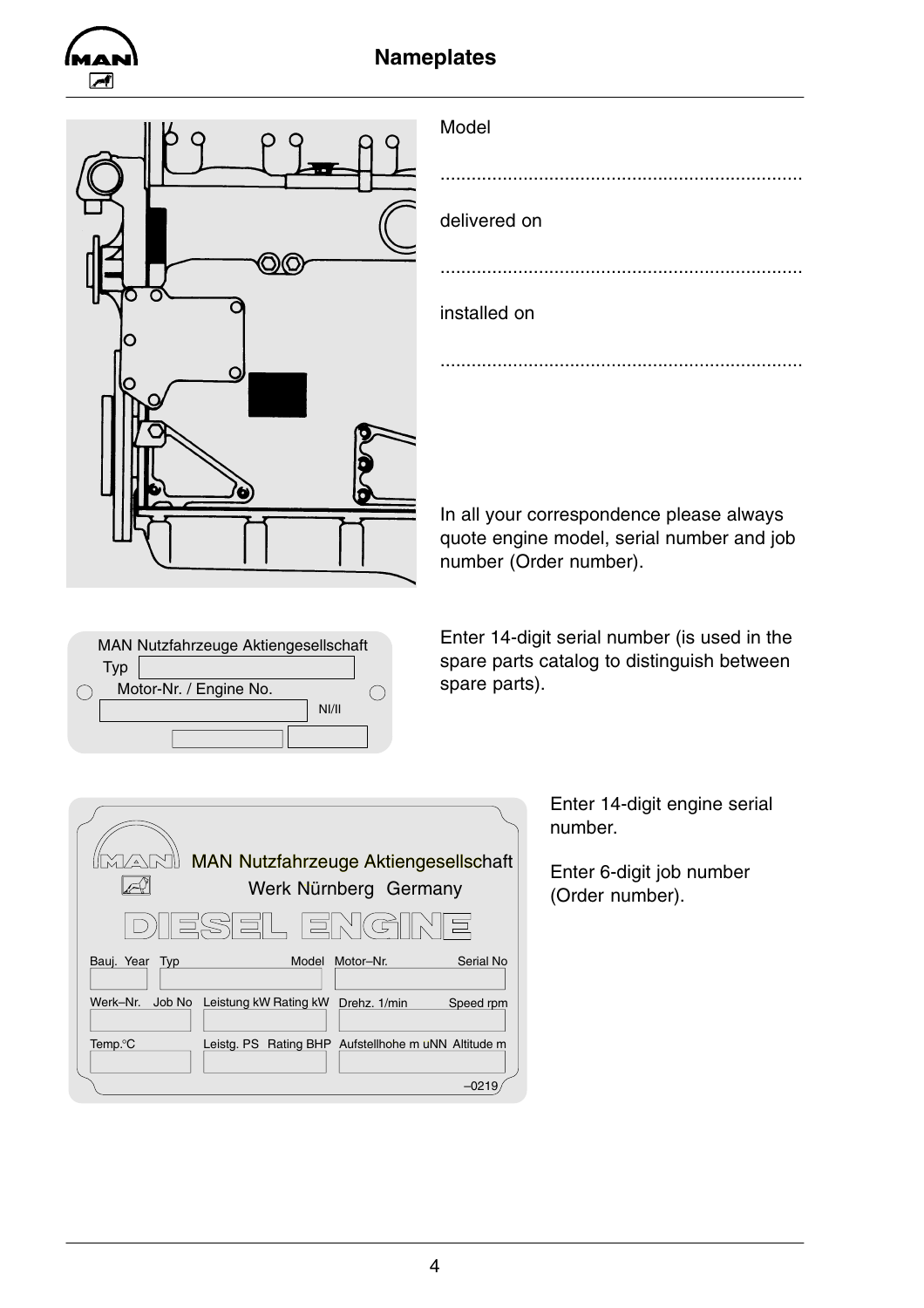

### <span id="page-6-0"></span>General notes

### *Handling diesel engines and the necessary resources is no problem when the personnel commissioned with operation and maintenance are trained accordingly and use their common sense.*

This summary is a compilation of the most important regulations. These are broken down into main sections which contain the information necessary for preventing injury to persons, damage to property and pollution. In addition to these regulations those dictated by the type of engine and its site are to be observed also.

### **Important:**

If, despite all precautions, an accident occurs, in particular through contact with caustic acids, fuel penetrating the skin, scalding from hot oil, anti-freeze being splashed in the eyes etc., *consult a doctor immediately***.**

### **Regulations designed to prevent accidents with injury to persons**

### **During commissioning, starting and operation**

- Before putting the engine into operation for the first time, read the operating instructions carefully and familiarize yourself with the "critical" points. If you are unsure, ask your MAN representative.
- For reasons of safety we recommend you attach a notice to the door of the engine room prohibiting the access of unauthorized persons and that you draw the attention of the operating personal to the fact that they are responsible for the safety of persons who enter the engine room.
- The engine must be started and operated only by authorized personnel. Ensure that the engine cannot be started by unauthorized persons.
- When the engine is running, do not get too close to the rotating parts. Wear close-fitting clothing.
- $\bullet$  Do not touch the engine with bare hands when it is warm from operation risk of burns.
- Exhaust gases are toxic. Comply with the instructions for the installation of MAN Diesel engines which are to be operated in enclosed spaces. Ensure that there is adequate ventilation and air extraction.
- Keep vicinity of engine, ladders and stairways free of oil and grease. Accidents caused by slipping can have serious consequences.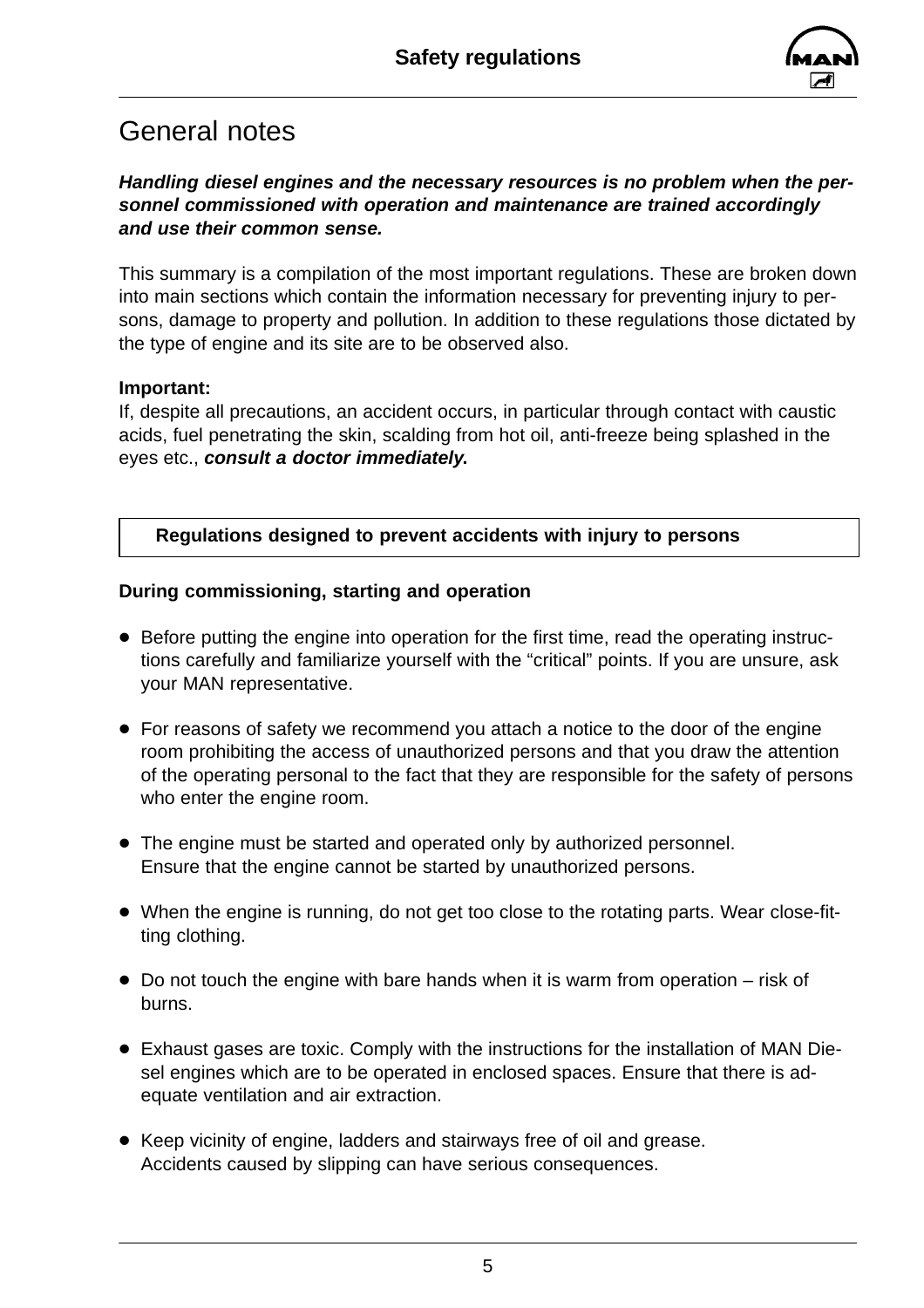

#### **During maintenance and care**

- Always carry out maintenance work when the engine is switched off. If the engine has to be maintained while it is running, e.g. changing the elements of change-over filters, remember that there is a risk of scalding. Do not get too close to rotating parts.
- Change the oil when the engines is warm from operation. **Caution:**

There is a risk of burns and scalding. Do not touch oil drain plugs or oil filters with bare hands.

- Take into account the amount of oil in the sump. Use a vessel of sufficient size to ensure that the oil will not overflow.
- Open the coolant circuit only when the engine has cooled down. If opening while the engine is still warm is unavoidable, comply with the instructions in the chapter entitled "Maintenance and Care".
- Neither tighten up nor open pipes and hoses (lube oil circuit, coolant circuit and any additional hydraulic oil circuit) during the operation. The fluids which flow out can cause injury.
- Fuel is inflammable. Do not smoke or use naked lights in its vicinity. The tank must be filled only when the engine is switched off.
- When using compressed air, e.g. for cleaning the radiator, wear goggles.
- Keep service products (anti-freeze) only in containers which can not be confused with drinks containers.
- Comply with the manufacturer's instructions when handling batteries. **Caution:** Accumulator acid is toxic and caustic. Battery gases are explosive.

### **When carrying out checking, setting and repair work**

- Checking, setting and repair work must be carried out by authorized personnel only.
- Use only tools which are in satisfactory condition. Worn open-end wrench slip, which could lead to injury.
- When the engine is hanging on a crane, no-one must be allowed to stand or pass under it. Keep lifting gear in good condition.
- When working on parts which contain asbestos, comply with the notes at the end of this chapter.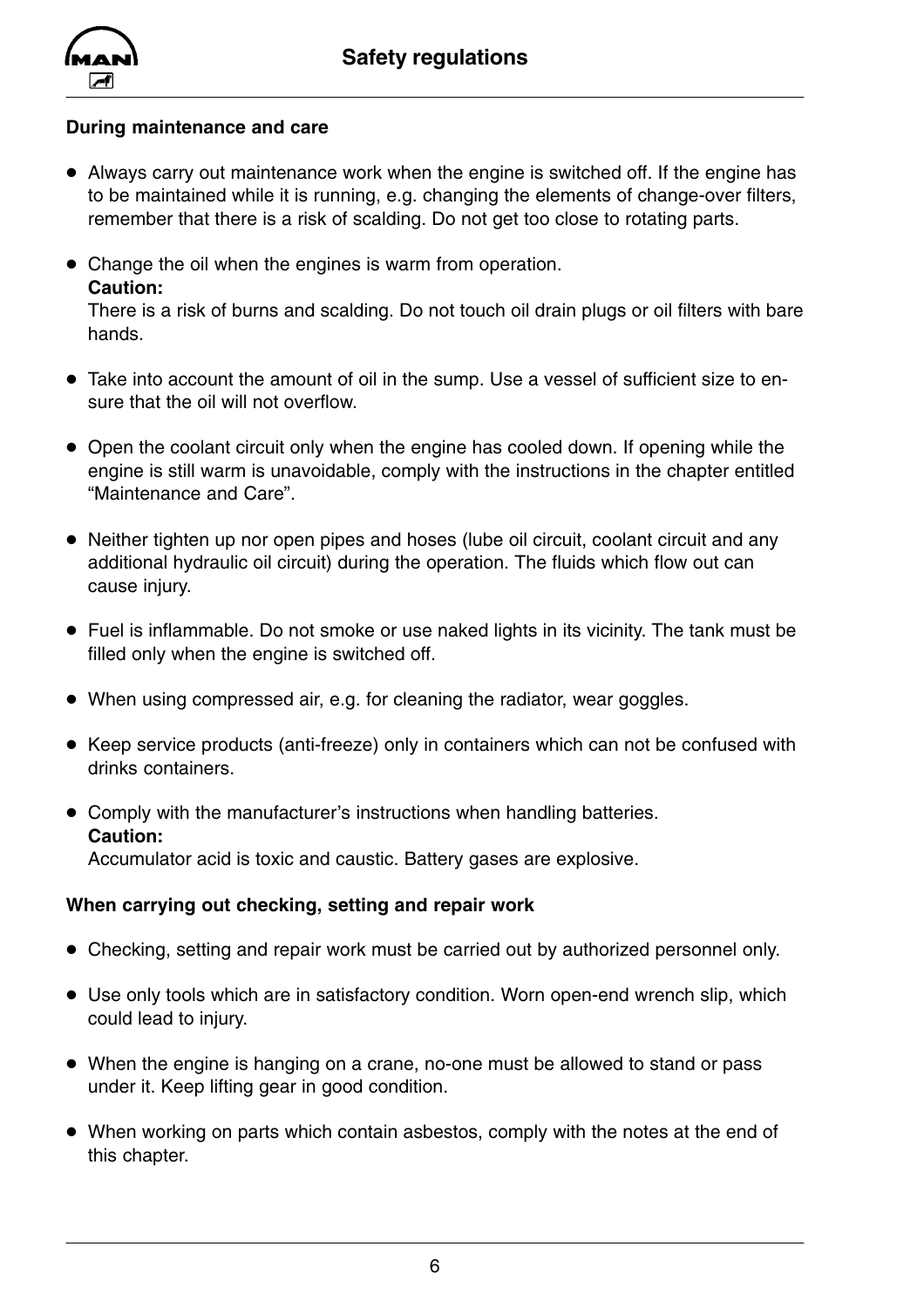

- <span id="page-8-0"></span>• When checking injectors do not put your hands under the jet of fuel. Do not inhale atomised fuel.
- When working on the electrical system disconnect the battery earth cable first. Connect it up again last in order to prevent short circuits.
- When welding comply with the "Instructions for welders".

### **Regulations designed to prevent damage to engine and premature wear**

Do not demand more from the engine than it is able to supply in its intended application. Detailed information on this can be found in the sales literature. The injection pump must not be adjusted without prior written permission of MAN Nürnberg.

If faults occur, find the cause immediately and have it eliminated in order to prevent more serious damage.

Use only genuine MAN spare parts. MAN will accept no responsibility for damage resulting from the installation of other parts which are supposedly "just as good".

In addition to the above, note the following points:

- Never let the engine run when dry, i.e. without lube oil or coolant.
- When starting do not use any additional starting aids (e.g. injection with starting pilot).
- Use only MAN-approved service products (fuel, engine oil, anti-freeze and anti-corrosion agent). Pay attention to cleanliness. The Diesel fuel must be free of water. See "Maintenance and care".
- Have the engine maintained at the specified intervals.
- Do not switch off the engine immediately when it is warm, but let it run without load for about 5 minutes so that temperature equalization can take place.
- D Never put cold coolant into an overheated engine. See "Maintenance and care".
- Do not add so much engine oil that the oil level rises above the max. marking on *the dipstick. Do not exceed the maximum permissible tilt of the engine.* Serious damage to the engine may result if these instructions are not adhered to.
- Always ensure that the testing and monitoring equipment (for battery charge, oil pressure, coolant temperature) function satisfactorily.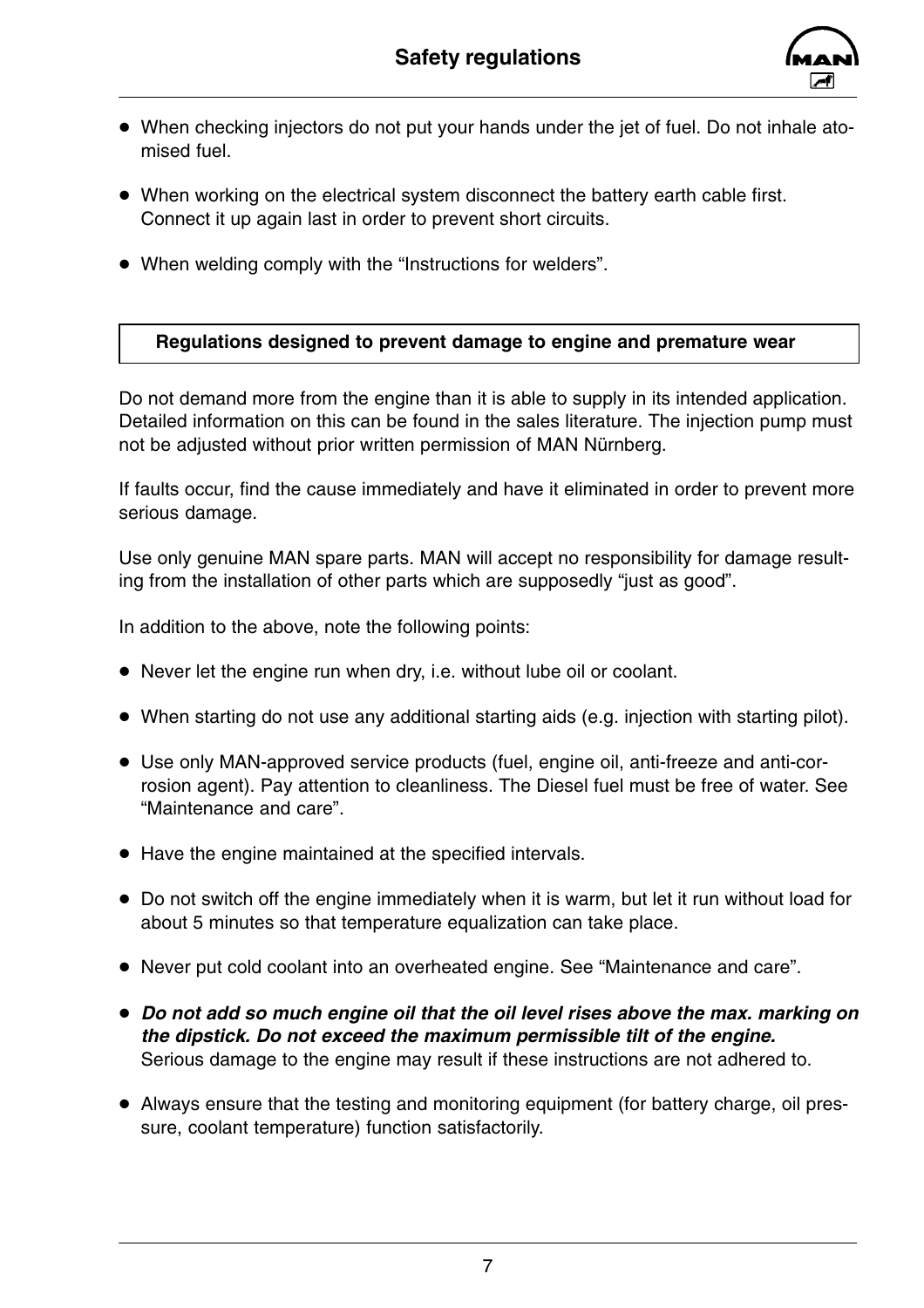

<span id="page-9-0"></span>

- Comply with instructions for operation of the alternator. See "Commissioning and operation".
- Do not let the raw water pump run dry. If there is a risk of frost, drain the pump when the engine is switched off.

### **Regulations designed to prevent pollution**

### **Engine oil and filter elements / cartridges, fuel/fuel filter**

- Take old oil only to an old oil collection point.
- Take strict precautions to ensure that no oil or Diesel fuel gets into the drains or the ground. The drinking water supply could be contaminated.
- Filter elements are classed as dangerous waste and must be treated as such.

#### **Coolant**

- Treat undiluted anti-corrosion agent and / or antifreeze as dangerous waste.
- When disposing of spent coolant comply with the regulations of the relevant local authorities.

### **Notes on safety in handling used engine oil** ∗

Prolonged or repeated contact between the skin and any kind of engine oil decreases the skin. Drying, irritation or inflammation of the skin may therefore occur. Used engine oil also contains dangerous substances which have caused skin cancer in animal experiments. If the basic rules of hygiene and health and safety at work are observed, health risks are not to the expected as a result of handling used engine oil.

### **Health precautions:**

- Avoid prolonged or repeated skin contact with used engine oil.
- Protect your skin by means of suitable agents (creams etc.) or wear protective gloves.
- Clean skin which has been in contact with engine oil.
	- Wash thoroughly with soap and water. A nailbrush is an effective aid.
	- Certain products make it easier to clean your hands.
	- Do not use petrol, Diesel fuel, gas oil, thinners or solvents as washing agents.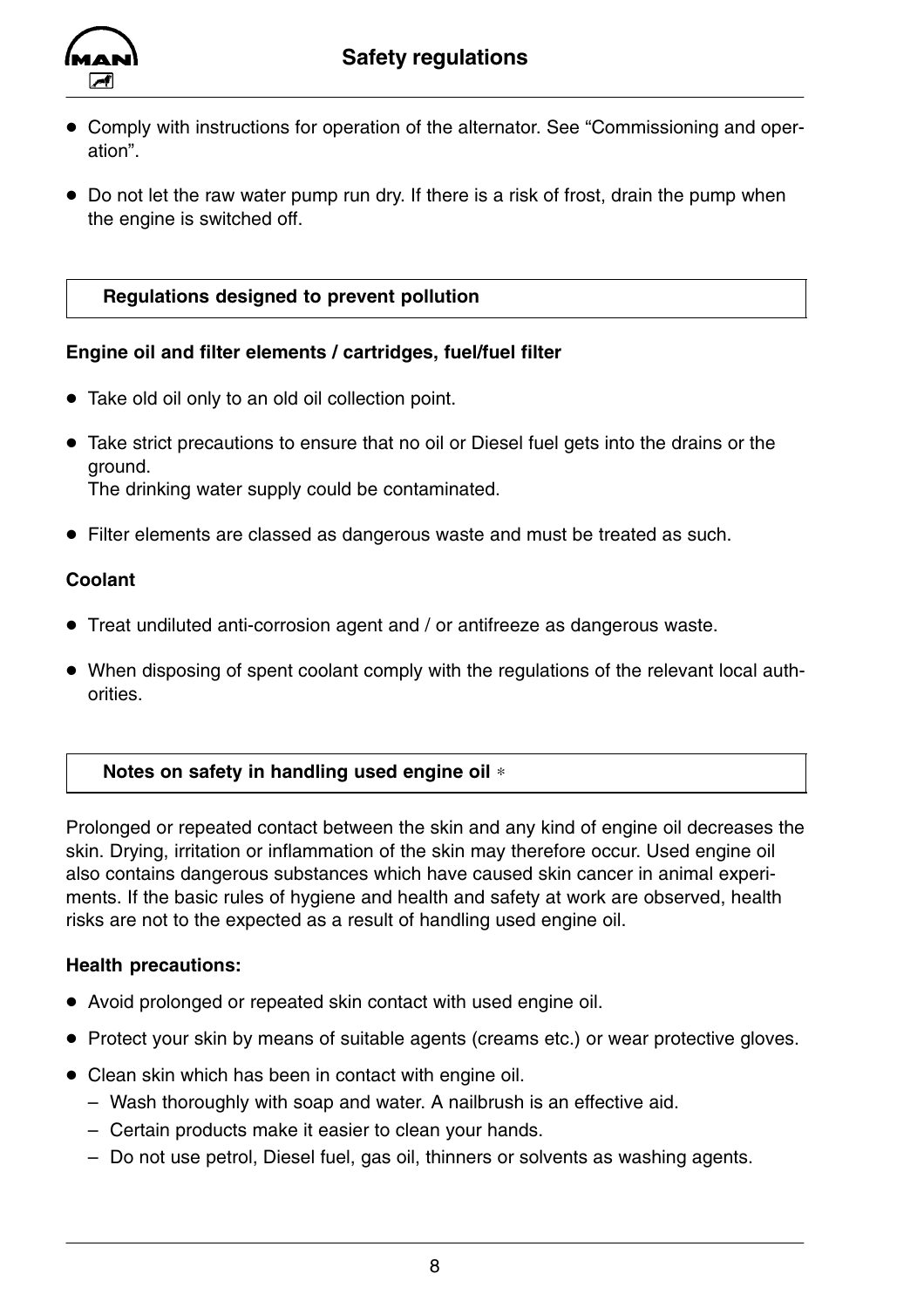

- <span id="page-10-0"></span> $\bullet$  After washing apply a fatty skin cream to the skin.
- Change oil-soaked clothing and shoes.
- Do not put oily rags into your pockets.

#### **Ensure that used engine oil is disposed of properly – Engine oil can endanger the water supply –**

For this reason do not let engine oil get into the ground, waterways, the drains or the sewers. Violations are punishable.

Collect and dispose of used engine oil carefully. For information on collection points please contact the seller, the supplier or the local authorities.

∗ Adapted from "Notes on handling used engine oil".

#### **Note on parts containing asbestos**

- Certain parts of the engine (gaskets) may contain asbestos. Spare parts and, where necessary, their packaging is marked accordingly (see illustration below).
- When parts that contain asbestos are machined fine asbestos dust may be released. To prevent possible damage to health please take appropriate safety precautions and follow the advice given below:
- Wherever possible work in the open air or in well ventilated rooms.
- If possible use hand-operated or slow-running machines, if necessary with a dust trap. If fast-running machines are used they ought always to have such a device.
- $\bullet$  Wet the material before cutting or drilling it.
- Wet the dust, put it into a tightly closing container and have it disposed of as dangerous waste.





Bruk egnet vemeutstyr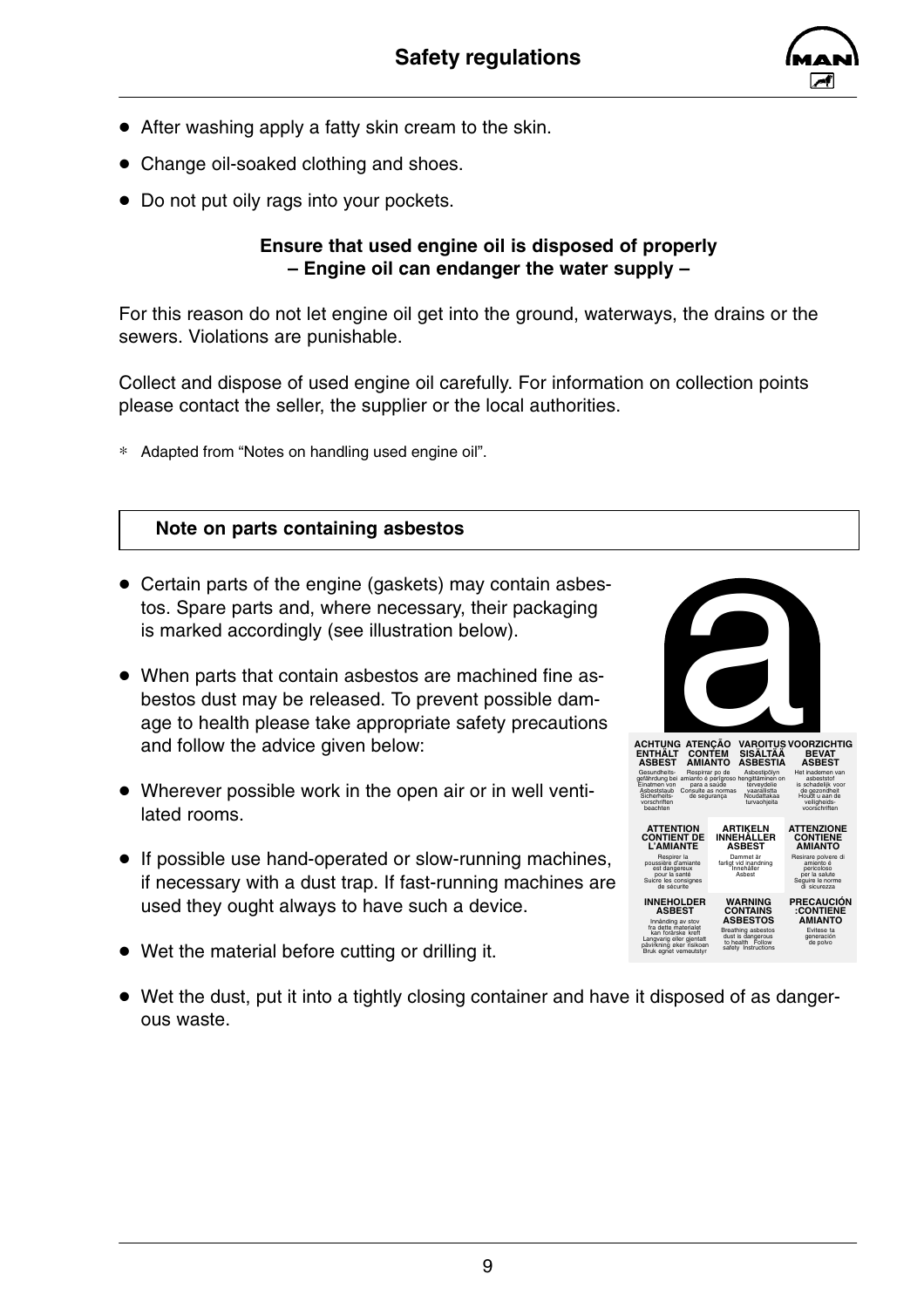<span id="page-11-0"></span>

### **Engine views** D 2866 E



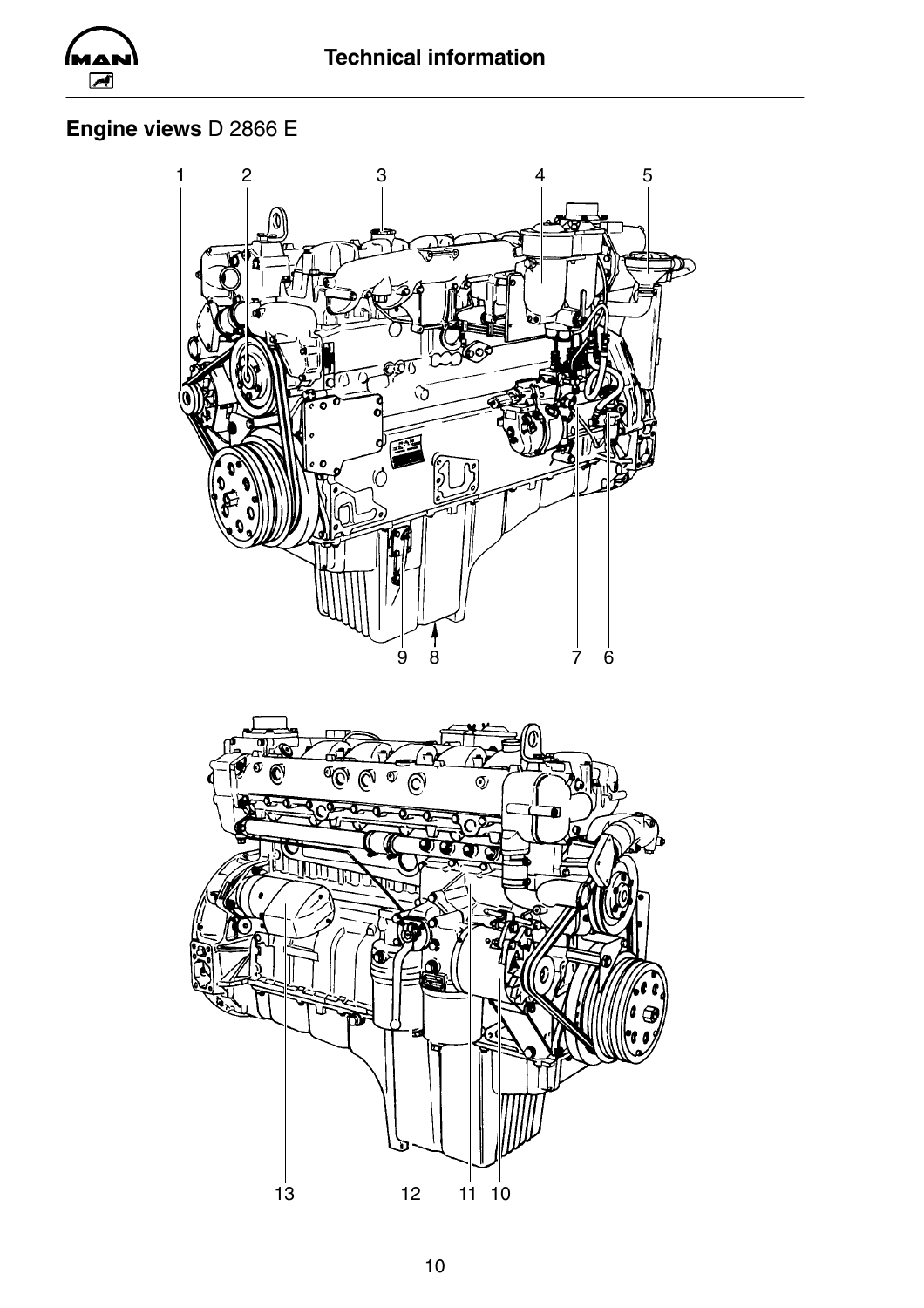

- 1 Tensioning pulley
- 2 Water pump
- 3 Oil filler neck
- 4 Tandem fuel filter
- 5 Oil separator valve for crankcase breather
- 6 Fuel lift pump with prestrainer
- 7 Injection pump
- 8 Oil drain plug
- 9 Oil dipstick
- 10 Alternator
- 11 Oil cooler
- 12 Oil filter
- 13 Starter motor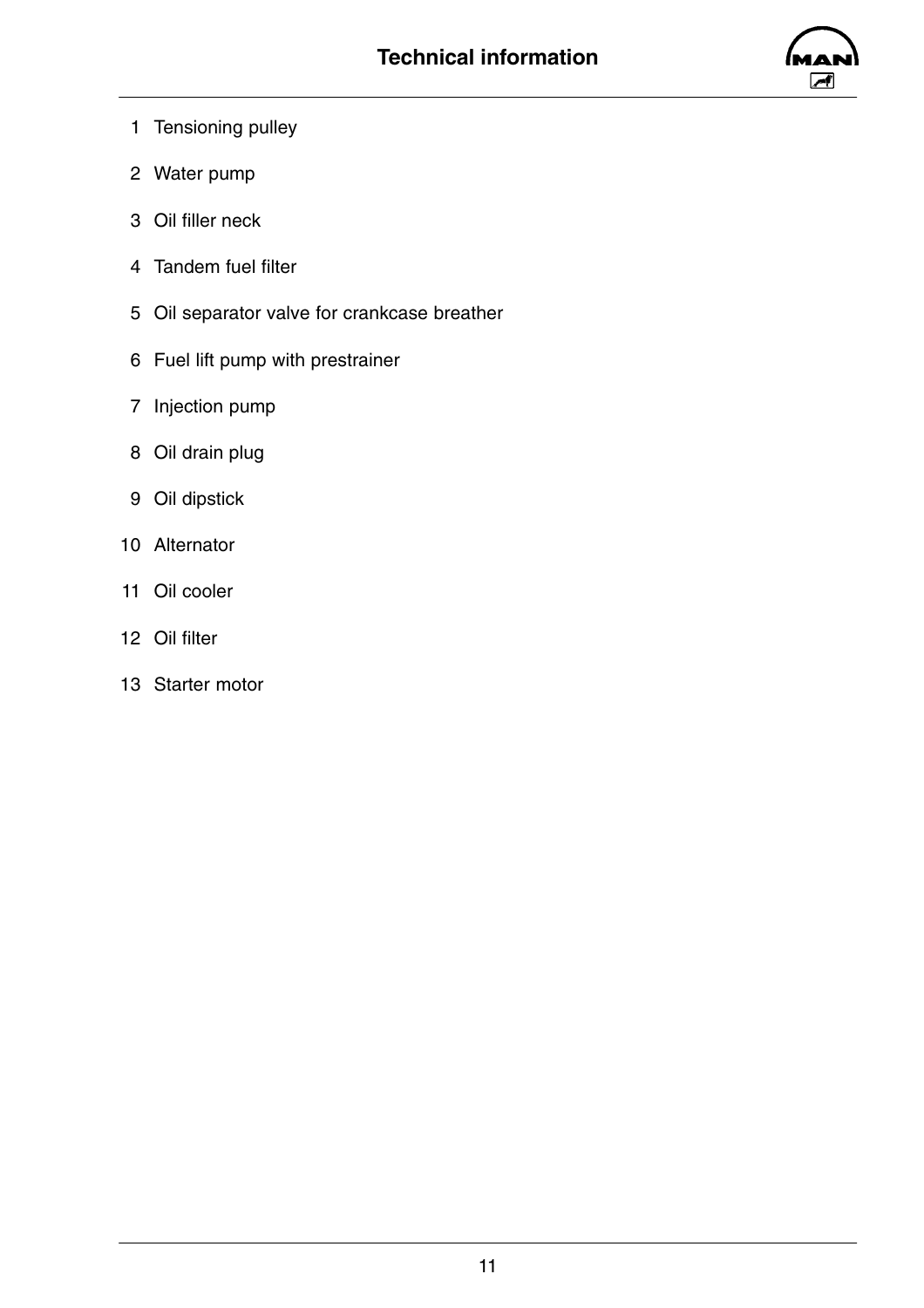

### Engine views D 2866 TE



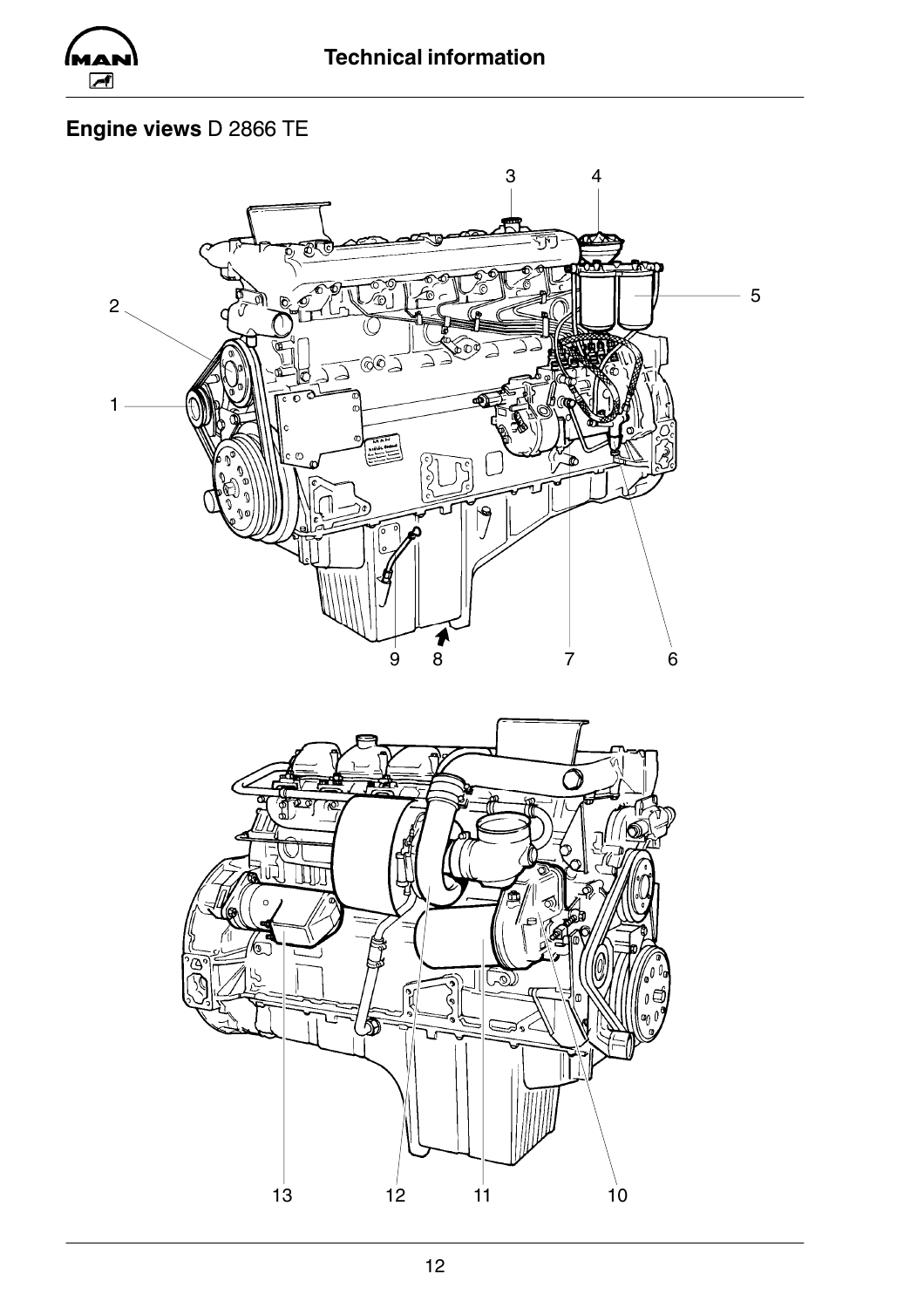

- 1 Tensioning pulley
- 2 Water pump
- 3 Oil filler neck
- 4 Oil separator valve for crankcase breather
- 5 Tandem fuel filter
- 6 Fuel lift pump with prestrainer
- 7 Injection pump
- 8 Oil drain plug
- 9 Oil dipstick
- 10 Oil cooler
- 11 Oil filter
- 12 Turbocharger
- 13 Starter motor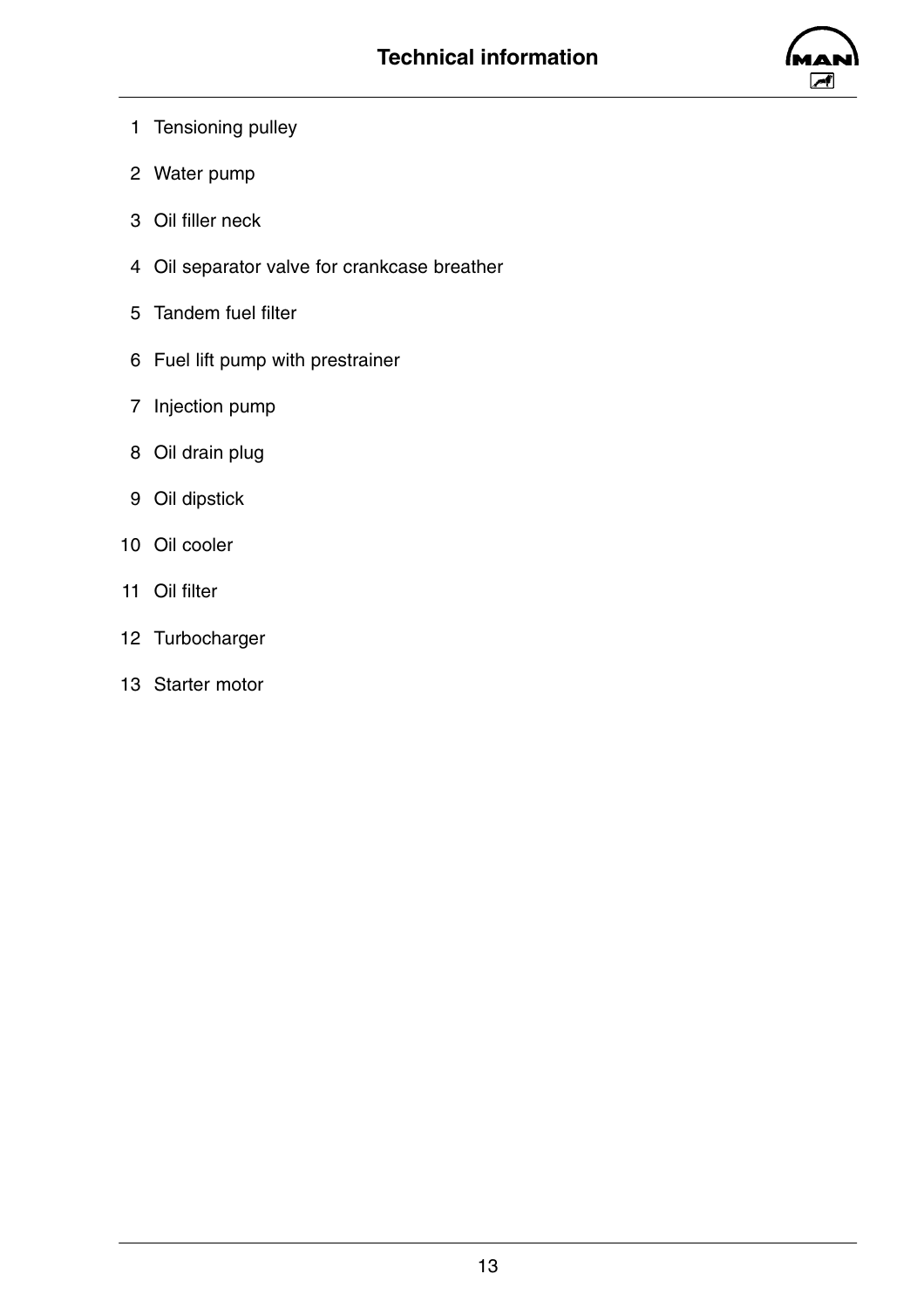

### Engine views D 2866 LE, LXE



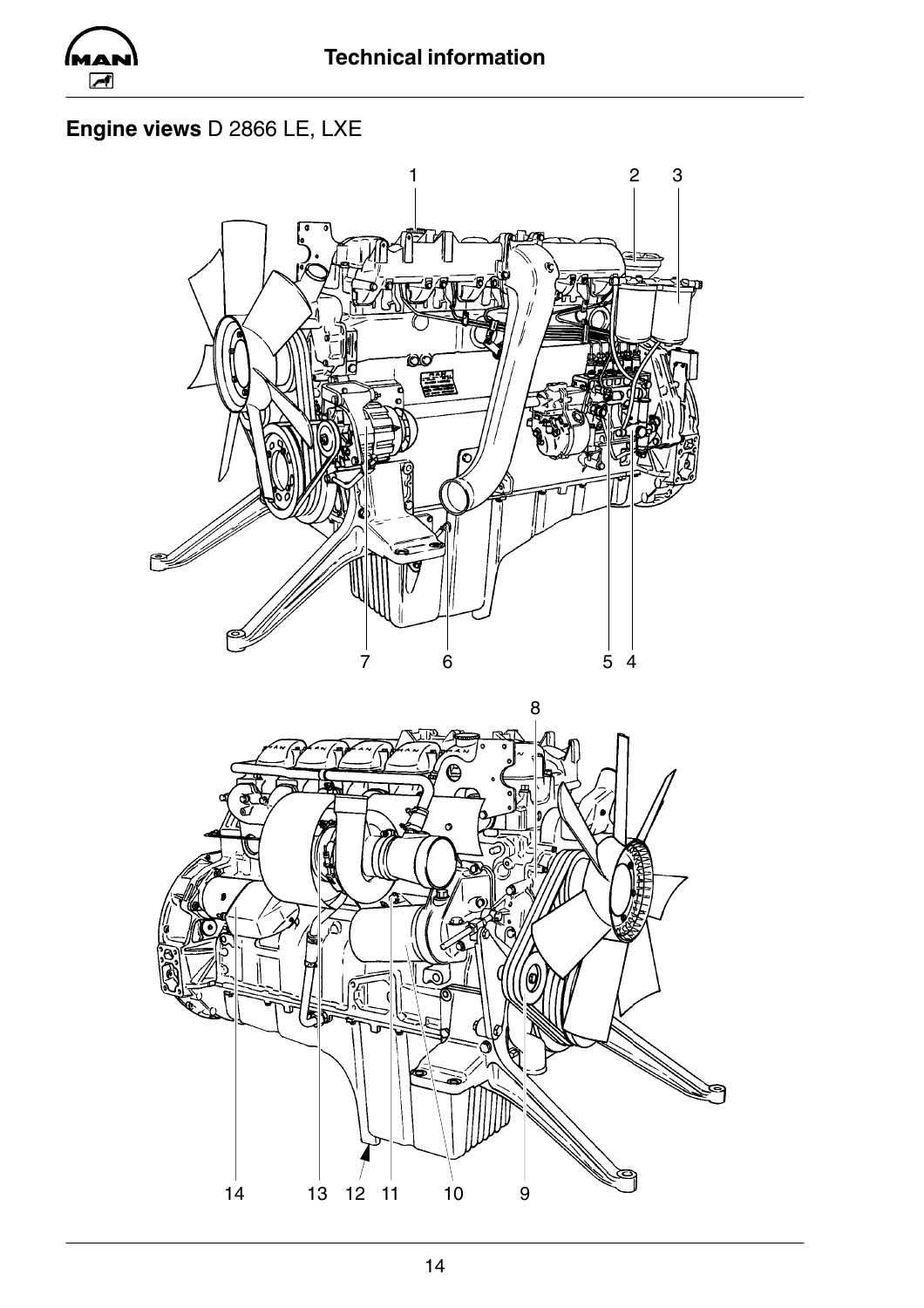

- 1 Oil filler neck
- 2 Oil separator valve for crankcase breather
- 3 Tandem fuel filter
- 4 Fuel lift pump with prestrainer
- 5 Injection pump
- 6 Oil dipstick
- 7 Alternator
- 8 Water pump
- 9 Tensioning pulley
- 10 Oil filter
- 11 Water drain plug
- 12 Oil drain plug
- 13 Turbocharger
- 14 Starter motor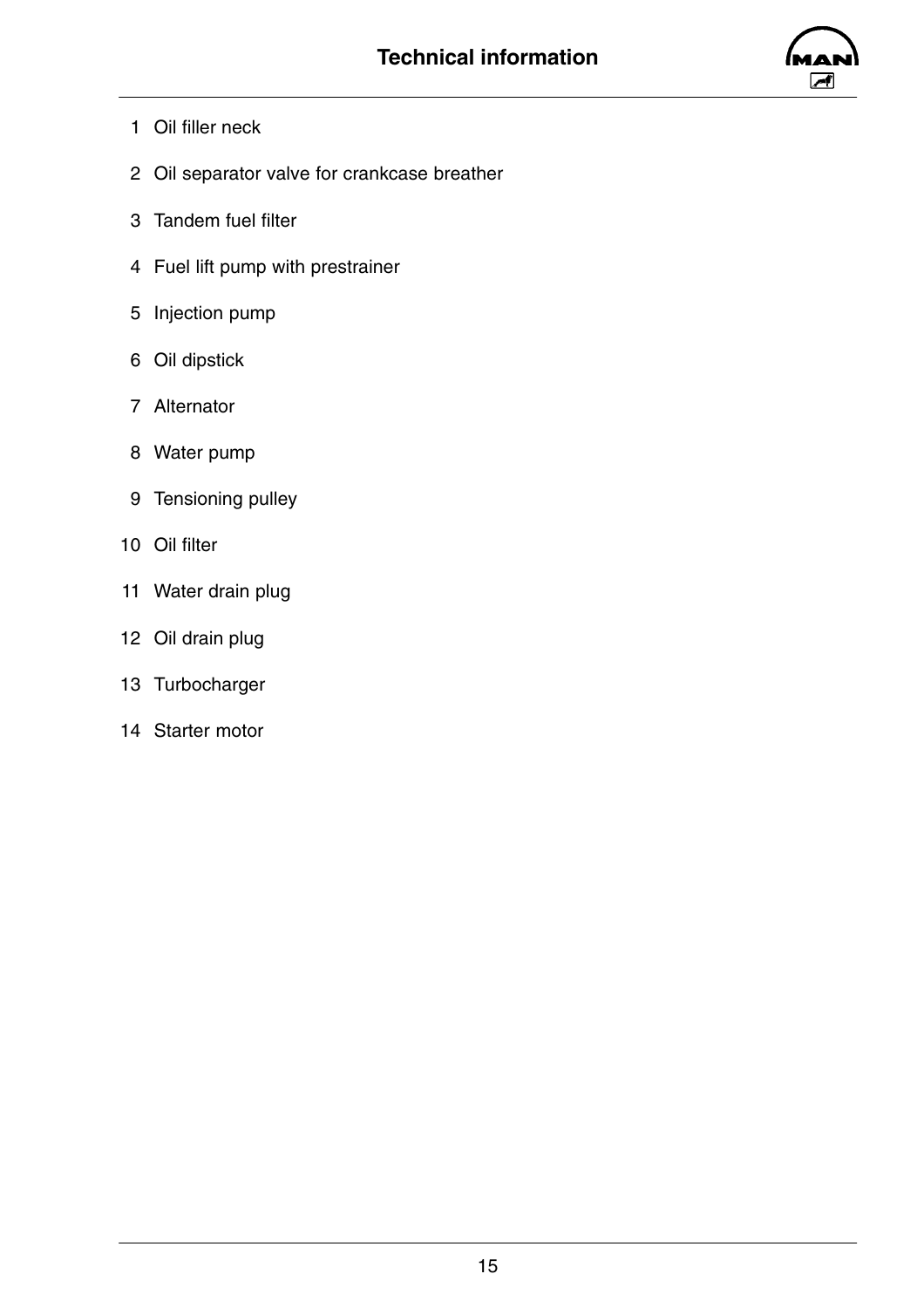<span id="page-17-0"></span>

### **Engines**

The engines D 2866 E / TE / LE / LXE are in-line vertical liquid-cooled 6-cylinder fourstroke Diesel engines with direct injection. D 2866 E is a naturally aspirated engine. D 2866 TE is turbocharged, and D 2866 LE / LXE are turbocharged and intercooled.

#### **Engine block**

The cylinder block is a single piece of alloy cast iron. To increase its stiffness, it is extended to a level below the crankshaft centre line. The engine has replaceable wet cylinder liners and individual cylinder heads with shrunk-in valve seat rings and replaceable valve guides.

### **Piston / Conrod / Crank assembly**

The forged crankshaft has screwed-on counterweights. Radial seals with replaceable wearing rings on crankshaft and flywheel are provided to seal the crankcase penetrations.

The connecting rods are die-forged, diagonally split and can be removed through the top of the cylinders together with the pistons. Crankshaft and connecting rods run in steelbacked lead bronze ready-to-fit type bearings.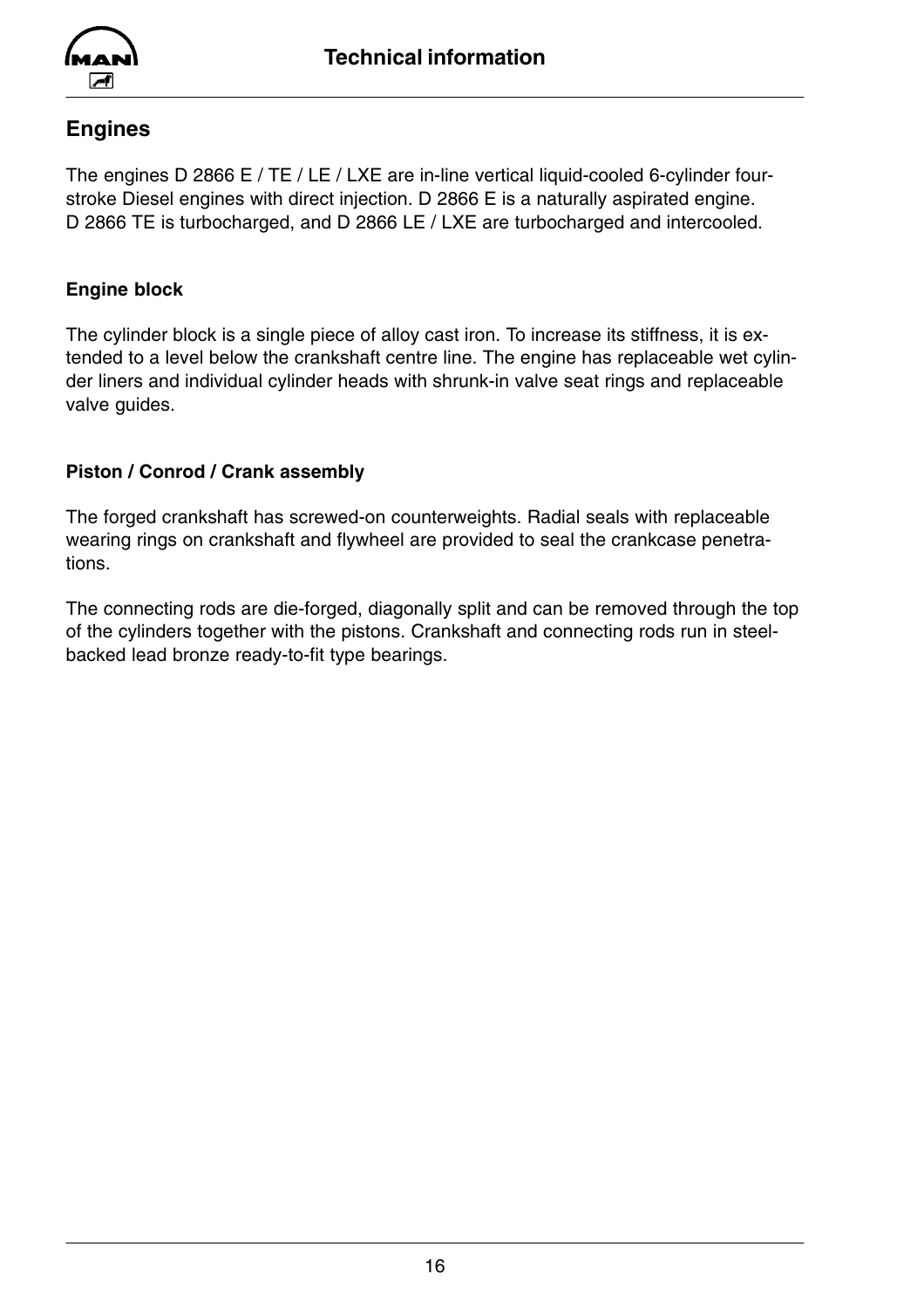

### <span id="page-18-0"></span>**Engine timing**

Camshaft, oil pump and injection pump are driven by a gear train arranged at the flywheel end.



- 
- 
- 2 Oil pump drive gear<br>
3 Oil pump impeller gears<br>
5 Idler gears
5 6 Injection p
- 1 Crankshaft gear 1 Crankshaft gear 4 Camshaft drive gear
	-
	- 6 Injection pump drive gear

The crankshaft gear and camshaft gear are match-marked by "1" or " $\bullet$ ".

### **Valves**

The overhead valves are actuated via chilled cast iron tappets, push rods and rocker arms from the camshaft.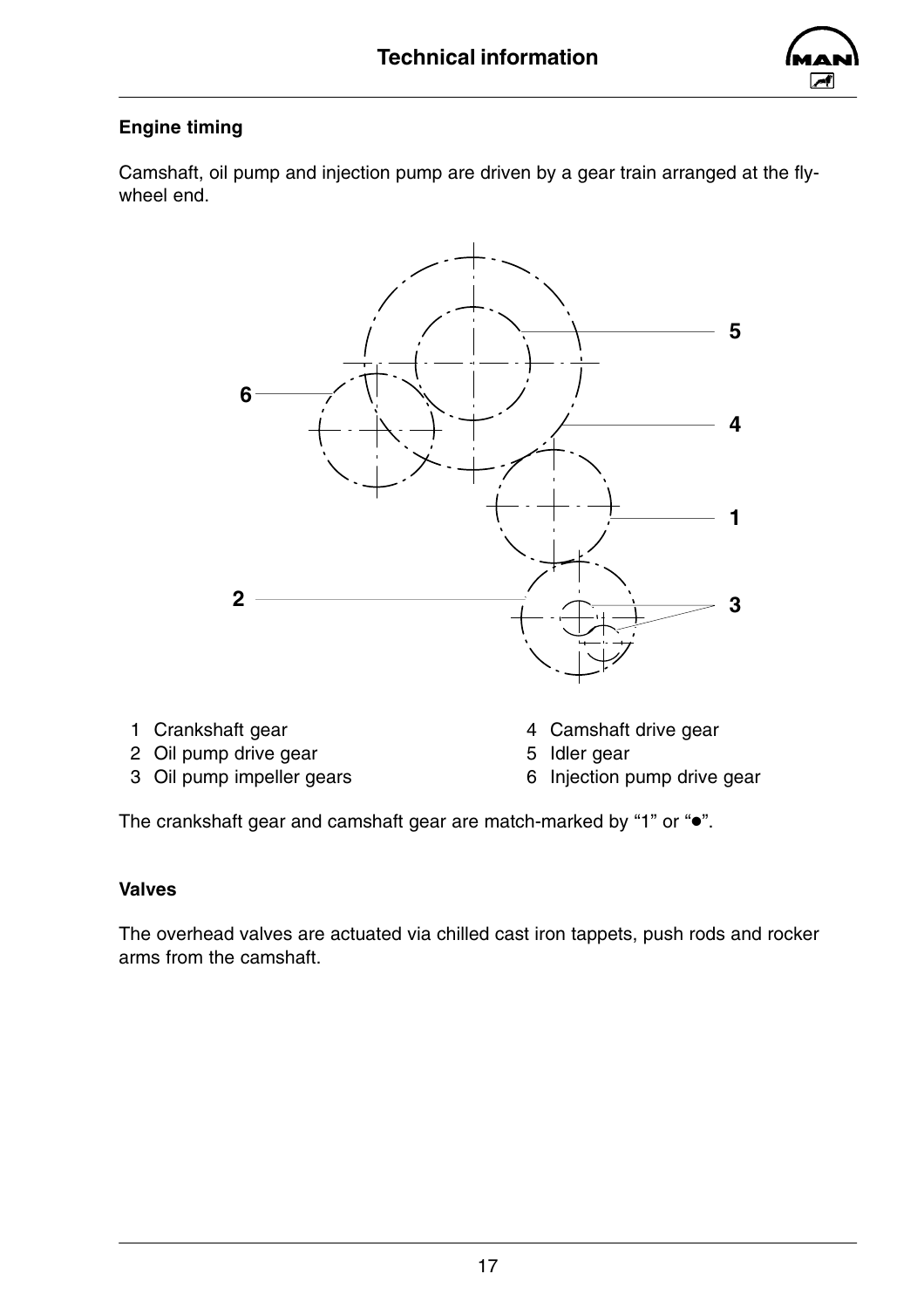<span id="page-19-0"></span>

### **Engine lubrication**

The engine is equipped with force-feed lubrication.

The pressure is produced by a gear pump whose drive gear is in direct mesh with the crankshaft gear at the flywheel end.

The oil pump draws the oil from the oil sump and delivers it through the oil cooler and oil filter to the main distributor gallery and from there to the main bearings, big-end bearings and camshaft bearings as well as to the small-end bearings and the rocker arms.



- 1 Oil suction pipe 7 Oil filter
- 2 Main oil galleries 8 Turbocharger
- 3 Jets for piston cooling and cam lubrication (D 2866 TE / LE / LXE only)
- 
- 
- 6 Bypass valve
- 
- 
- 4 Oil pump 9 Oil cooler
- 5 Oil relief valve 10 Injection pump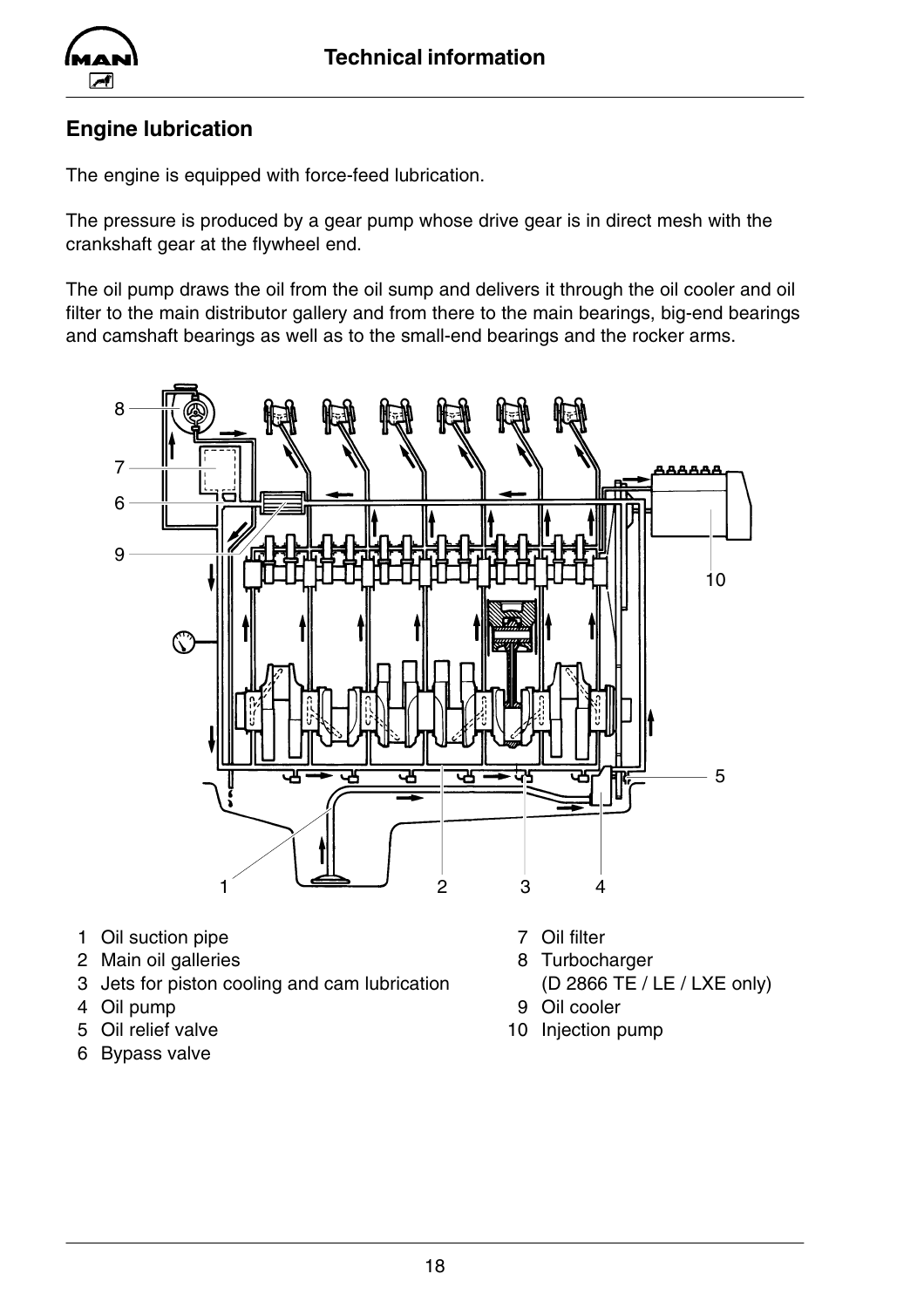

<span id="page-20-0"></span>The injection pump and the turbocharger are also connected to the engine lubricating system.

The cylinder walls and timing gears are splash-lubricated.

Each cylinder has an oil jet provided for cooling the underside of the pistons.

The lube oil is cleaned in a full-flow oil filter.

Depending on the agreed extent of delivery and the design of the engine, the lube oil circuit can be equipped with oil pressure monitors (advance warning and cut-off function) which shut the engine down in the event of a sudden loss of pressure.

#### **Oil cooler**

An oil cooler is provided between the oil filter and the crankcase. This cooler is of the flat tube type with turbulence inserts and operated by the coolant.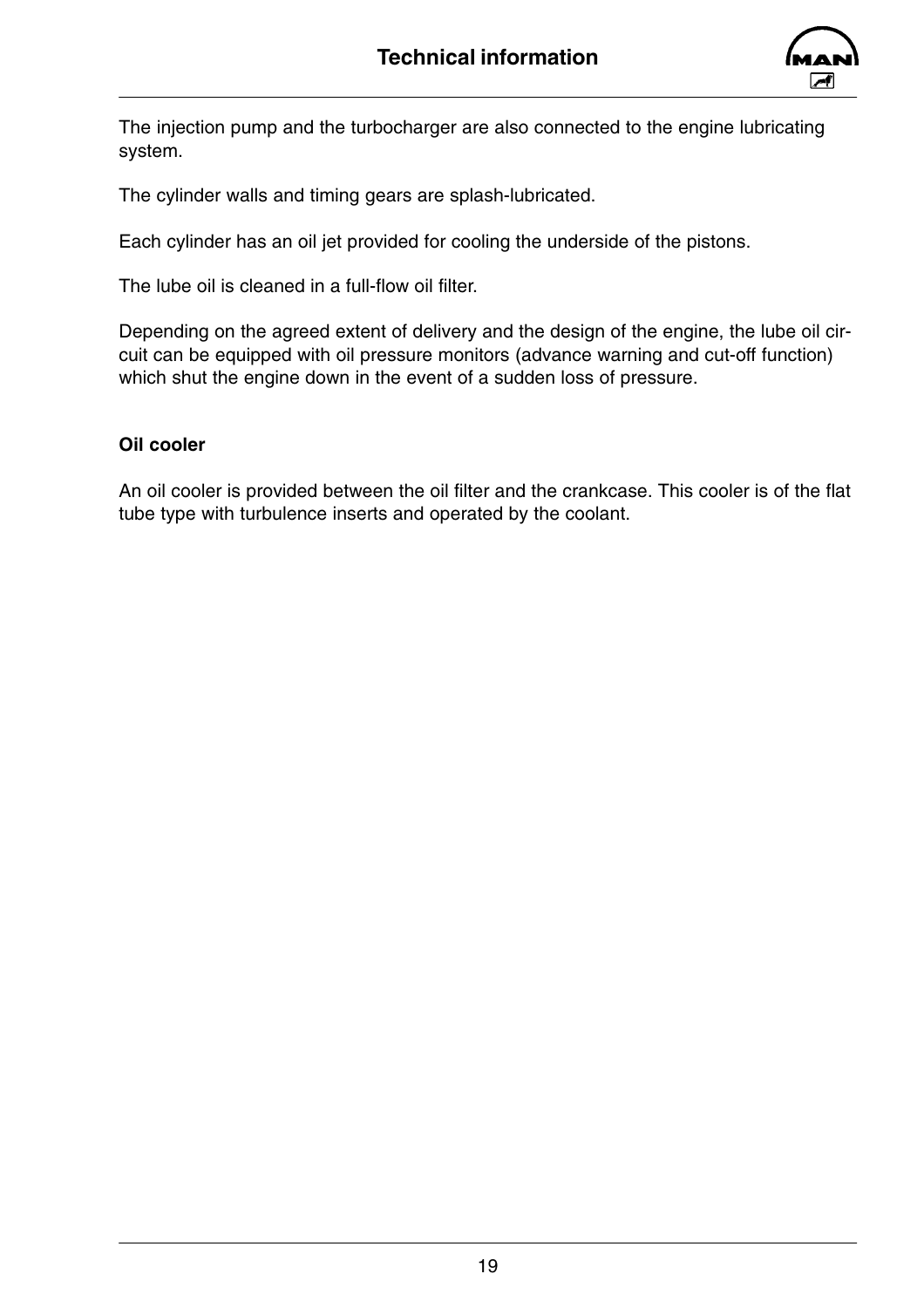<span id="page-21-0"></span>

### **Fuel system**

The fuel is delivered by the fuel lift pump via the fuel filter to the injection pump and from there to the injectors.

The fuel is sprayed into the cylinder through four-hole nozzles fitted in screw-fit injectors in the cylinder heads.

Excessive fuel delivered and leak fuel from the injectors flow through the return pipe back to the tank. A strainer and a hand pump are arranged ahead of the fuel lift pump.



- 1 Fuel tank
- 2 Fuel strainer
- 3 Fuel lift pump
- 4 Parallel fuel filter
- 5 Bleeder screw
- 6 Injection pump
- 7 Overflow valve
- 8 Injection nozzles
- 9 Suction line
- 10 Return line

### **Injection pump**

The in-line injection pump is driven via gears from the crankshaft. It is connected to the force-feed lubricating system of the engine and consequently maintenance-free. The centrifugal governor flange-mounted on the pump casing is a variable range governor designed to keep the speed set by the control lever constant under conditions of varying load.

The governor of the turbocharged engines has a full load stop controlled by the chargeair pressure and is designed to decrease the full load fuel quantity in the low speed range from a certain (adjustable) charge-air pressure onwards.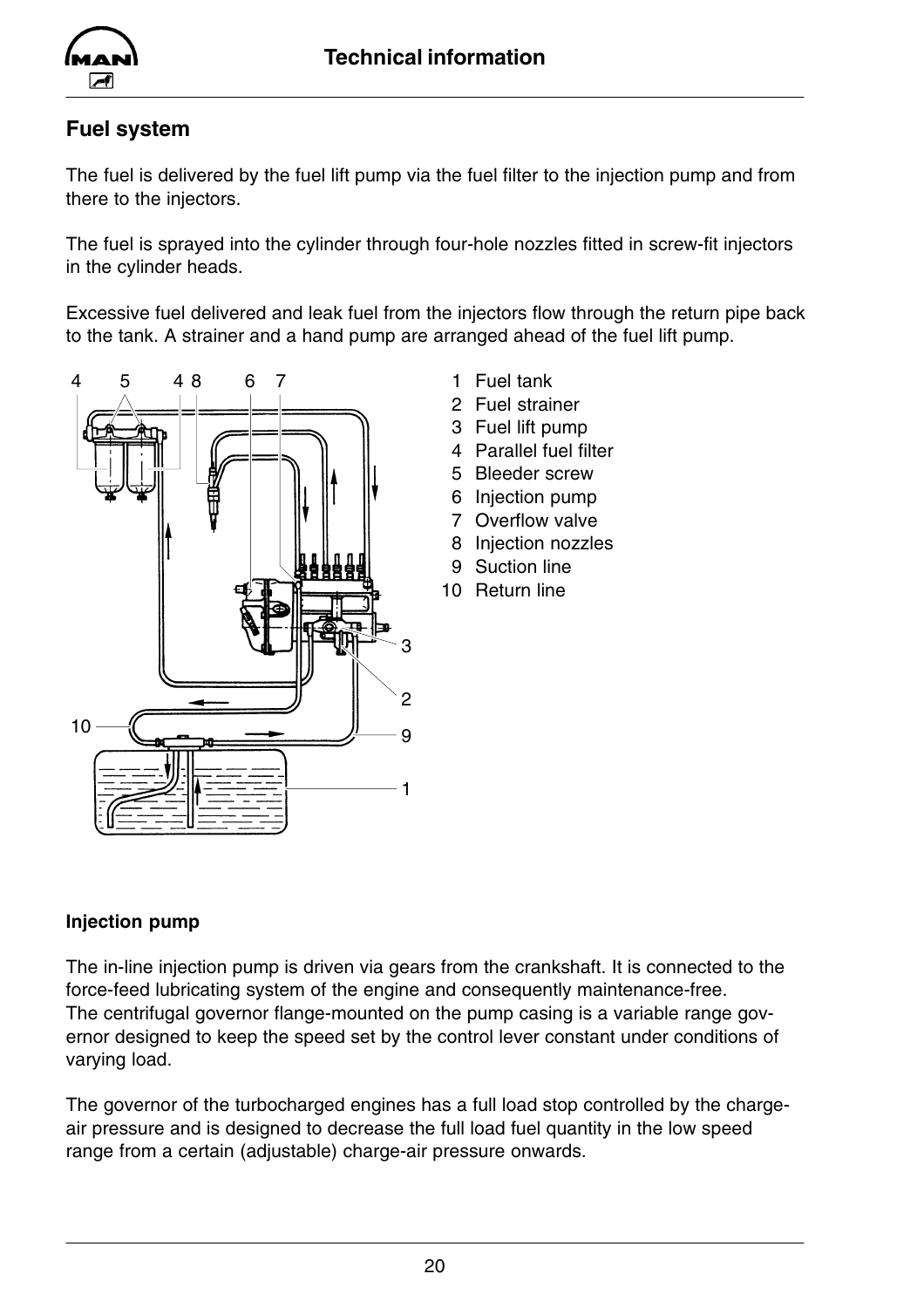

### <span id="page-22-0"></span>**Fuel filters**

Before entering the suction chamber of the injection pump, the fuel is cleaned in a twostage, parallel or changeover filter.

### **Turbocharger** (D 2866 TE, LE, LXE)

The exhaust gases of the engine are passed through the turbine rotor of the turbocharger. Air impeller mounted on the same shaft draws in fresh air and delivers it at a higher pressure to the cylinders.

The turbocharger is air-cooled or liquid-cooled. Lubrication of the main bearing is by oil under pressure from the engine lubricating system.



- 1 Compressor casing **A** Air inlet
- 2 Turbine casing **B** Gas outlet
- 3 Compressor wheel C Gas inlet
- 4 Turbine rotor D Oil inlet
- 
- 
- -
	- E Oil return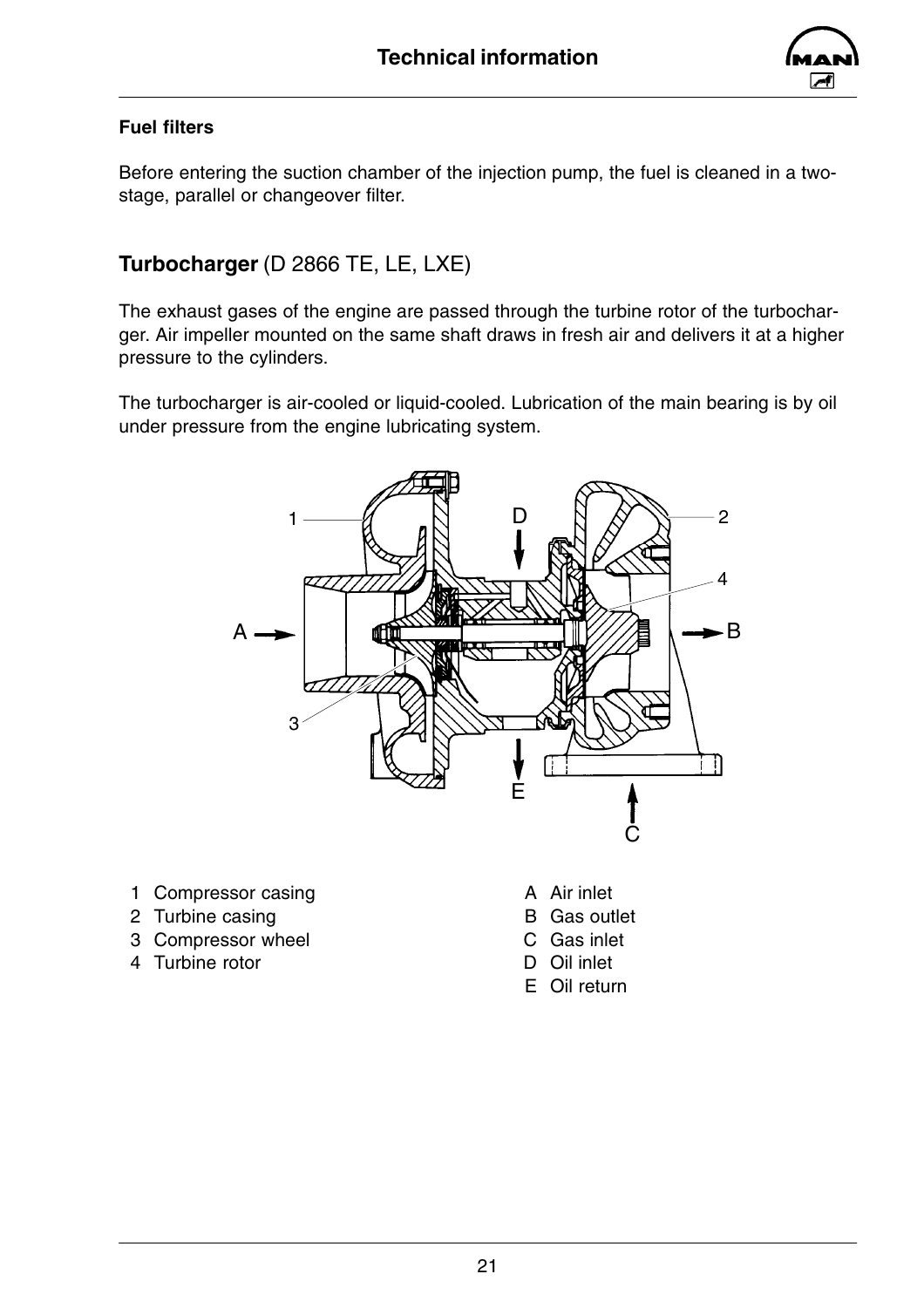<span id="page-23-0"></span>

### **Intercooler** (D 2866 LE, LXE)

Before entering the cylinders the combustion air compressed in the turbocharger is passed through a heat exchanger (intercooler).

Heat removal in the cooler is either by air (air-to-air intercooler) or, in case of the marine application, by means of seawater (air-to-water intercooler) delivered by the raw water pump.

It is important to provide a seawater filter ahead of the air-to-water intercooler.

In the case of extended standstills, cleaned seawater may be left in the intercooler, but dirty water (brackish water) must definitely be discharged.

The seawater-operated intercooler must be regularly cleaned as required in order to maintain its full cooling efficiency. If the engine output is found to drop, the reason may be in a fouled-up intercooler. The intercooler has to be removed from the engine for cleaning.

### **Cooling**

The engine has a liquid-cooling system.

The water pump is a maintenance-free impeller pump driven by V-belts from the crankshaft pulley.

Depending on the agreed extent of delivery and the design of the engine, the coolant circuit can be equipped with temperature and level monitors which, in the event of overheating, will trigger an advance warning system or, in the event of loss of coolant, shut the engine down.

### **Air cleaner**

Air cleaner is mounted on the engine to purify the air for combustion.

The intervals at which the air cleaner requires servicing depend on the specific operating conditions encountered. Clogged air filters may cause black smoke and reduce power.

A check should be made from time to time to see that the fastening elements securing the air cleaner to the intake manifold seal the connection tightly. Any ingress of unfiltered air is liable to cause a high rate of cylinder and piston wear.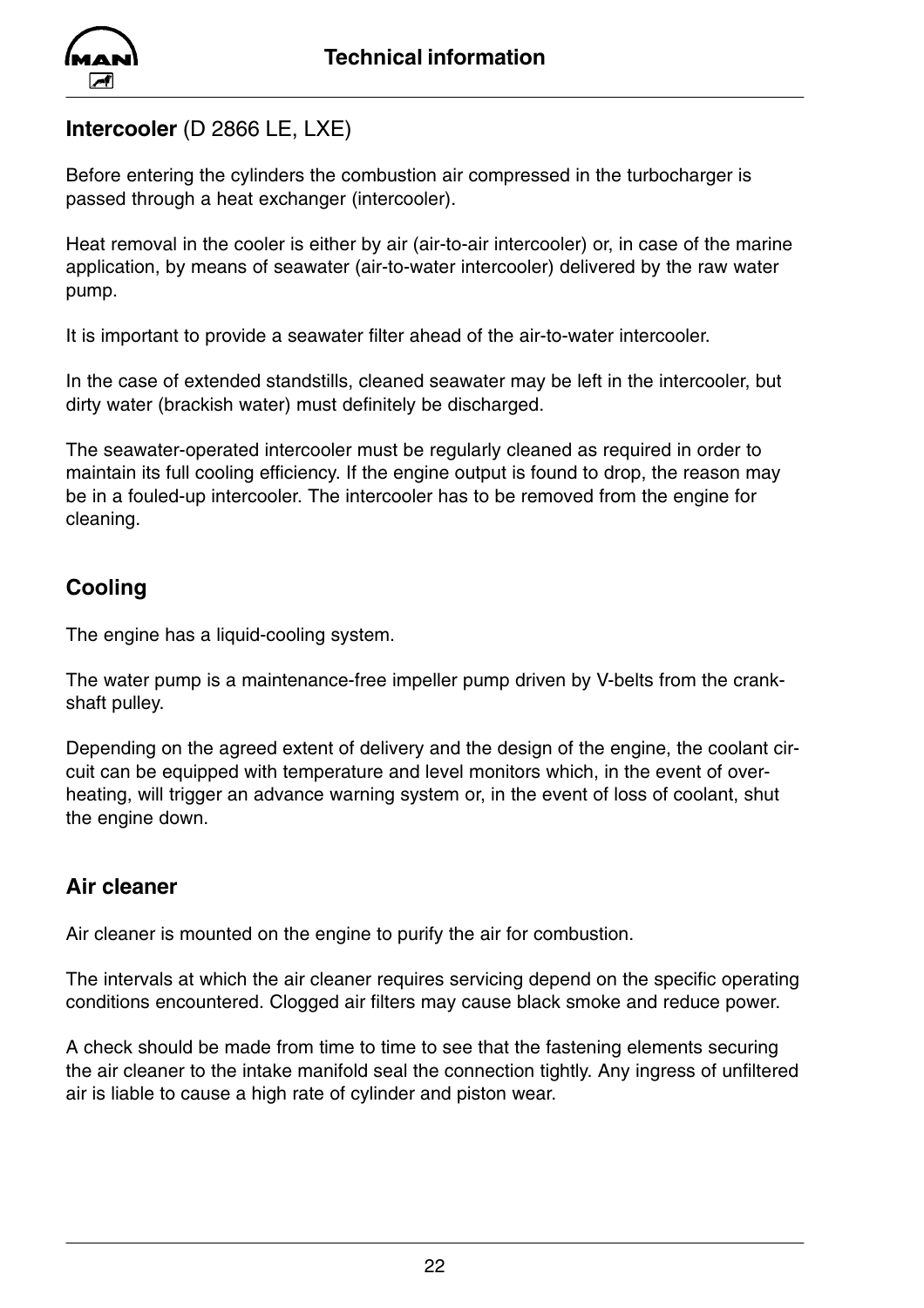

### <span id="page-24-0"></span>**Electrical equipment**

### **Alternator**

The alternator is fitted with integral silicon rectifiers.

A transistorized regulator mounted on the alternator limits the alternator voltage. The alternator should not be operated except with the regulator and battery connected in circuit to avoid damage to the rectifier and regulator.

The alternator is maintenance-free. Nevertheless, it must be protected against dust and, above all, against moisture.

Operate the alternator according to the instructions given in the chapter "Commissioning and operation".

### **Starter motor**

The sliding-gear starter motor is flanged to the rear of the flywheel housing on the righthand side.

As part of every engine overhaul, the starter pinion and ring gear should be cleaned with a brush dipped in fuel and then a coat of grease should be applied again.

Always protect starter motor against moisture.

#### **Warning:**

Always disconnect the battery earth cable before starting work on the electrical system. Connect up the earth cable last, as there is otherwise a risk of short-circuits.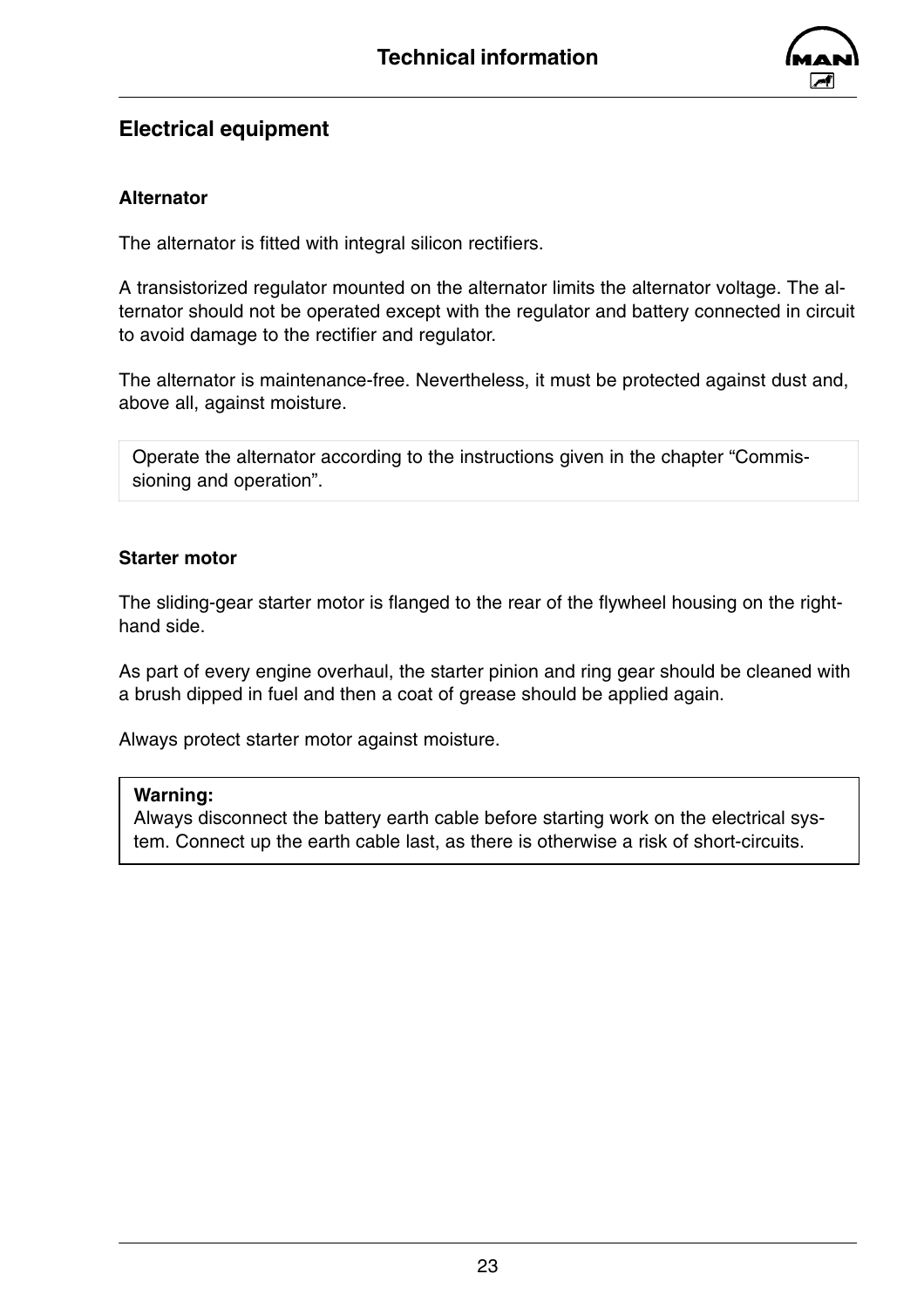<span id="page-25-0"></span>

### **Preparations**

At the time of initial commissioning of a new or overhauled engine make sure to have observed the "Technical Information for the installation of MAN Diesel engines".



1 Oil filler neck on valve cover

Before daily starting the engine, check fuel level, coolant level and engine oil level and replenish, if necessary.

The notches in the dipstick indicate the highest and lowest permissible oil levels.

### **Marking the dipstick**

As a rule oil dipsticks of marine propulsion engines are not marked by the manufacturer since the final installed position is unknown. Therefore, they should be marked after engine installation.

### *Proceed as follows:*

- Fill with minimum oil quantity recommended for the respective engine type. After this initial filling wait about 1/2 hour until the entire oil has collected in the oil sump
- Pull out dipstick and mark minimum oil level visible on dipstick
- Thereafter fill up to maximum oil sump capacity, wait about 1/2 hour and mark maximum oil level visible on dipstick
- $\bullet$  After refilling with oil, rotate the engine with the starter and move the shutdown lever to "stop" at the same time until the oil pressure warning light goes out and the oil pressure gauge shows a pressure. Then start the engine and allow it to run at medium speed for a few minutes. Check oil pressure and tightness of system. Then shut down the engine. After about 20 minutes, check the oil level. The oil level should now be at the upper notch of the dipstick, but not higher.

Add any necessary oil to the upper dipstick mark.

#### **Caution:**

Do not add so much engine oil that the oil level rises above the max. marking on the dipstick. Overfilling will result in damage to the engine.

The oil required in the sump is specified in the "Technical Data" at the end of these Instructions.

### **Note:**

The oil required to fill the oil filters and pipes depends upon the engine equipment and use and must be determined individually at the time of initial commissioning (Make a note of the determined quantity).

Ensure outmost cleanliness when handling fuels, lubricants and coolants.

Use only approved fuels, lubricants etc. (see brochure "Fuels, lubricants etc."). Otherwise the manufacturer's warranty will become null and void.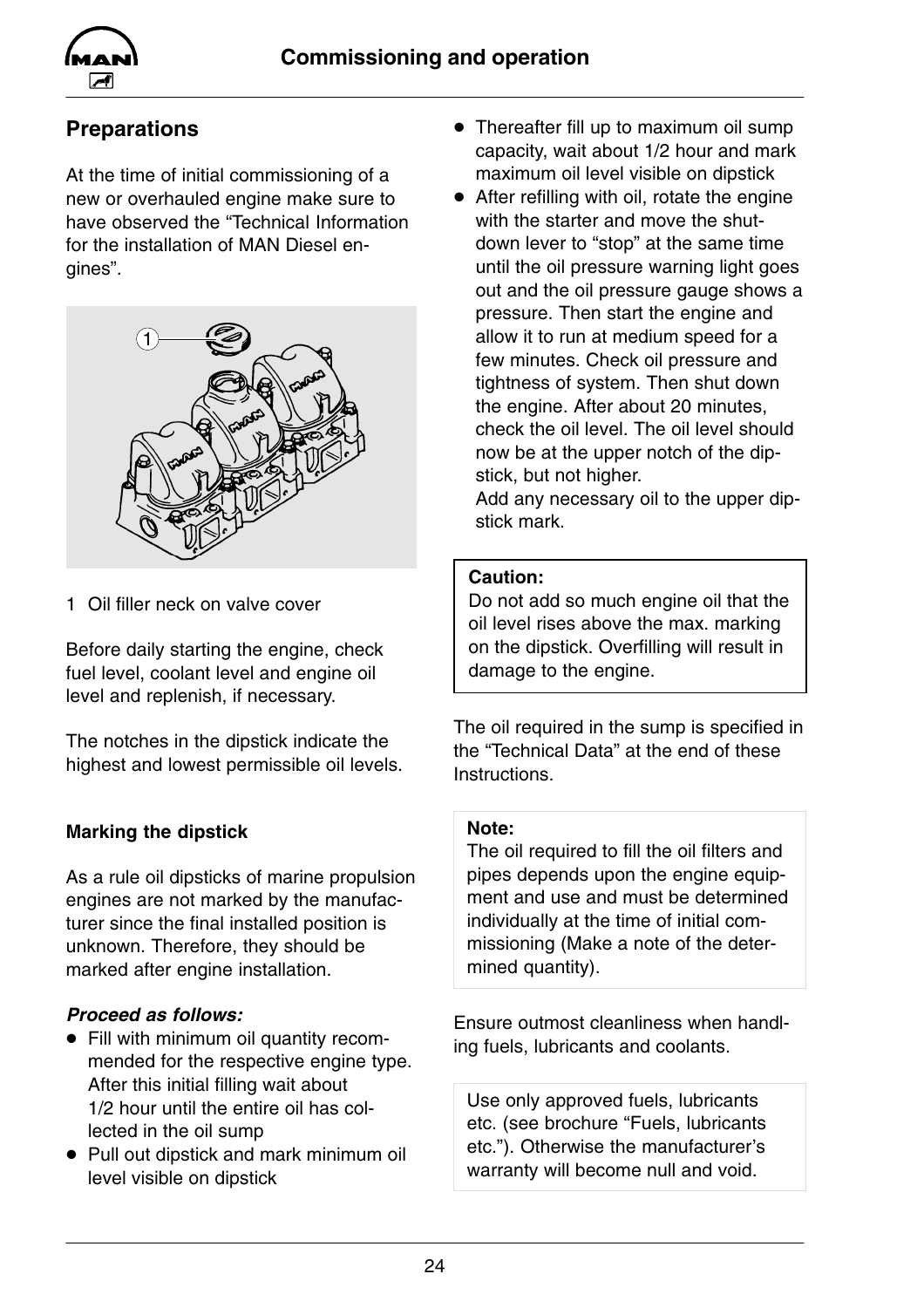

#### <span id="page-26-0"></span>**Raw water pump**

Do not let raw water pump run dry. Make sure that all valves / cocks in the raw water circuit are open. If there is a risk of frost, drain the raw water pump.

### **Starting**

Insert key in starting lock.

Press starter button, moving control lever against stop "maximum engine speed".

Do not operate starter for longer than 10 seconds at a time.

After ignition of the engine, release the starter button and adjust control lever for desired speed.

If engine fails to start, release the key, wait about 30 seconds, then operate starter again.

Avoid running the cold engine for any length of time since in any internal combustion engine this is liable to cause increased wear due to corrosion. Prolonged idling is harmful to the environment.

#### **Note:**

On initial start of an overhauled engine or after long periods without use, press shut-down lever in "stop" position and operate starter motor for a few seconds (max. 10) until oil pressure is indicated. Only then the engine should be started in the normal way.

### **Running in**

It is recommended that new or overhauled engines should not be operated at a load higher than about 75% maximum load during the first few hours of operation. Initial run-in should be at varying speeds. After this initial run-in, the engine should be brought up to full output gradually.

### **During operation**

Do not overload the engine. Do not exceed the maximum permissible engine tilt. If faults occur, find their cause immediately and have them eliminated in order to prevent more serious damage!

During operation the oil pressure in the engine lubrication system must be monitored. If the monitoring devices register a drop in the lube oil pressure, switch off the engine immediately.

The coolant temperature should be approx. 80 to 85°C.

The charge warning light of the alternator should go out when the engine is running.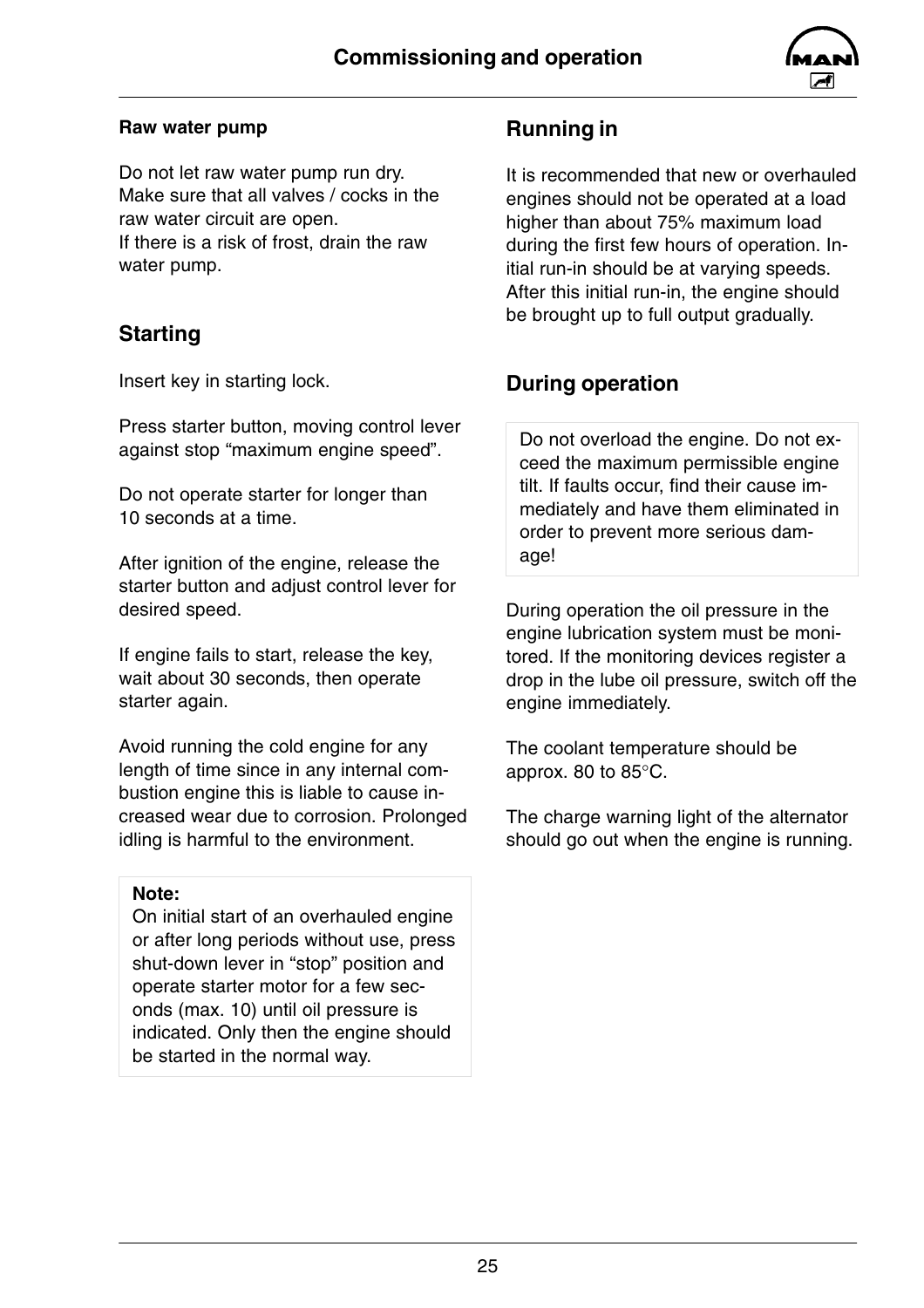<span id="page-27-0"></span>

### **Alternator**

In order to avoid damage to the alternator, observe the following instructions:

### *While the engine is running*

- $\bullet$  Do not de-energize the main battery switch!
- Do not disconnect the battery or pole terminals or the cables!
- $\bullet$  If, durig operation, the battery charge lamp suddenly lights up, stop the engine immediately and remedy the fault in the electrical system!
- Do not run the engine unless the battery charge control is in satisfactory order!
- Do not short-circuit the connections of the alternator with those of the regulator or said connections with ground, not even by briefly bringing the connections into contact!
- Do not operate the alternator without battery connection!

### **Shutting down**

Disengage the gearbox clutch and move the shut-down lever to "stop". After the engine has been running at a high load level, do not shut it down immediately but allow it to idle about 5 minutes so that temperatures may equalize.

Remove key from starting lock.

#### **Caution:**

Ensure that the engine can not be started by unauthorized persons.

### **Temporary decommissioning of engines**

Temporary anti-corrosion protection according to MAN works norm M 3069 is required for engines which are to be put out of service for fairly long periods.

The works standard can be obtained from our After-Sales Service department in Nuremberg.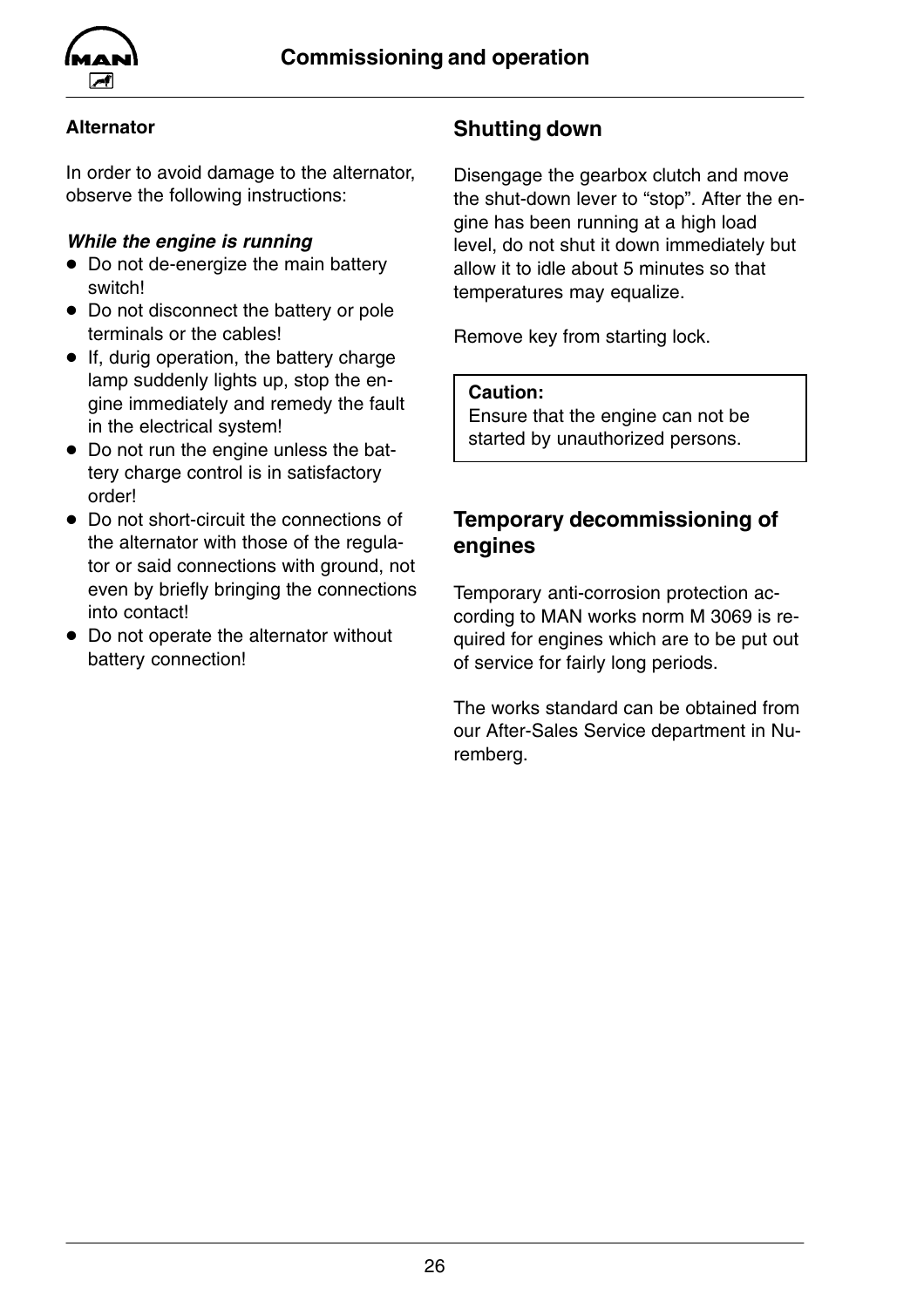

### <span id="page-28-0"></span>**Engine lubrication**

### **Oil level**

Check the oil level in the engine sump daily with a dipstick. The level should be between the two notches cut into the dipstick and should never be allowed to drop below the lower notch.

### **Caution:**

Do not add so much engine oil that the oil level rises above the max. marking on the dipstick. Overfilling will result in damage to the engine.

The oil level should be checked with the engine horizontal and only after it has been shut down for about 20 minutes.

### **Oil drainage**

With the engine at operating temperature, remove the oil drain plugs on the oil sump and the oil filter bowl and allow the old oil to drain off completely. Use a vessel of sufficient size to ensure that the oil does not overflow. Refit the oil drain plugs with new gaskets.

### **Caution:**

The oil is hot- risk of scalding. Do not touch the oil drain plug with bare fingers. Oil is an environmental hazard. Handle it with care!

### **Refilling with oil**

Refill with fresh engine oil at the oil filler neck.



1 Oil filler neck on valve cover

After refilling with oil, rotate the engine with the starter and move the shut-down lever to "stop" at the same time until the oil pressure warning light goes out and the oil pressure gauge shows a pressure. Then start the engine and allow it to run at medium speed for a few minutes. Check oil pressure and tightness of system. Then shut down the engine. After about 20 minutes, check the oil level. The oil level should now be at the upper notch of the dipstick, but not higher. Add any necessary oil to the upper dipstick mark.

### **Note:**

Refer to maintenance chart for compulsory oil change intervals and oil quality for D 2866 TE engines having higher ratings.

### **Lubricating oil filter**

Cleaning of the lubricating oil is effected in a full-flow oil filter with paper cartridges. A bypass valve ensures continuity of oil supply if the filter elements should be clogged.

After draining off the oil, release tie screw. Remove filter bowl. Renew filter cartridge. Thoroughly clean all other parts in cleaning fluid. Use new gaskets for re-assembly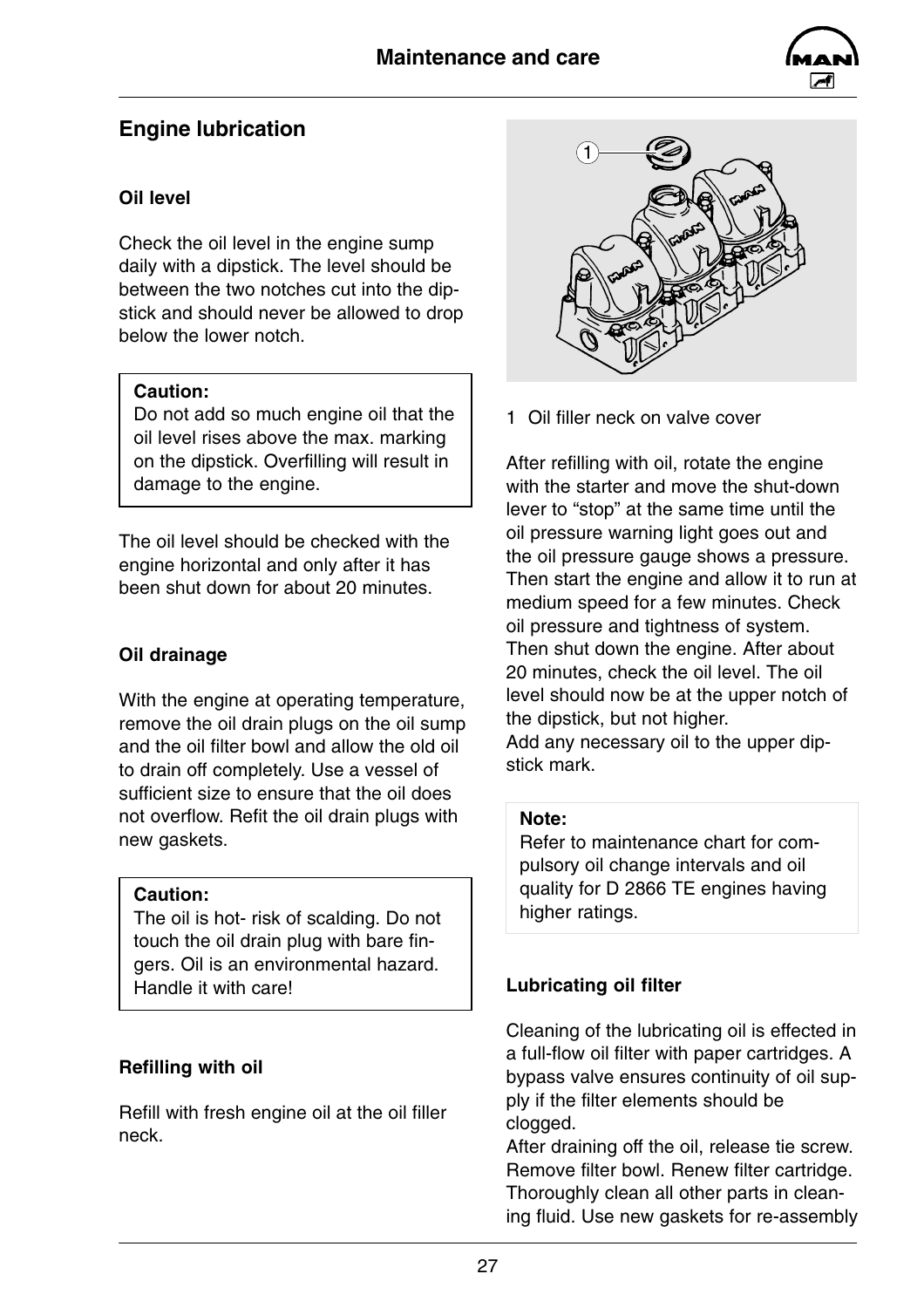### **Maintenance and care**





- 1 Oil drain plug
- 2 Oil filter bowl
- 3 Tie screw
- 4 Filter cartridge
- 5 Gasket



- 1 Oil drain plug
- 2 Oil filter bowl
- 3 Tie screw
- 4 Filter cartridge
- 5 Gasket

A changeover-type oil filter, the filter elements of which can be replaced even during operation, can be fitted on request. During continuous operation position the selector lever that both filter halves are in operation.

### Observe positions of selector lever!



Continuous operation (both filter halves in operation)



Left-hand filter cut out

### **Caution:**

Do not leave selector lever in any intermediate position because this would be liable to interfere with oil supply.

### *Renewal of filter cartridges*

 $\bullet$  Allow the filter content to run off along drain plugs. Hold a suitable vessel under hole

### **Caution:**

Oil is hot and under pressure!

- After releasing the clamping bolts remove filter bowls
- Renew filter cartridges. Thoroughly clean all other parts in cleaning fluid (do not allow cleaning fluid to enter the oil circuit)
- Use new gaskets for reassembly of filter bowls

#### **Note:**

To prevent the seal from twisting hold the filter bowl firmly when tightening the tensioning screw

*Every time an oil change is made, the two oil filter cartridges should be renewed!*

### **Caution:**

Used oil filters are classed as dangerous waste and must be disposed of accordingly.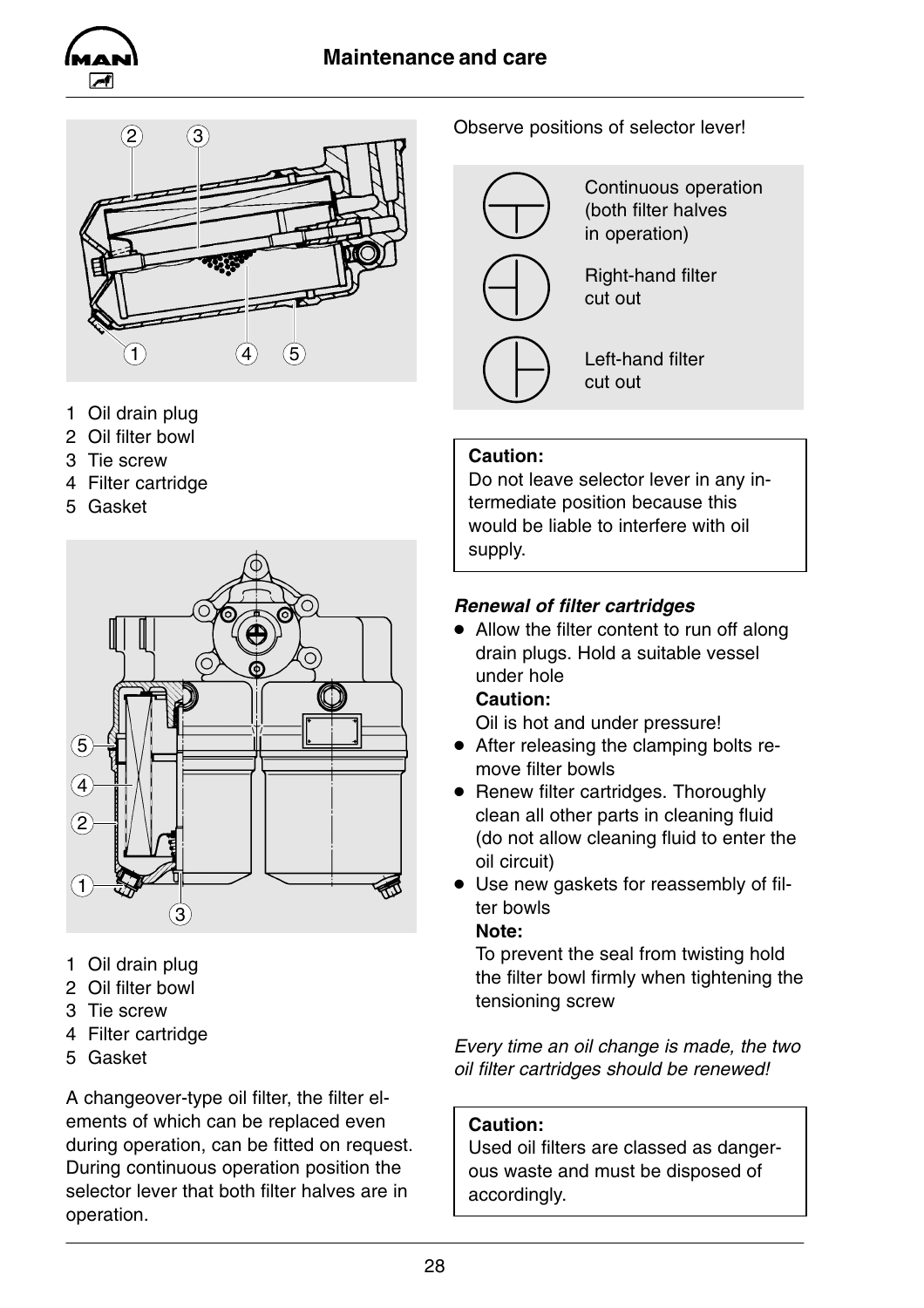

### <span id="page-30-0"></span>**Fuel system**

### **Fuel**

If Diesel fuel which contains moisture is used the injection system and the cylinder liners / pistons will be damaged. This can be prevented to same extent by filling the tank as soon as the engine is switched off while the fuel tank is still warm (formation of condensation is prevented). Drain moisture from storage tanks regularly. Installation of a water trap upstream of the fuel filter is also advisable. Do not use any additives to improve flow properties in winter.

### **Injection pump**

No alterations must be made to the injection pump. If the lead seal is damaged the warranty on the engine will become null and avoid.

### *Faults*

We urgently recommend that you have faults in the injection pump rectified only in an authorised specialist workshop.

### *Bleeding the fuel system*

Bleeding the fuel filters is by releasing the bleed screws and operating the manual primer (fit new seals).

The suction chamber of the injection pump is continuously bled via the relief valve during operation. If the suction chamber is completely empty, e.g., when fitting a new pump, filling and bleeding it is by actuating the manual primer.

### **Fuel lift pump**

The fuel lift pump is operated by the injection pump camshaft via the roller tappet.

### **Strainer**



- 1 Fuel strainer
- 2 Filtering screen
- 3 Filter housing

*After every 200 hours of operation the fuel strainer connected upstream of the fuel lift pump should be cleaned.*

### **Fuel filter**

After every 1000 hours of operation – or earlier if loss of engine power indicates clogging – the filter elements should be renewed.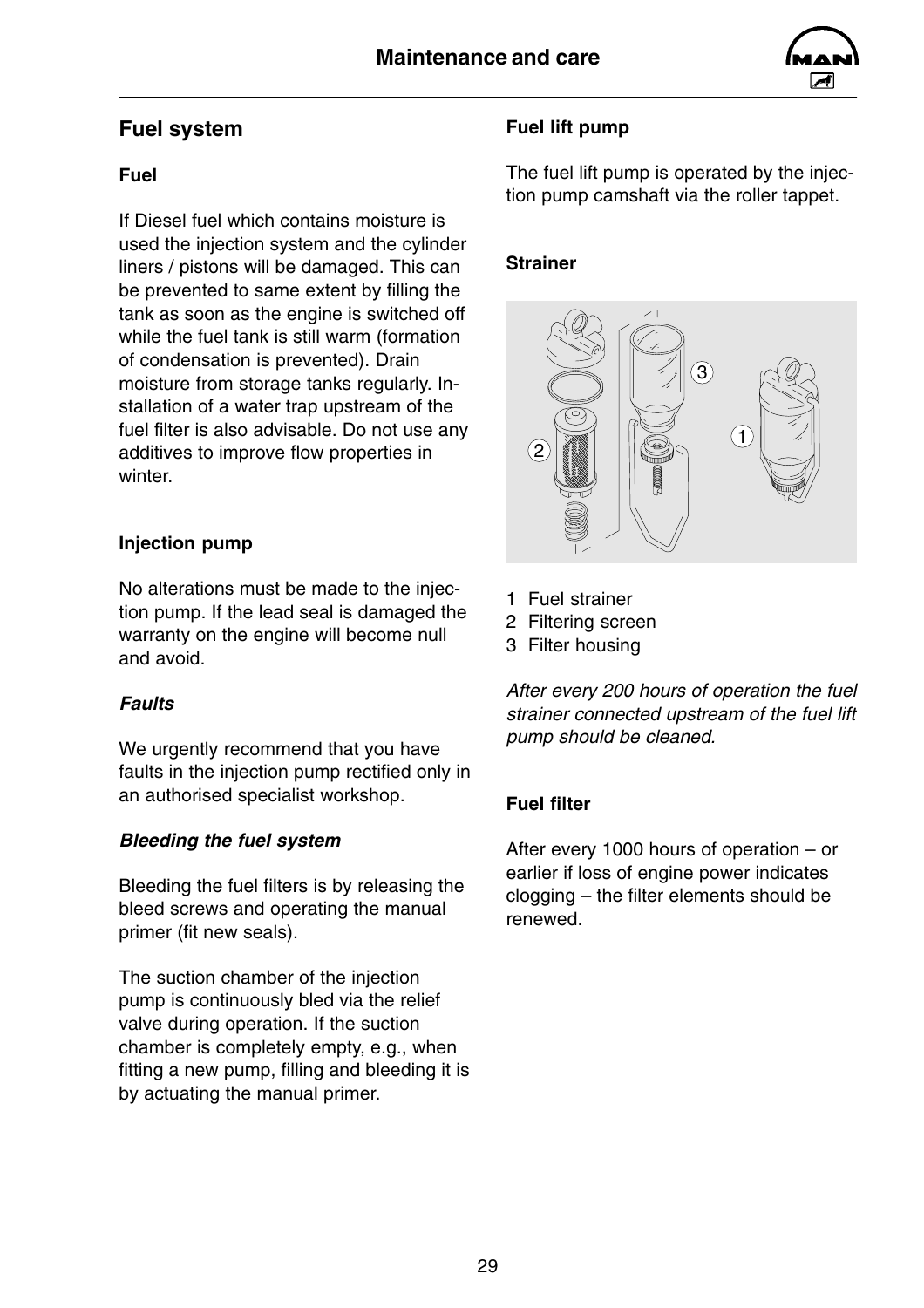

### **Two-stage fuel filter**

(replaced by parallel fuel filter)

In two filter housings connected in series the fuel first passes through a felt tube element and then through a paper element.



- 1 Felt tube element (primary filter)
- 2 Paper element (secondary filter)
- 3 Vent plugs
- 4 Filler plug
- 5 Clamping screws

### *Replacement of filter elements*

- Remove clamping bolts
- $\bullet$  Take off filter bowls
- $\bullet$  Take out filter elements
- Wash out filter bowls
- $\bullet$  Install new filter cartridges
- $\bullet$  Refit filter bowls using new gaskets
- Open vent plug for primary filter (felt tube element). Fit new seals
- Operate manual fuel lift pump until fuel is emitted without any bubbles
- $\bullet$  Close vent plug on primary filter
- $\bullet$  Bleed secondary filter in the same manner

### **Parallel fuel filter with filter cartridges**

(replaced by parallel filter with interchangeable filter)

The fuel passes through two filter elements connected in parallel.



- 1 Filter elements
- 2 Vent plugs
- 3 Filler plug
- 4 Clamping screws

### *Replacement of filter elements*

- Remove clamping bolts
- $\bullet$  Take off filter bowls
- $\bullet$  Take out filter elements
- Wash out filter bowls
- Install new filter cartridges
- Refit filter bowls using new gaskets
- Open vent plug (fit new seals)
- Operate manual fuel lift pump until fuel is emitted without any bubbles
- $\bullet$  Close vent plug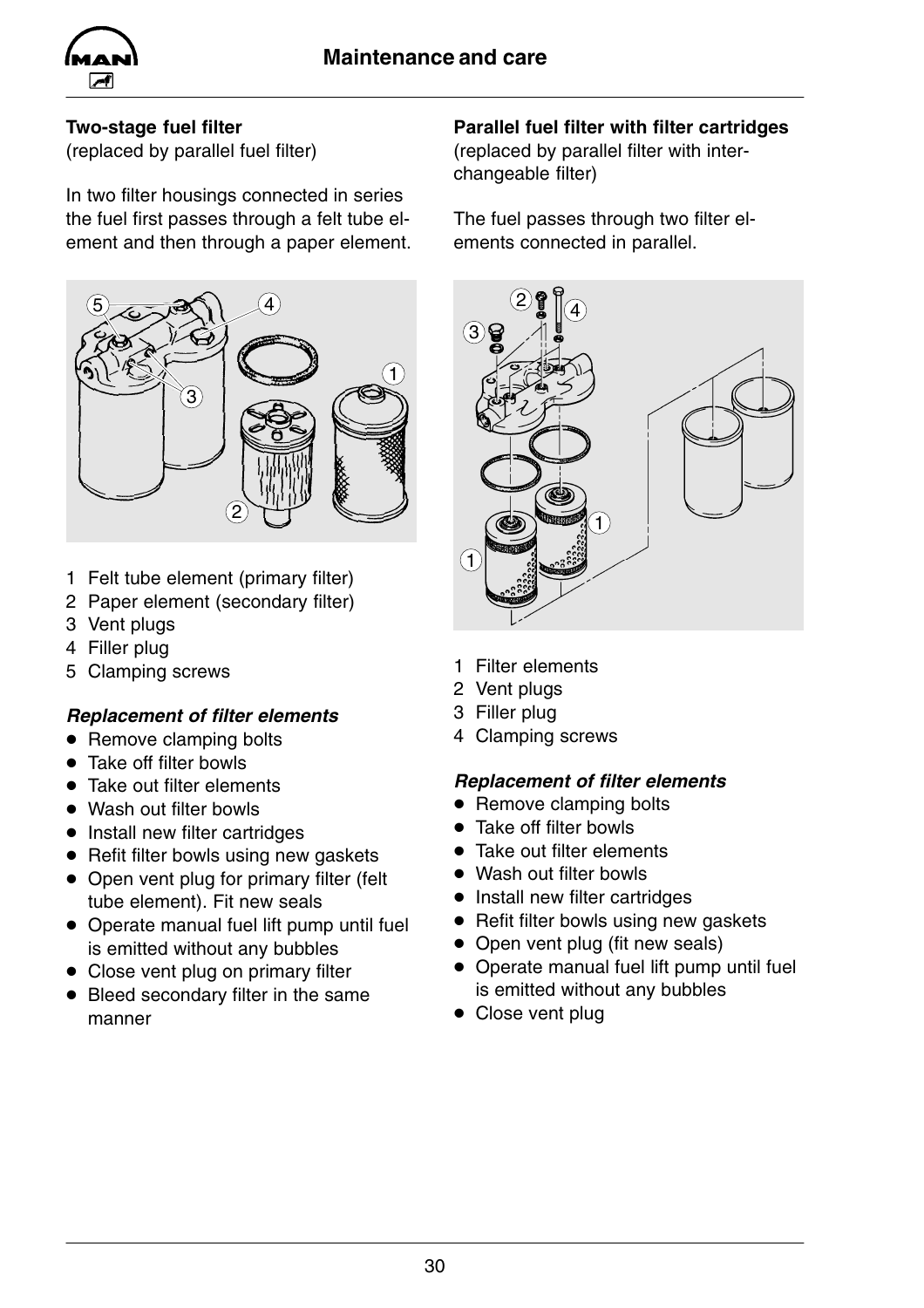

#### **Parallel fuel filter with interchangeable filter**

The fuel flows through two parallel filters.



- 1 Filter cartridge
- 2 Screw plug
- 3 Bleed screw
- 4 Moisture drain plugs

### *Draining moisture:*

Unscrew drain plugs at every oil change until moisture has been discharged and clean fuel flows out.

### *Replacement of filter elements:*

After every 1000 hours of operation – or earlier if loss of engine power indicates clogging – the filter elements should be renewed.

### **Caution:**

Used fuel filters are classed as dangerous waste and must be disposed of accordingly.

#### **Change-over fuel filter with filter cartridges**

(replaced by change-over fuel filter with interchangeable filter)

Where the changeover-type filter is installed, the servicing procedure is for the filter side requiring to be shut off with the engine running. During continuous operation, the selector lever should be placed in a position where both filter halves are in operation.



- 1 Changeover type filter
- 2 Collecting vessel
- 3 Cover for collecting vessel
- 4 O-ring
- 5 Gasket
- 6 Fixing bolts for collecting vessel
- 7 Screw nut
- 8 Filler plug
- 9 Vent plug
- 10 Fixing nut
- 11 Sludge drain plug (socket head width across flats 5)
- 12 Selector lever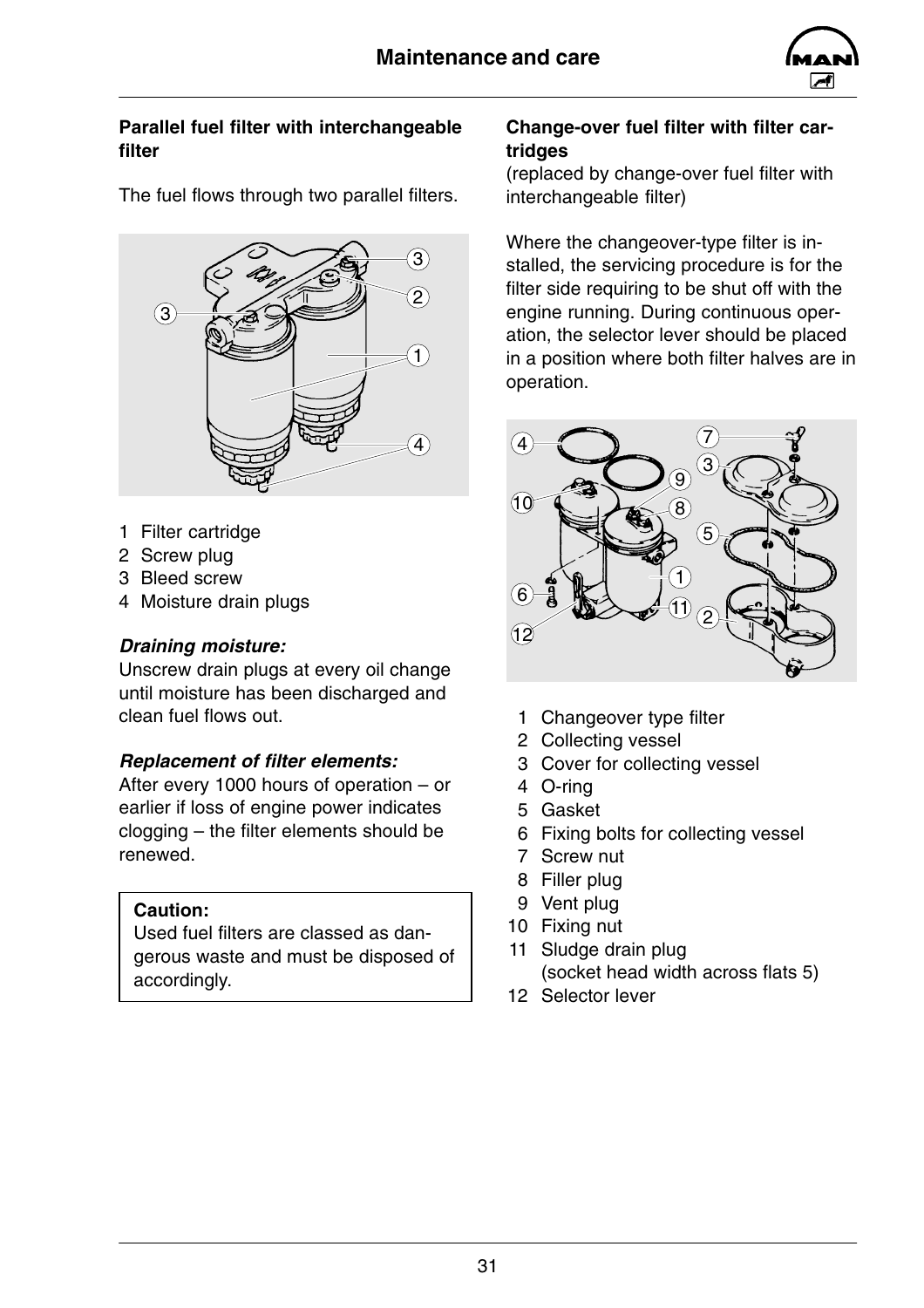

### **Caution:**

Do not leave selector lever in any intermediate position because this would be liable to interfere with fuel supply. If in doubt stop the engine to change the fuel filter.



Continuous operation (both filter halves in operation)

Right-hand filter cut out

Left-hand filter cut out

### *To replace filter element*

- Move selector lever to position where filter side to be cleaned is cut out
- Slacken vent plug 1 or 2 turns (fit new seals)
- Allow filter to drain through sludge drain plug
- $\bullet$  Take off filter cover on slackening fixing nut
- Withdraw filter element and flush filter chamber with clean fuel
- $\bullet$  Install new element
- Fit filter cover using new gasket
- $\bullet$  Fill filter bowl through filler opening with fuel. Close vent plug
- Position selector lever so that both filters are in circuit

### **Change-over fuel filter with interchangeable filter**



- 1 Filter cartridge
- 2 Bleed screw
- 3 Selector lever

### *Replacement of filter elements:*

After every 1000 hours of operation – or earlier if loss of engine power indicates clogging – the filter elements should be renewed.

#### **Caution:**

Used fuel filters are classed as dangerous waste and must be disposed of accordingly.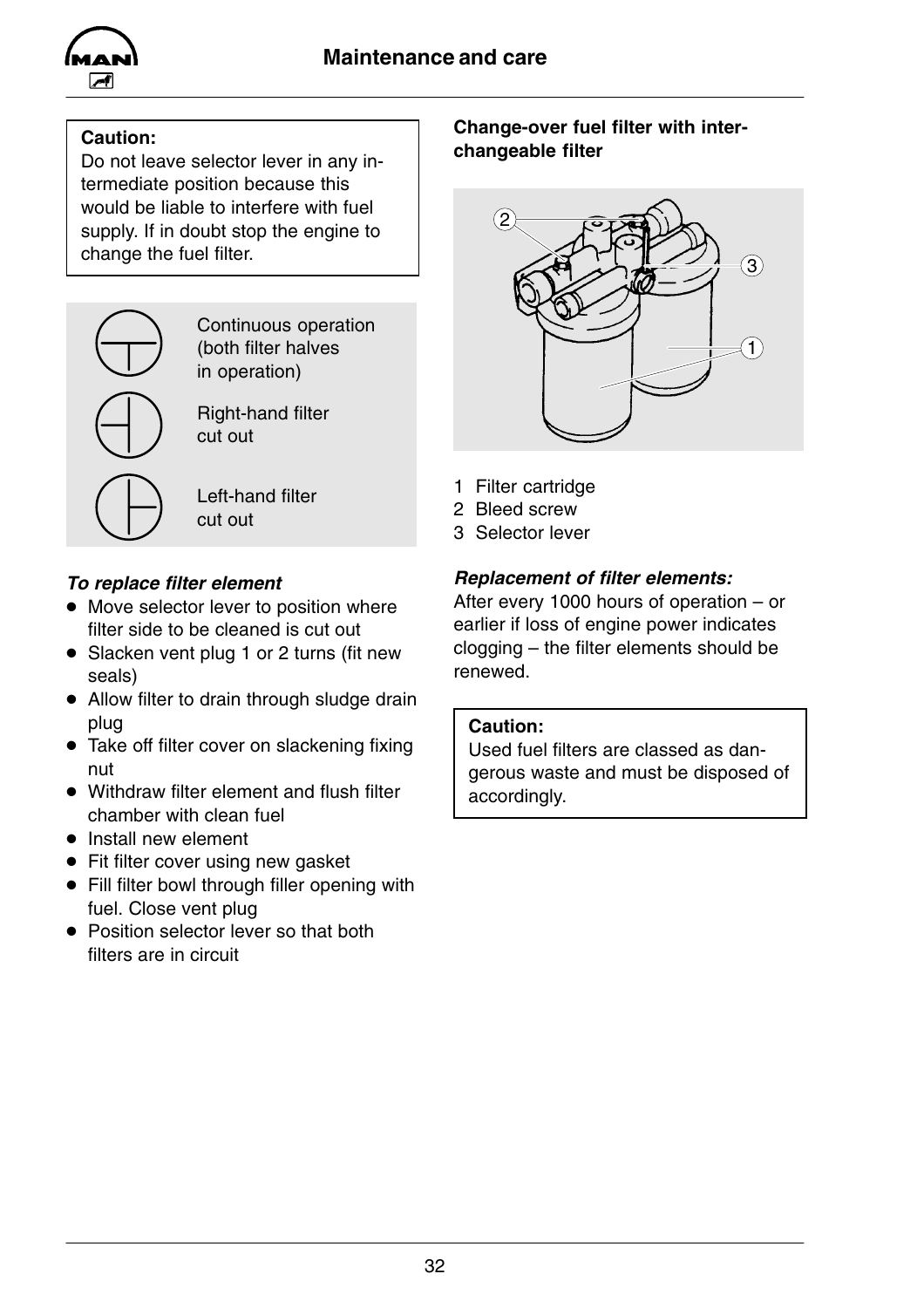

### <span id="page-34-0"></span>**Injector maintenance**

(by authorized specialist personnel)



- 1 Nozzle holder
- 2 Union screw
- 3 Washer
- 4 Compression spring
- 5 Thrust pin
- 6 Intermediate disc
- 7 Injection nozzle
- 8 Nozzle nut
- 9 Gasket

The injectors are designed to spray the fuel delivered by the injection pump directly into the spherical combustion chamber in the piston crown.

The injector consists of the nozzle and the nozzle holder.

A copper gasket fitted to the injector ensures gas-tight seating and good heat dissipation.

The opening pressure of the nozzle is adjusted by means of shims at the compression spring.

### **Removal, dismantling and cleaning**

Unscrew delivery pipe at nozzle holder and at the injection pump.

Remove leak-off pipe.

Release union screw of nozzle holder with special wrench.

Remove nozzle holder with gasket from the cylinder head.

### *Note for cleaning nozzles with Bosch cleaning set KDEP 2900*

Clean nozzle body externally from soot and carbon. When cleaning several nozzles at the same time, make sure nozzle bodies and needles are not mixed up. Visually inspect needle and body. Cleaning is useless if the seat of the needle is indented or the pintle is damaged and the nozzle should be replaced.

Clean annular groove with scraper over full circumference. Wash out dislodged carbon deposits and dirt.

Scrape needle seat with cleaning cutter. Dip cutter in test oil before use. The cutter can also be clamped in a lathe.

Polish needle seat with wooden cleaning tool, preferably by chucking the needle in a lathe at the pintle end.

Clean the spray holes of hole nozzles using the cleaner KDEP 2900/2 by chucking a cleaning needle of suitable diameter in the collet. If the carbon deposits in the spray holes cannot be removed by rotating and pressing, have the needle project only slightly from the collet and drive out the carbon by lightly tapping on the tool.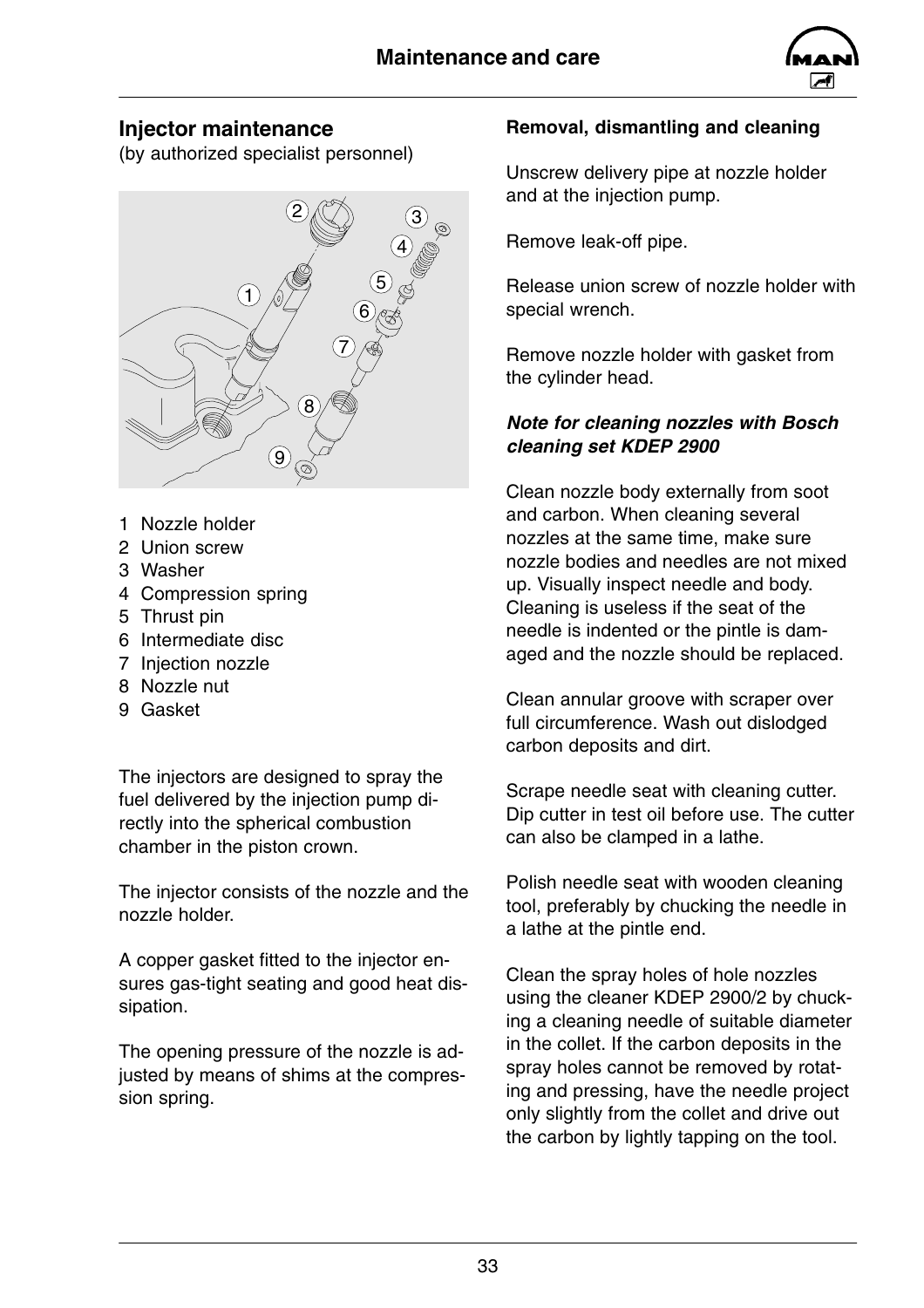

Before reassembly thoroughly wash nozzle body and needle in clean test oil.

Hold the needle at the pintle end only; to avoid corrosion do not touch the lapped surfaces of the needle with your fingers.

Thoroughly clean all other parts of the nozzle holder with clean fuel.

Check nozzle discharge pressure in nozzle tester.

The edge-type filter should not be pressed into the nozzle holder by approx. 5 mm.

If this depth is exceeded the injector must be replaced.



### 1 Edge-type filter

Check nozzle discharge pressure in nozzle tester. Adjust the discharge pressure by inserting shims of suitable thickness under the compression spring.

### **Caution:**

Do not hold your hands under the fuel jet, as there is a risk of injury. Do not inhale the atomised fuel. If possible work under an extraction system.

### **Installation**

Clean seat in cylinder head.

Insert nozzle holder with new gasket. Tighten union nut with 120 Nm.

Install injection lines free of constraint. Install leak fuel lines.

### **Caution:**

The injection lines are designed for high operating pressures and should thus be handled with particular care.

- $\bullet$  When mounting the pipes to the engine take care of good fitness
- Do not bend pipes to permanent deformation (not for replacing the nozzles either)
- Do not mount any heavily bent pipes
- $\bullet$  Avoid bending the pipes at the ends by more than 2 to 3 degrees
- $\bullet$  In case of faults in the injection system which might have resulted in excessive operating pressures, not only the failed part but also the injection line has to be replaced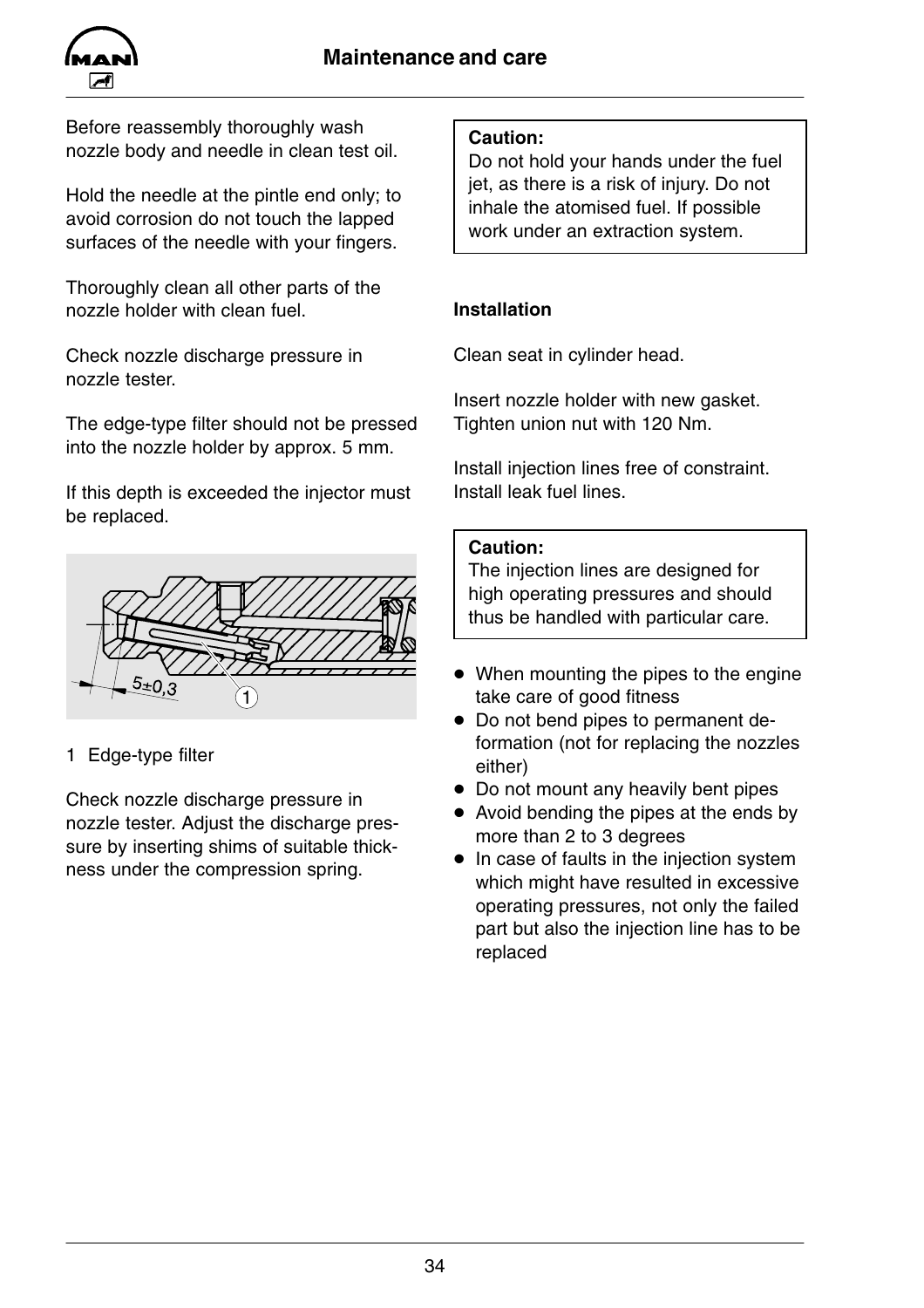

### <span id="page-36-0"></span>**Cooling**

Fill the cooling system of the engine with a mixture of drinkable tap water and antifreeze agent on ethylene glycole basis or anti-corrosion agent.

See Publication "Fuels, Lubricants and Coolants for MAN Diesel Engines".

### **Filling-in of coolant (only when engine has cooled down)**

- $\bullet$  Fill in the coolant slowly
- Make sure that all air can escape from the cooling system
- $\bullet$  Run the engine briefly and then check coolant level once more

If, in an **exceptional** case, the coolant level has to be checked in an engine that has reached operating temperature, first carefully turn the cap (large cap) with safety valve to the first stop, let off pressure, then open carefully.

### **Coolant must be added at the filler**

**neck only.** Do not put cold coolant into an engine which is warm from operation.

Ensure that the ratio of water to antifreeze is correct. Find the cause of the loss of coolant and have it eliminated.

### **Warning:**

If the cap with the working valves is opened, there is the risk that it will not close tightly again afterwards. The excess pressure required in the system will then no longer build up. Premature boiling occurs and coolant is lost. To prevent damage to the engine open this cap only in exceptional circumstances and fit a new one as soon as possible.

### **Draining of coolant**



Drain plug in oil cooler housing cover (for engines with liquid-cooled turbocharger)

Drain coolant as follows when cooling system has cooled down:

- Remove cover from filler neck of surge tank
- Remove drain plug in crankcase, oil cooler housing and exhaust manifold



Drain plug in oil cooler housing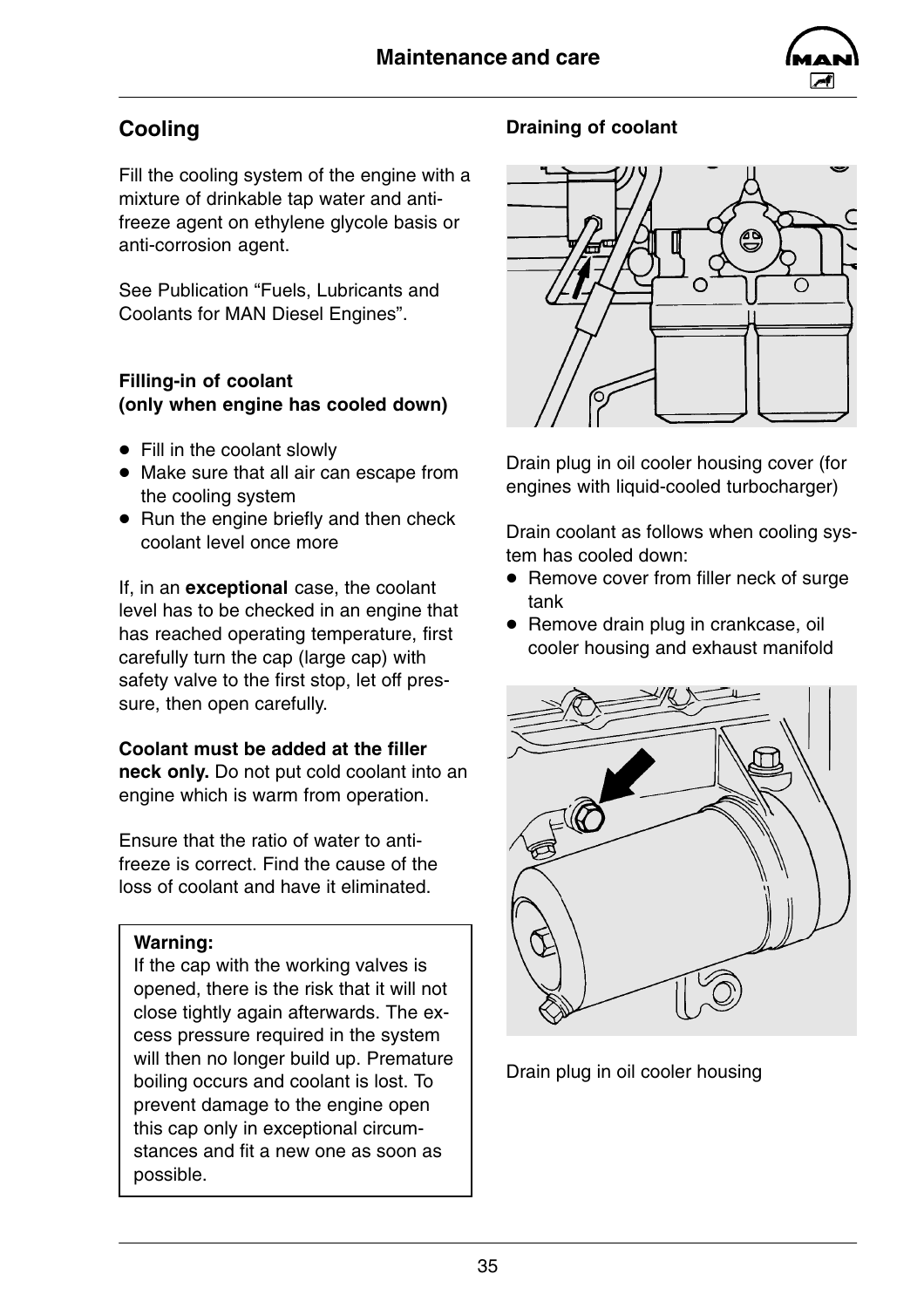

<span id="page-37-0"></span>



- 1 Working valve
- 2 Filler cap

Improper mixing of anti-freeze and corrosion inhibitors may lead to lime and corrosion deposits in the engine cooling system which can jeopardize cooling efficiency.

In such cases it is necessary to clean the cooling system at suitable intervals.

#### **Cleaning the outside of the radiator** (wear goggles)

Extreme dirt deposits can clog the honeycombs so that the remaining surface no longer ensures sufficient cooling. In such cases, the insects, dust etc. should be removed from the honeycomb system of the radiator block and the radiator itself then cleaned with the cleansing agent HENKEL P3-begesol. This cleansing agent is available from MAN in 10-kg cans under Part No. 09.21002-0164.

### *Procedure:*

- $\bullet$  Mix P3-begesol with water, ratio 1:1
- $\bullet$  Using a spray gun, spray the mixture in as straight a jet as possible directly into the radiator fins
- $\bullet$  Let the mixture work for 5 minutes
- $\bullet$  Hose down the radiator with a straight jet of tap water directly from the front. In cases of stubborn dirt deposits remove the radiator and hose it down directly from behind. Do not use highpressure cleaners (steam sprayers may be used)

Henkel P3-begesol contains no toxic or corrosive substances and, if handled properly, may be used without hesitation.

### **Cleaning the inside of the cooling system**

(by authorized specialist personnel)

Investigations have shown that in many cases the poor condition of the coolant and / or the cooling system accounts for damage to the water pump mechanical seal. The poor condition of the cooling system is normally due to use of unsuitable or no anti-freezing agents and corrosion inhibitor or defect, not early enough replaced covers for filler neck and working valves.

If twice in a short time the water pump of an engine develops leakes or the coolant is heavily contaminated (dull, brown, mechanically contaminated, grey or black signs of a leakage on the water pump casing, after the defect on the oil cooler) clean the cooling system **prior to** removing that water pump as follows:

- a) Drain coolant
- b) Open thermostats positively (use shortcircuit inserts), so that the entire coolant circuit is flushed in the cleaning operation
- c) Fill coolant circuit with a mixture of hot water (min. 50°C) and Henkel P 3 neutrasel 5265 detergent (1.5% by volume) (-5266, -5225, Kluthe Hakopur 316), see Publication "Fuels, Lubricants ..."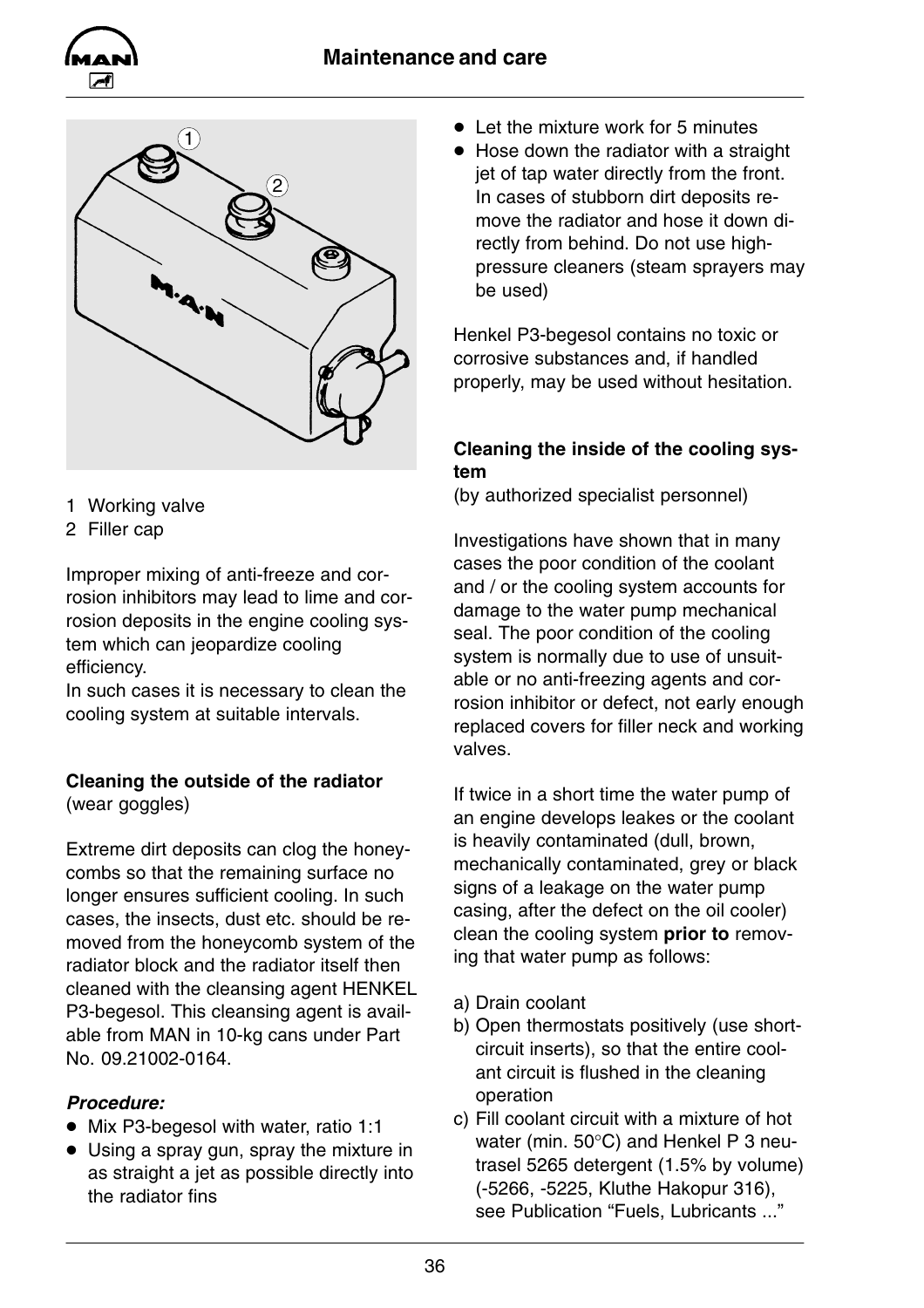

- <span id="page-38-0"></span>d) Warm up engine under load. After a temperature of 60°C is reached, run engine for a further 15 minutes
- e) Drain cleaning fluid
- f) Repeat steps c) and d)
- g) Flush cooling system. To this effect
- h) Replace drain plug by drain plug with a bore of 8 mm dia
- i) Fill cooling system with hot water
- k) Run engine at idle for 30 minutes. At the same time continuously replenish the water leaking from the bore in drain plug by adding fresh water

Repair water pump only now. Thereafter, fill the cooling system with approved cooling fluid. See Publication "Fuels, Lubricants ...".

#### **Note:**

Only sediments and suspended particles can be removed by this cleaning method. If corrosion and lime deposits are found, proceed according to the following section:

### **Removal of lime deposits in the cooling system**

(by authorized specialist personnel)

### *Procedure:*

- Drain the coolant
- $\bullet$  Fill the system with undiluted original pickling fluid (Lithsolventsäure or engine pickling fluid RB-06), see sources of supply
- Let the engine run (also in normal operation) for approx. 8 hours with this filling in the cooling circuit
- Drain the pickling fluid and thoroughly flush the system with tap water
- $\bullet$  If necessary, refill the circuit again with fresh pickling fluid and pickle the engine for another 8 hours
- $\bullet$  Drain the pickling fluid, fill the system with tap water, and run the engine at idle for 5 minutes to flush out all fluid; then drain the water
- $\bullet$  Fill the system with a 1% soda solution. Drain the soda solution after running the engine at idle for 5 minutes, and flush with tap water until the discharging water is clear
- Fill cooling circuit with a mixture of potable tap water and anti-freeze with at least 40% by volume, refer to Publication "Fuels, Lubricants ..."

#### **Note:**

Older radiators may develop leaks when such deposits are removed. The surge tank should be filled only up to the bottom edge as otherwise foaming will cause the pickling fluid to spill over.

### **Cleaning the inside of tube bundles of raw water heat exchangers**

(by authorized specialist personnel)

Deposits building up inside the tube bundle of the water-to-water heat exchanger can reduce the flow cross-section of the individual tubes to the point where a decrease in engine cooling occurs. This condition will automatically lead to overheating of the engine with all of its accompanying effects. For this reason, it is recommendable to clean the tube bundle of the water-to-water heat exchanger at the first sign of high engine coolant.

### *Procedure:*

- Remove and dismantle the heat exchanger (integrated in the coolant surge tank)
- $\bullet$  Place the removed tube bundle in a suitable container made of plastic, such as PE, PP, PVC, GFK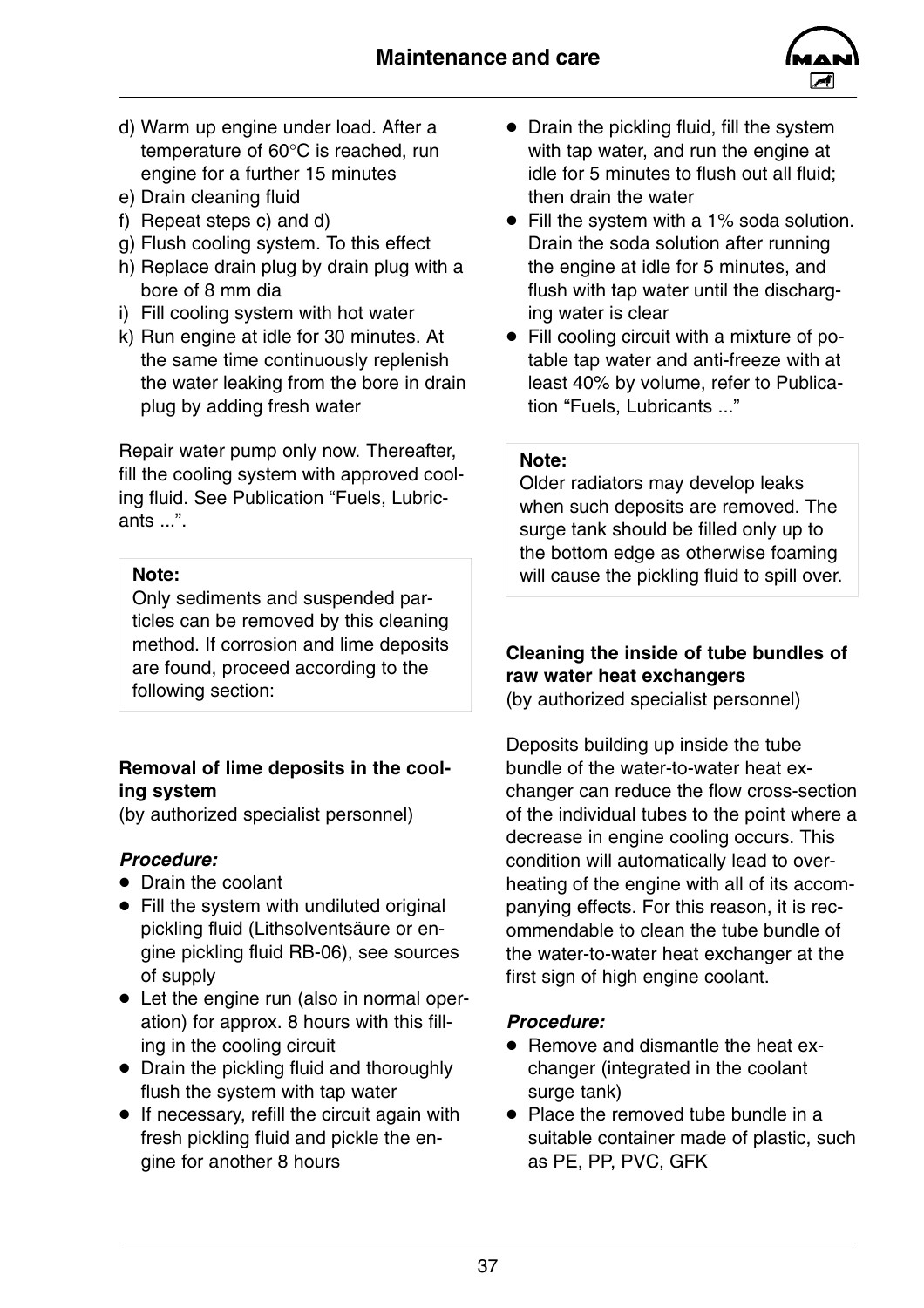<span id="page-39-0"></span>

- $\bullet$  Fill the container with undiluted original pickling fluid at room temperature (Lithsolventsäure or engine pickling fluid RB-06) until the tube bundle is completely immersed
- $\bullet$  Allow the pickling fluid to work approx. 10 hours. If this time is not sufficient. continue the pickling process for up to 5 hours
- Pickling can be shortened by heating up the fluid (max 50°C) and by occasionally moving the tube bundle
- $\bullet$  After pickling thoroughly flush the bundle with tap water and reinstall in the heat exchanger
- Use new gaskets (O-seals)
- $\bullet$  Mount the heat exchanger on the engine and check for tightness

#### **Note:**

The variety of dirt deposits may also create problems for the method of pickling described above. In such cases, we ask you to first of all submit a specimen of the deposit for further examination.

Damaged tube bundles may develop leaks when dirt deposits are removed.

### **Filler caps and working valves of cooling system**

The rubber gaskets of the filler caps and working valves (negative pressure and positive pressure valves) of the cooling system are subject to natural aging.

To preclude leakages in the cooling system and tailing pressure drop and its consequences up to severe engine damage, renew the filler caps and working valves in line with the change of coolant (every two years at the latest).

### **Waste water treatment**

Drained and spent cleaning and pickling fluid should be brought up to a pH value of 7.5 to 8.5 with the aid of caustic soda. Once the precipitation has settled to the bottom of the container the clear fluid above can be dumped into the sewer. The sludge at the bottom should be taken to a special waste dump. Anyway, it is recommended to consult the local authorities for more information about waste water rules or restrictions.

### **Sources of supply for pickling fluids**

Lithsolventsäure Keller & Bohacek Liliencronstr. 54 D–40472 Düsseldorf Phone: (02 11) 96 53 0

Motor pickling fluid RB–06 Reincolor-Chemie GmbH Werkstr. 21 D–90518 Altdorf Phone: (0 91 87) 97 03 0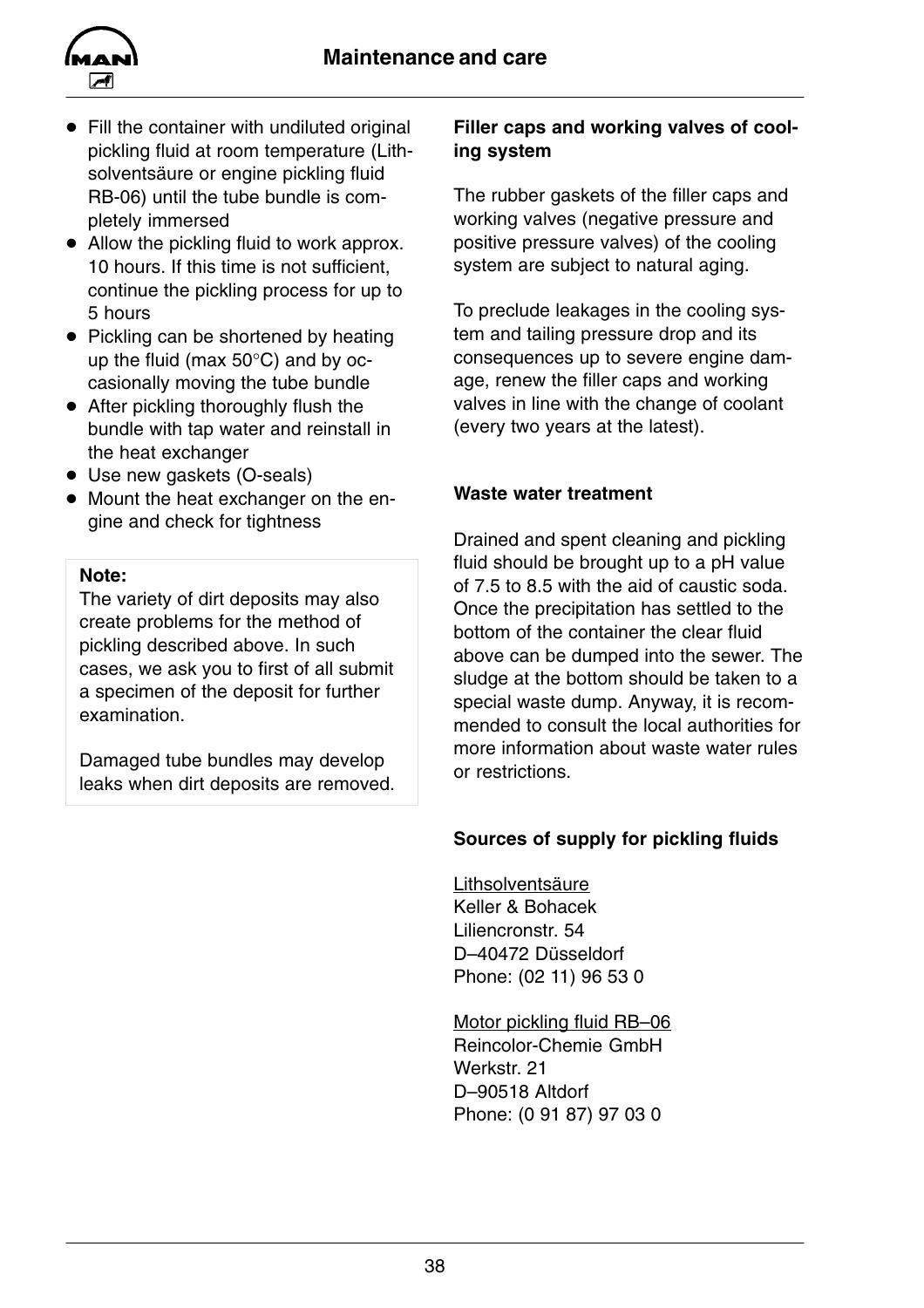

### <span id="page-40-0"></span>**Turbocharger**

#### **Maintenance**

(by authorized specialist personnel)

The turbochargers do not call for any specific maintenance.

The only points to be observed are the oil pipes which should be checked at every oil change for leakage and restrictions.

The air cleaners should be carefully serviced.

Furthermore, a regular check should be kept on charge air and exhaust gas pipes. Any leakages should be attended to at once because they are liable to cause overheating of the engine.

When operating in highly dust or oil-laden atmospheres, cleaning of the air impeller may be necessary from time to time. To do this, take compressor housing *(Caution: do not tilt it so that it jams)* and clean it in solvent (diesel oil, petroleum ether) using a brush.

If the air compressor should be badly fouled, it is recommended that the wheel be allowed to soak in a vessel with solvent and to clean it then with a stiff brush. In doing so, take care to see that only the compressor wheel is immersed and that the turbocharger is supported on the bearing casing and not on the wheel.

### **Special hints**

It is recommended that the radial and axial clearances of the rotor be checked after every 3000 hours operation.

This precaution will enable any wear of the bearings to be detected in good time before serious damage is caused to the rotor and bearings.

### *Measuring of axial clearance*



**A** = Measuring point for dial gauge

### *Measuring of radial clearance*

(The radial clearance will be determined only at turbine end)



**A** = Measuring point for dial gauge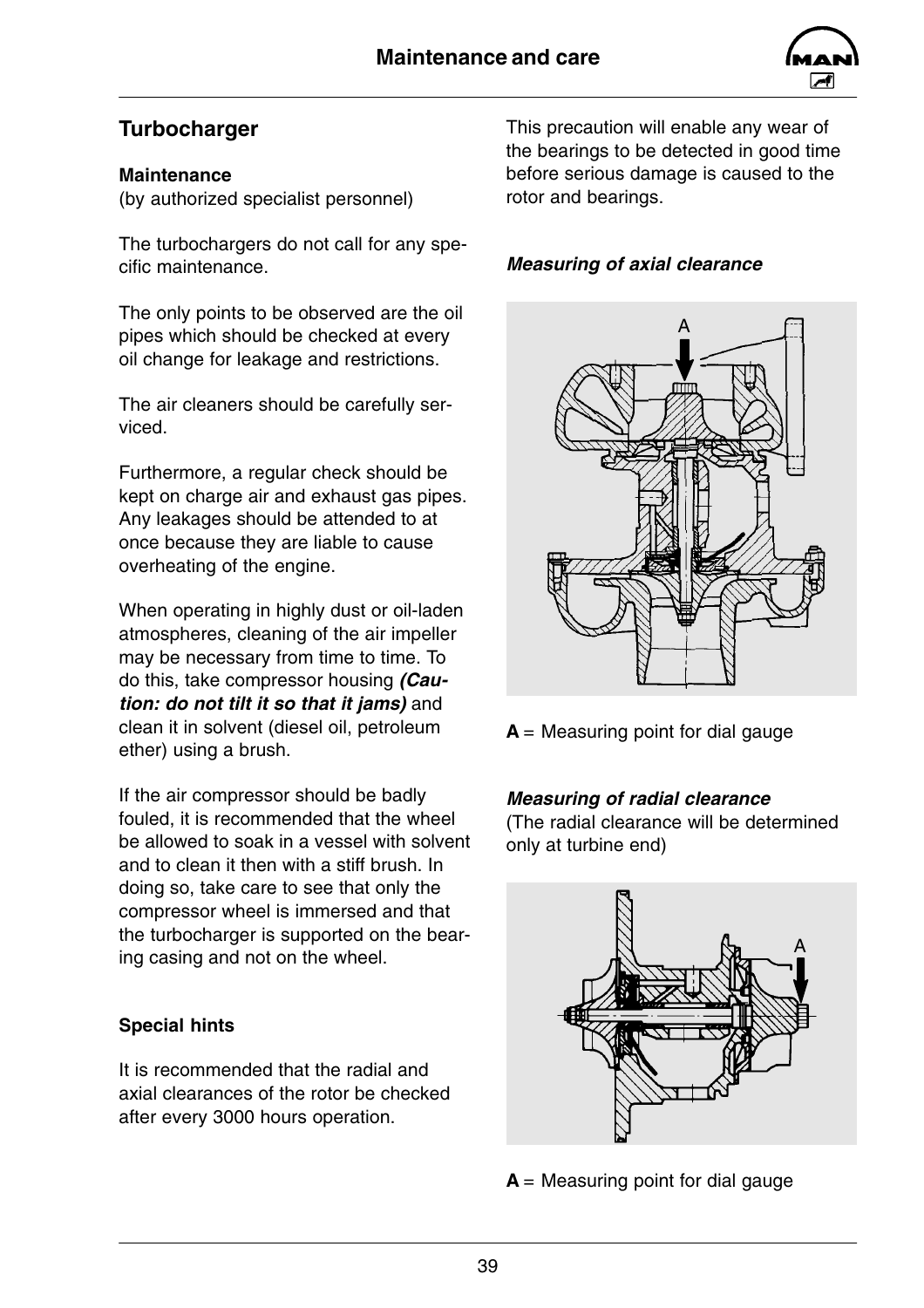<span id="page-41-0"></span>



 $A =$  Point of support for dial gauge tip **B** = Measuring capacity

Axial and radial clearances

|                                                                          | <b>KKK</b><br>model | axial<br>(mm) | radial<br>(mm) |
|--------------------------------------------------------------------------|---------------------|---------------|----------------|
| D 2866<br><b>TE/LE/LXE</b><br>with liquid-<br>cooled exhaust<br>manifold | K 36                | 0, 16         | 0,58           |
| D 2866<br><b>TE/LE/LXE</b><br>with uncooled<br>exhaust manifold          | 4LGZ                | 0,20          | 0,65           |

If excessive clearances are found, the turbocharger should be replaced.

### **Intercooler**

### **Maintenance**

(by authorized specialist personnel)

In order to maintain the heat transfer efficiency of the intercooler, it is necessary to clean it at regular intervals which depend on the quality of the coolant used.

For this purpose, dismantle the intercooler. In almost all cases, it will suffice to clean the individual parts in a hot alkaline solution, e.g. a 3 to 5% P3-FD solution.

Should hard and firmly adhering scale deposits continue to exist a second treatment should be made with a descaling agent which will not corrode the cooler core.

Use new gaskets when assembling the cooler.

Be sure to clean the sealing surfaces carefully before installing the gaskets.

Observe the specified pressure when making the hydraulic test.

| Test gauge pres-<br>sure | water side         | 4 bar |
|--------------------------|--------------------|-------|
|                          | charge air<br>side | 3 bar |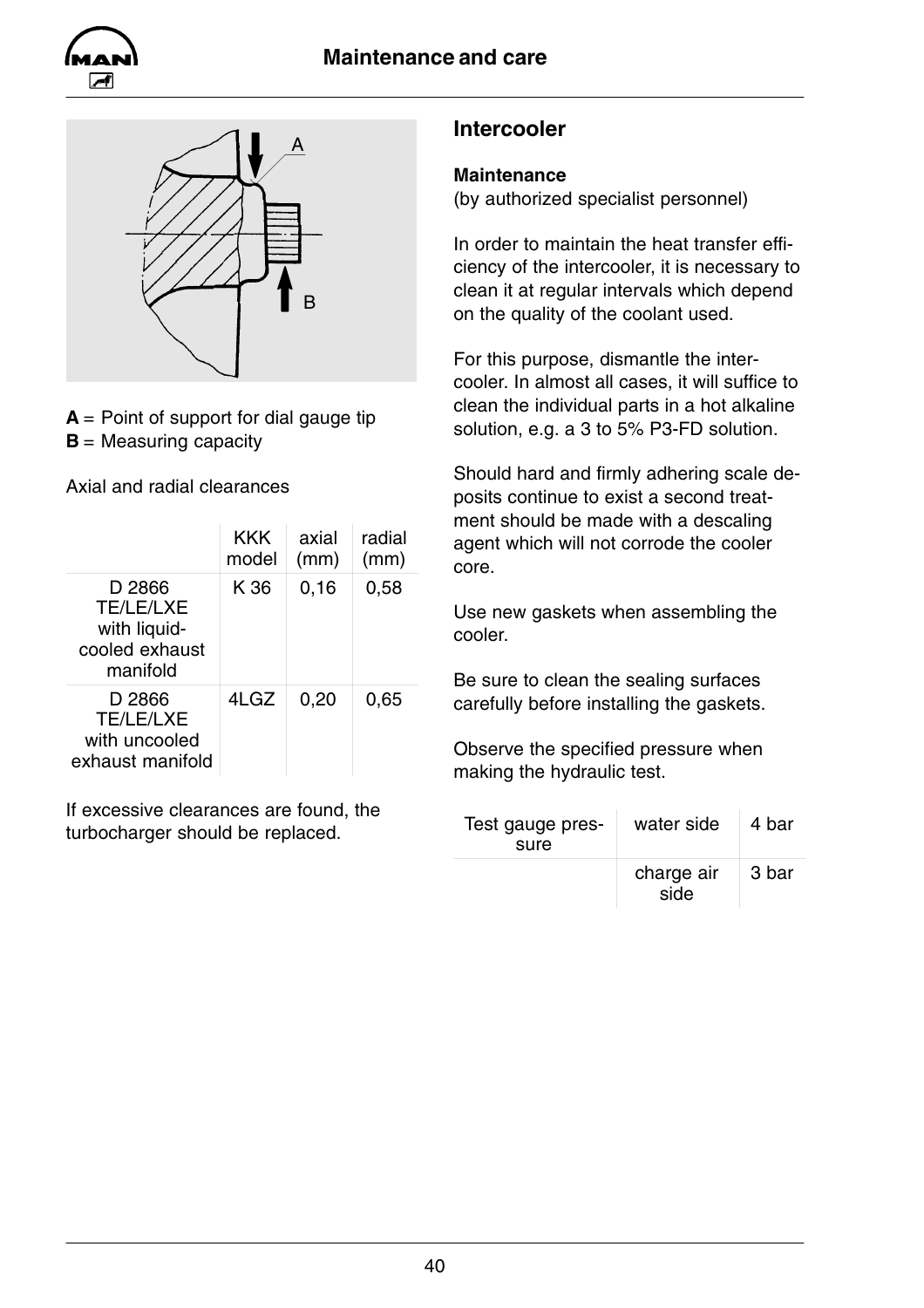

### <span id="page-42-0"></span>**Air cleaner**

### **Dry air cleaner**



- 1 Connection port, fouling indicator
- 2 Cleaner housing
- 3 Clamp
- 4 Element
- 5 Hexagon nut
- 6 Cover
- 7 Dust bowl

Service only when engine is switched off.

### **Dust collector**

The dust collector must be emptied at regular intervals. The collector should never be more than half full of dust.

When the two retainers have been folded up the dust collector can be taken off.

Remove the lid of the dust collector and empty the collector.

Ensure that the lid and the collector are reassembled correctly. A lug on the collector fits into a recess in the edge of the lid. If the filter is installed horizontally note the "oben" ("top") marking on the filter bowl.

### **Fouling Indicator**

As the degree of clogging increases the red indicator becomes more and more visible in the transparent section of the air cleaner.

If the fouling indicator remains engaged, i.e. it still shows completely red even with the engine shut down, the filter cartridge must be cleaned or replaced.



Filter operational



Filter must be serviced

- 1 Red indicator
- 2 Reset button

After servicing the cartridge, press the button to reset the fouling indicator.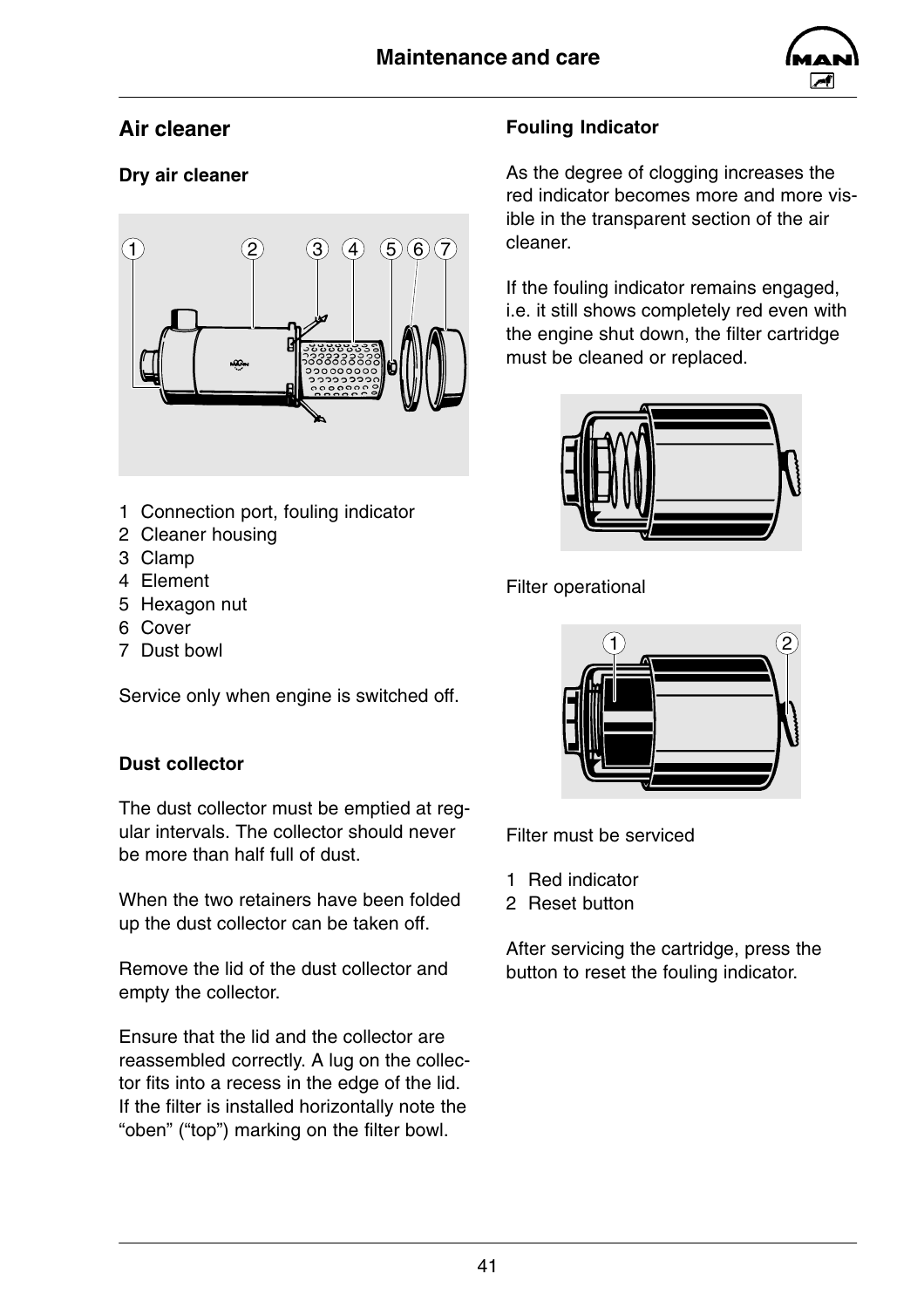

### **Changing the filter cartridge**

#### **Caution:**

No dust must get to the clear air end.

Remove the hex hut, take out the contaminated cartridge and fit a new one.



Clean the filter housing with a damp cloth, especially at the sealing face for the cartridge.

#### **Caution:**

The engine must not be run without a main cartridge.

#### **Cleaning the cartridge**

#### **Caution:**

The filter cartridge should normally be changed. Clean it only in emergencies (e.g. when no replacement is available).

### *Blowing out (wear goggles)*

To do this fit a pipe to the compressed air gun. The end of the pipe should be bent by approx. 90°. The pipe must be long enough to reach the bottom of the cartridge.

Blow the cartridge out from the inside with dry compressed air (max. 5 bar) by moving the pipe up and down inside the cartridge until no more dust is released.



#### *Checking the cartridge*

When a cartridge has been cleaned it must be examined for damage before it is refitted, e.g. damage to the paper bag and rubber seals. Check also for compression of or dents in the metal jacket.

Tears and holes in the paper bag can be found by shining a torch into the bag.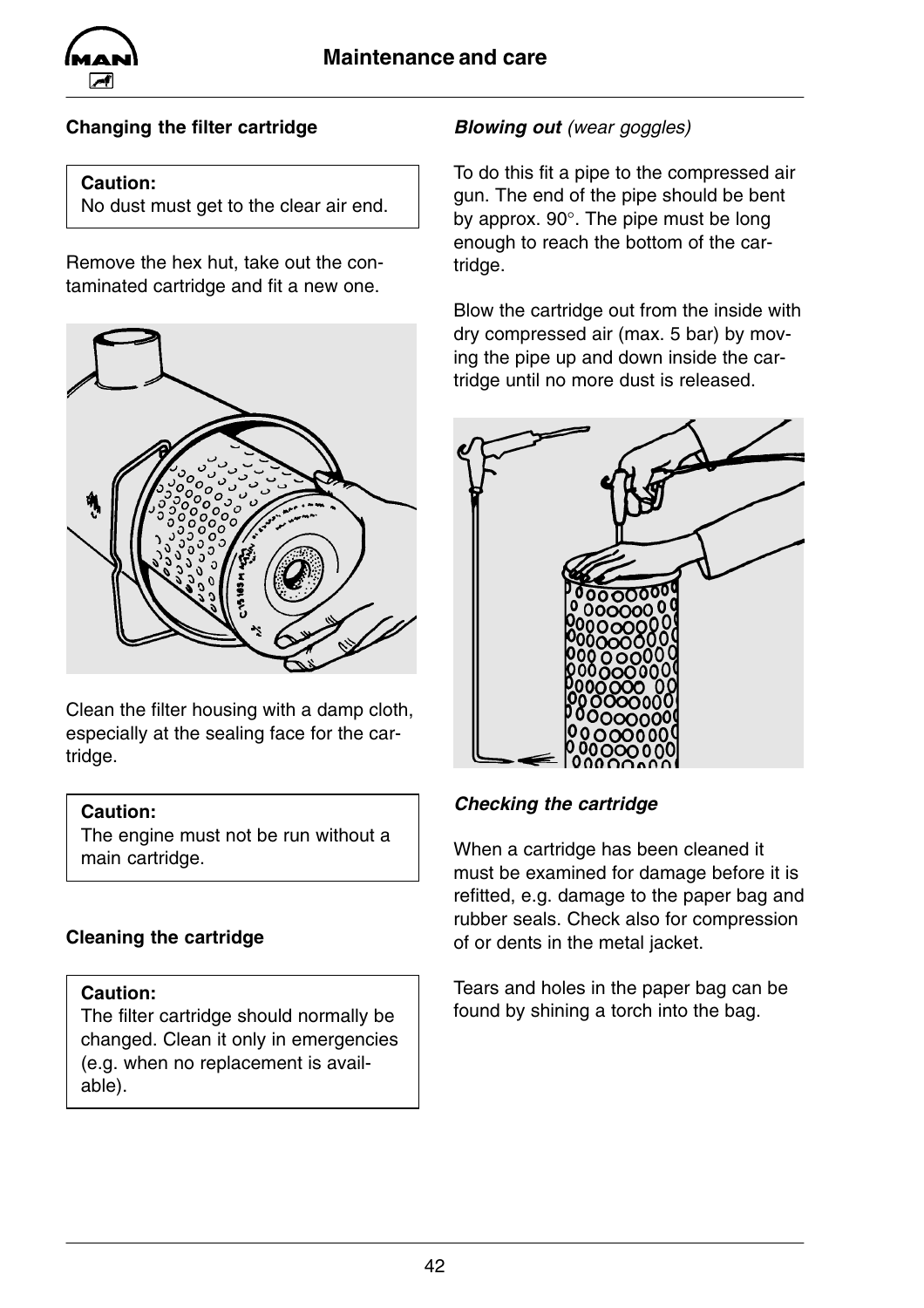



On no account re-use damaged cartridges. If in doubt fit a new cartridge.

#### **Viscous air cleaner**



### **Safety cartridge**

When the main cartridge is being serviced the safety cartridge remains in the filter housing. The engine must not be run without the main cartridge.

Safety cartridges must be neither cleaned nor re-used.

Safety cartridges must be changed:

- $\bullet$  at the latest after being in use for two years
- $\bullet$  if, after the main cartridge has been serviced (changed), the contamination gauge responds again immediately
- $\bullet$  if the main cartridge is defective

When the main cartridge has been removed the safety cartridge is accessible and can be removed also.

Remove the hex nut. Pull out the safety cartridge. Insert a new safety cartridge. Refit and tighten the hex nut.

The maintenance intervals for filters depend on the respective operating conditions.

As soon as a distinct layer of dust has accumulated on the filter element, remove air cleaner and wash in fuel or cleaning oil.

Shake element out thoroughly to dry it.

Uniformly coat filter surface with a thin film of engine oil.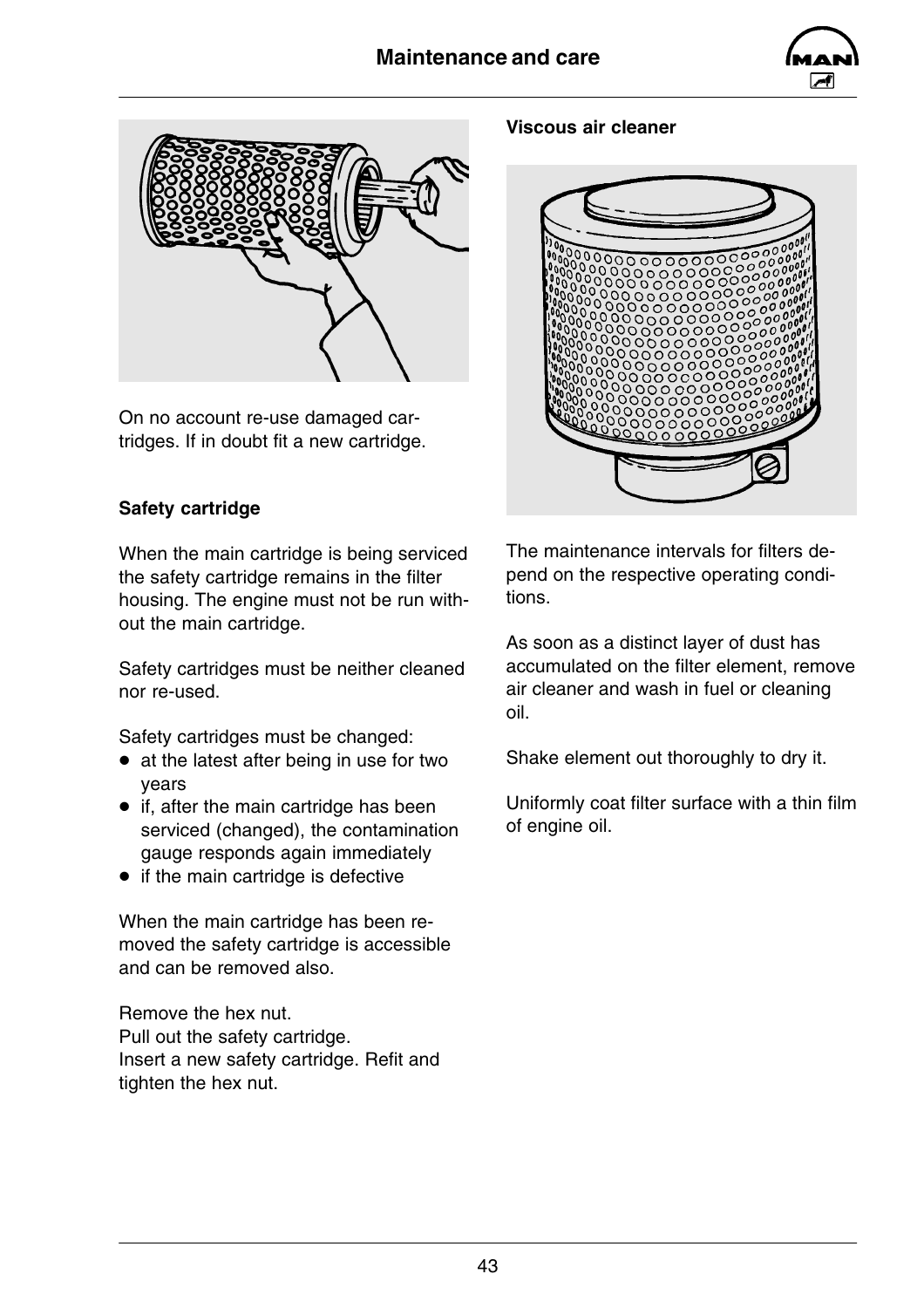<span id="page-45-0"></span>

### **To check and set the start of delivery with start of delivery marker on injection pump hub**

(by authorized specialist personnel)



- 1 Setting pointer
- 2 "OT" (top dead centre) mark and scale
- 3 Hexagon driver to rotate engine by hand (Width across flats 32)

For the purpose of checking the start-ofdelivery setting, an "OT" (top dead centre) mark and a scale from 10 ... 50° before top dead centre are engraved on a disc fitted in front of the torsional vibration damper. The scale marks are read against a pointer fitted to the crankcase.

There is another scale engraved on the flywheel which can be read through an inspection hole in the flywheel housing but access may be difficult. The scale should be used for readjusting the pointer after the vibration damper has been removed or replaced.

In other words, before the vibration damper with the scale disc is installed, the engine should be positioned at "OT" (top dead centre) by means of the scale on the flywheel.

The pointer should then be aligned such that its measuring edge exactly coincides with the "OT" mark on the scale disc.

In order to enable the engine to be rotated manually during adjustments, there is a plate with a central hexagon driver fitted to the front of the crankshaft pulley (barring device).

### **Checking**

Remove screw plug for inspection hole in mounting flage of the injection pump.



Then rotate engine so that mark on pointer fitted to injection pump coincides with mark on pump hub.

Read degrees on scale engraved on disc on torsional vibration damper.

The reading should equal the specified start-of-delivery setting (see "Technical Data").

If not, correct start-of-delivery setting.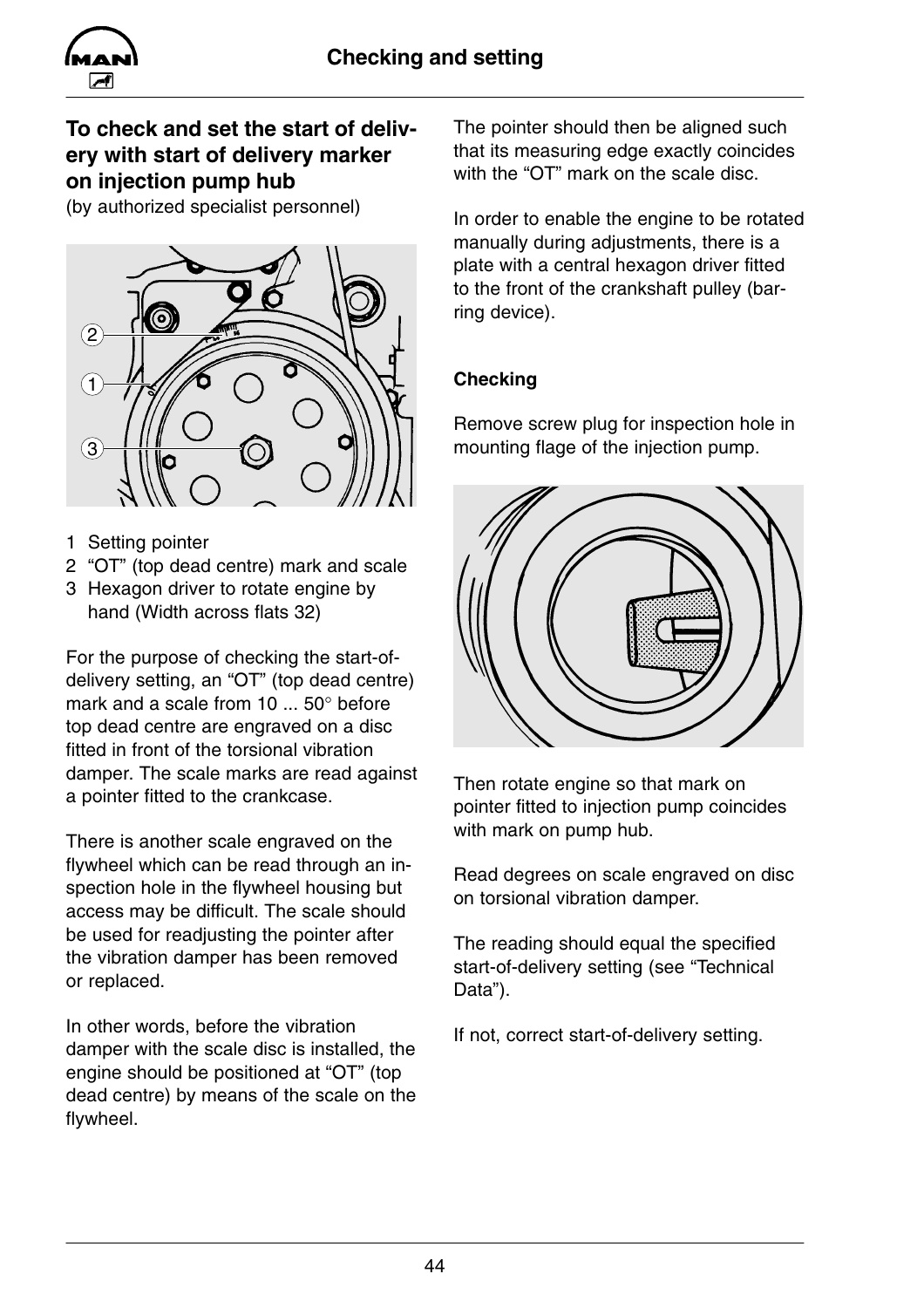

### **Setting start of delivery**

Correct start of delivery by turning the pump hub in the slotted holes of the drive gear.



Remove cover above the injection pump drive gear

Rotate engine with barring device until the pointer is on the specified start of delivery (scale disc ahead of vibration damper).

Unscrew timing case cover. Remove fixing screws of injection pump impeller. Turn the hub of the injection pump accordingly until the line marks (pointer and injection pump hub) are in alignment. After every adjustment carefully retighten fixing screws.

Recheck start of delivery.

Use new gaskets when mounting cover and screw plug.

### **Note:**

The D 2866 LE / LXE engines with fancooled radiator are not equipped with a scale disc in front of the torsional vibration damper. Start of delivery in these engines should be set by means of the degrees scale on the flywheel.

### **To check and set the start of delivery with start of delivery indicator in the governor housing**

(by authorized specialist personnel)



- 1 Setting pointer
- 2 "OT" (top dead centre) mark and scale
- 3 Hexagon driver to rotate engine by hand (Width across flats 32)

For the purpose of checking the start-ofdelivery setting, an "OT" (top dead centre) mark and a scale from 10 ... 50° before top dead centre is engraved on a disc fitted in front of the torsional vibration damper. The scale marks are read against a pointer fitted to the crankcase.

There is another scale engraved on the flywheel which can be read through an inspection hole in the flywheel housing but access may be difficult. The scale should be used for readjusting the pointer after the vibration damper has been removed or replaced.

In other words, before the vibration damper with the scale disc is installed, the engine should be positioned at "OT" (top dead centre) by means of the scale on the flywheel.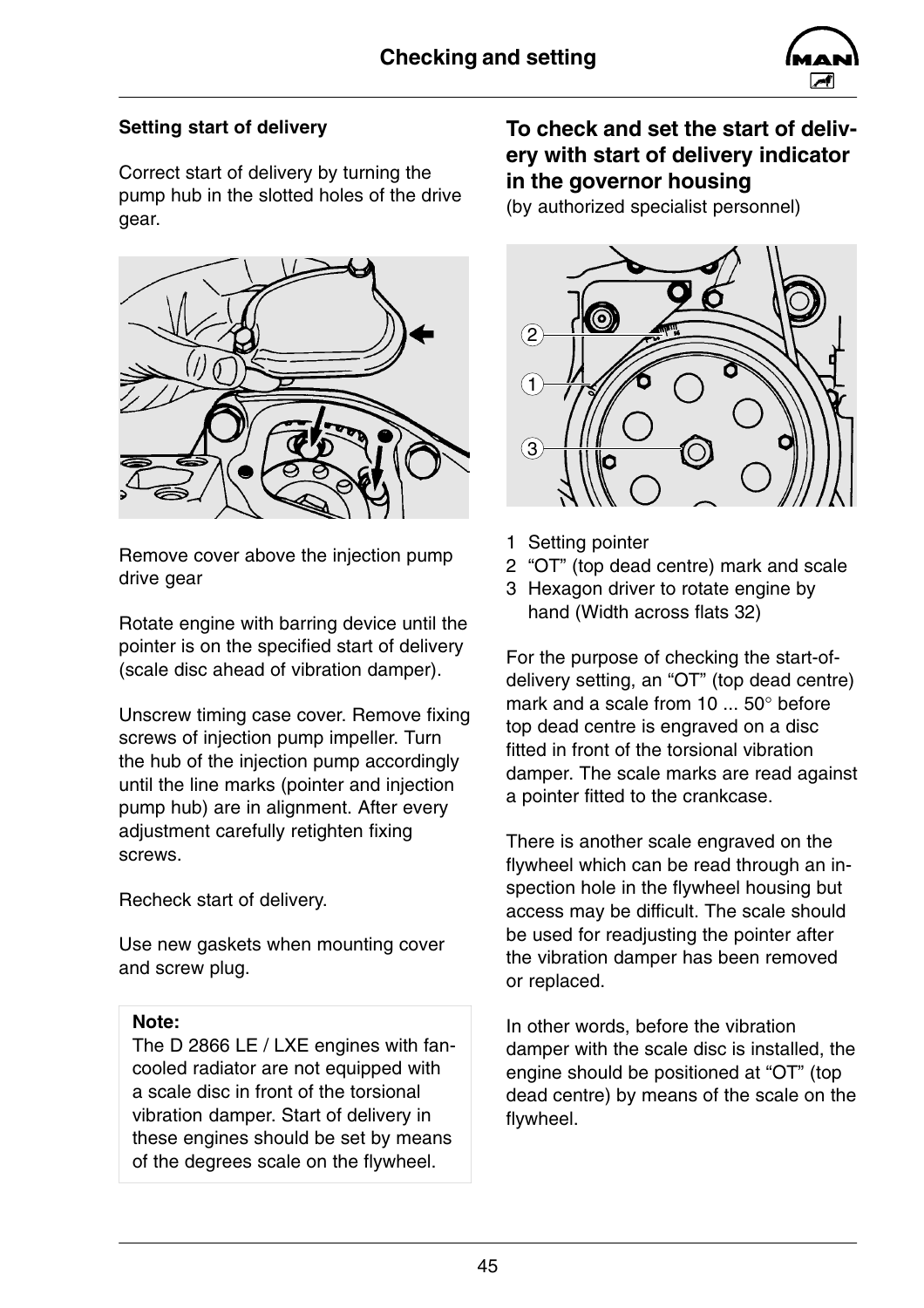

The pointer should then be aligned such that its measuring edge exactly coincides with the "OT" mark on the scale disc.

In order to enable the engine to be rotated manually during adjustments, there is a plate with a central hexagon driver fitted to the front of the crankshaft pulley (barring device).

### **Checking**

Remove screw plug (1) on governor housing. If fitted, take out blocking pin (2). If the pointer is exactly in the centre of the inspection hole, the pump plunger for cylinder no. 1 is at start of delivery. However, it is possible to determine exactly whether or not the pump is at start of delivery only by means of the following special tools:

#### **a. Light signal transmitter 80.99605-6002**



Push light signal transmitter into socket in governor housing. Ensure that the lug (3) fits in the groove (4). Tighten the knurled nut (5) by hand.

Connect up power supply of light signal transmitter (red terminal  $= +$ ). Turn engine by hand so that piston in cylinder no. 1 in the compression stroke comes close to the start of delivery.



Lamp (A) comes on shortly before start of delivery is reached.



Slowly turn the engine further until lamp (B) comes on too. The injection pump is now at start of delivery.

When the pump is in this position the degree scale on the flywheel housing must also indicate the specified start of delivery.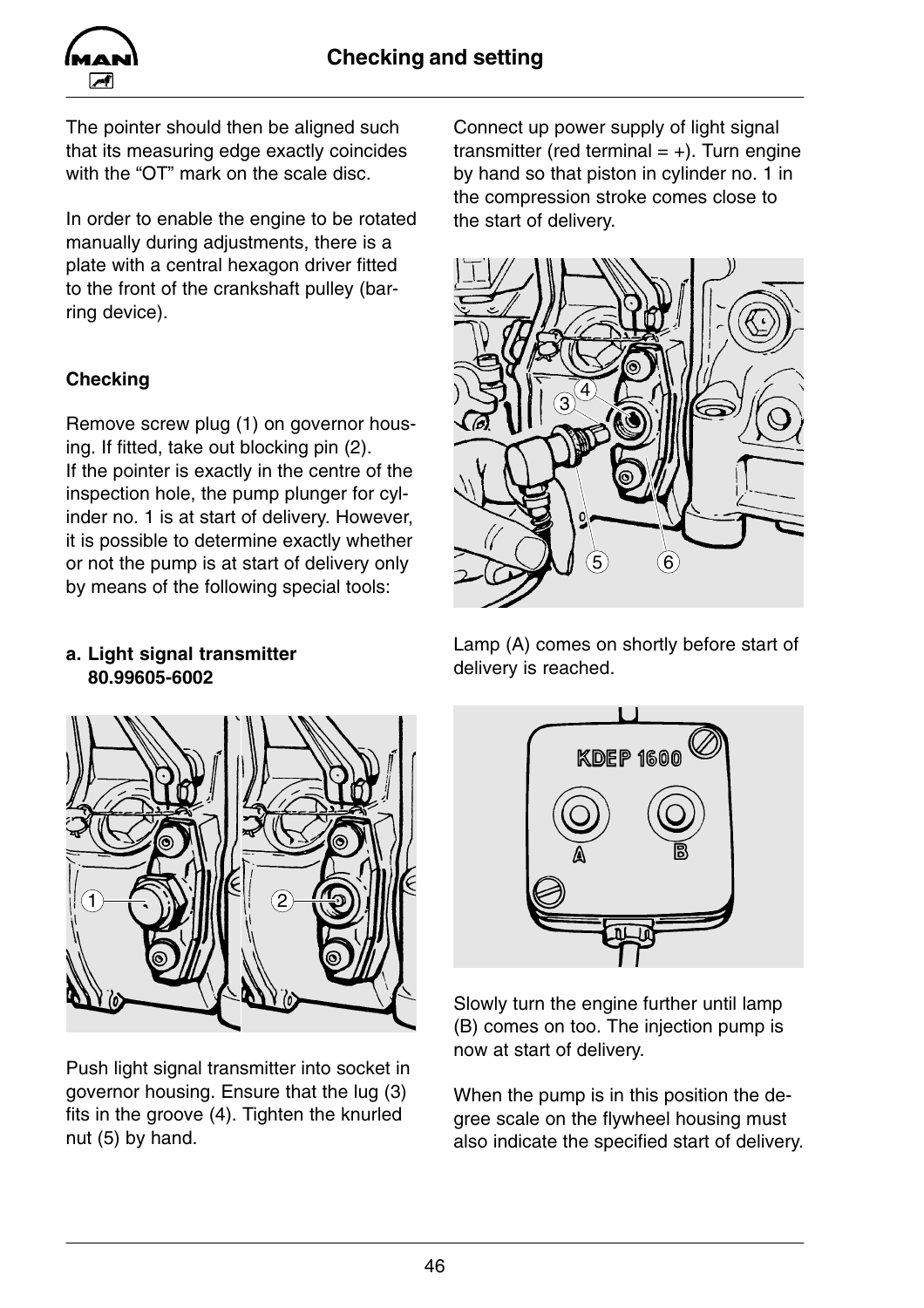

### **Note:**

If only lamp (B) comes on during this test the engine has been turned past the start of delivery. In this case turn the engine back and repeat the procedure.

### **b. Sleeve**

If a light signal transmitter is not available, good measurement results can also be achieved with a plug-in receptacle.

The receptacle is to be made of aluminium or steel in accordance with the drawing (figure 2259).



Set engine to start of delivery as described above.

Insert the sleeve into the governor housing up to the stop. The start of delivery is set exactly when the pointer for start of delivery is in the centre of the 3 mm bore in the sleeve.

### **Setting start of delivery**



If the start of delivery as determined in the checks carried out in accordance with method a) or b) is not correct, proceed as follows:

Remove cover above the injection pump drive gear. Losen the fixing bolts joining the drive gear to the injection pump hub.

Set the engine so that the cylinder no. 1 is at the specified number of degrees before firing top dead centre (TDC).

Remove screw plug on governor housing. The pointer for start of delivery must be visible in the centre of the inspection hole.

Turn the injection pump camshaft to the left or right as necessary until the conditions required for a) or b) (depending on which method is being used) are obtained.

After every adjustment carefully retighten fixing bolts. Check start of delivery again. Close up governor housing.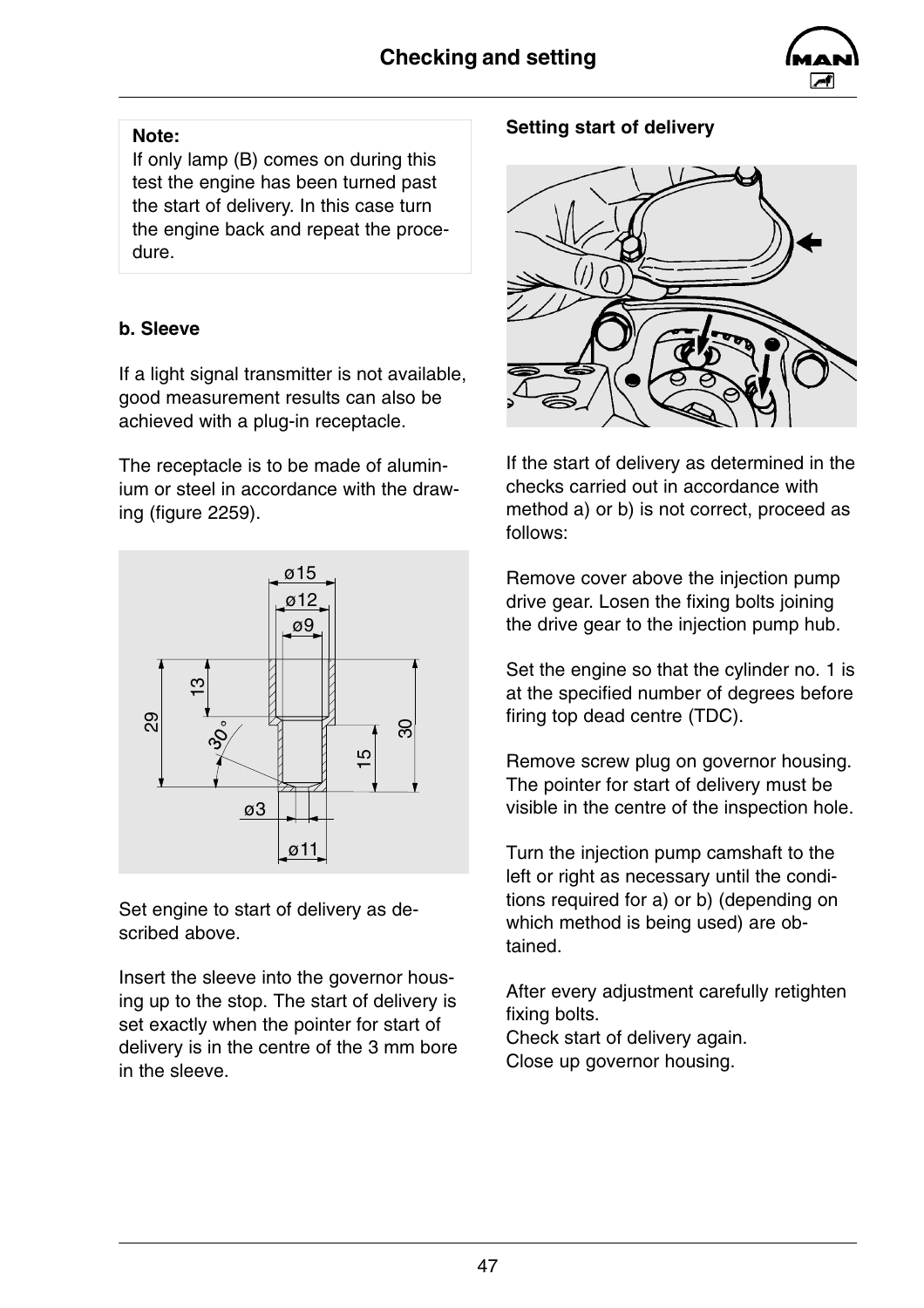<span id="page-49-0"></span>

### **To check and adjust valve clearance**

(by authorized specialist personnel)

The valve clearance for new and overhauled engines should be checked after the first 10 to 20 hours of operation.

*Then it should be adjusted every 400 hours of operation.*

The valve clearance (see "Technical Data") should be adjusted so that the feeler gauge can be moved between the valves stem and the rocker arm with a slight resistance being felt.

Adjustment is made with the adjusting screw after releasing the lock nut.

Rotate the crankshaft so that the piston of the cylinder to be adjusted is at firing TDC. This is the case when the valves of the synchronous pistons are just rocking.

Valve rocking on cylinder

| Adjust valves on cylinder |  |  |  |  |  |
|---------------------------|--|--|--|--|--|

In order to enable the engine to be rotated manually during adjustments, there is a plate with a central hexagon driver fitted to the front of the crankshaft pulley (barring device).



- 1 Inlet valve
- 2 Exhaust valve
- 3 Feeler gauge

**Cylinder head bolts General notes**

The engine may have either of the following two types of cylinder head bolt:

• Cylinder head bolts with hex head tightened by the angle-of-rotation method, socket size 19



• Cylinder head bolts with Torx head tightened by the angle-of-rotation method, Torx wrench size E18



#### **Bolts to be used in event of repairs:**

Bolts with hex head may be replaced by bolts with Torx head if all the bolts on the engine are to be changed.

Do not use bolts with hex head and bolts with Torx head on the same engine.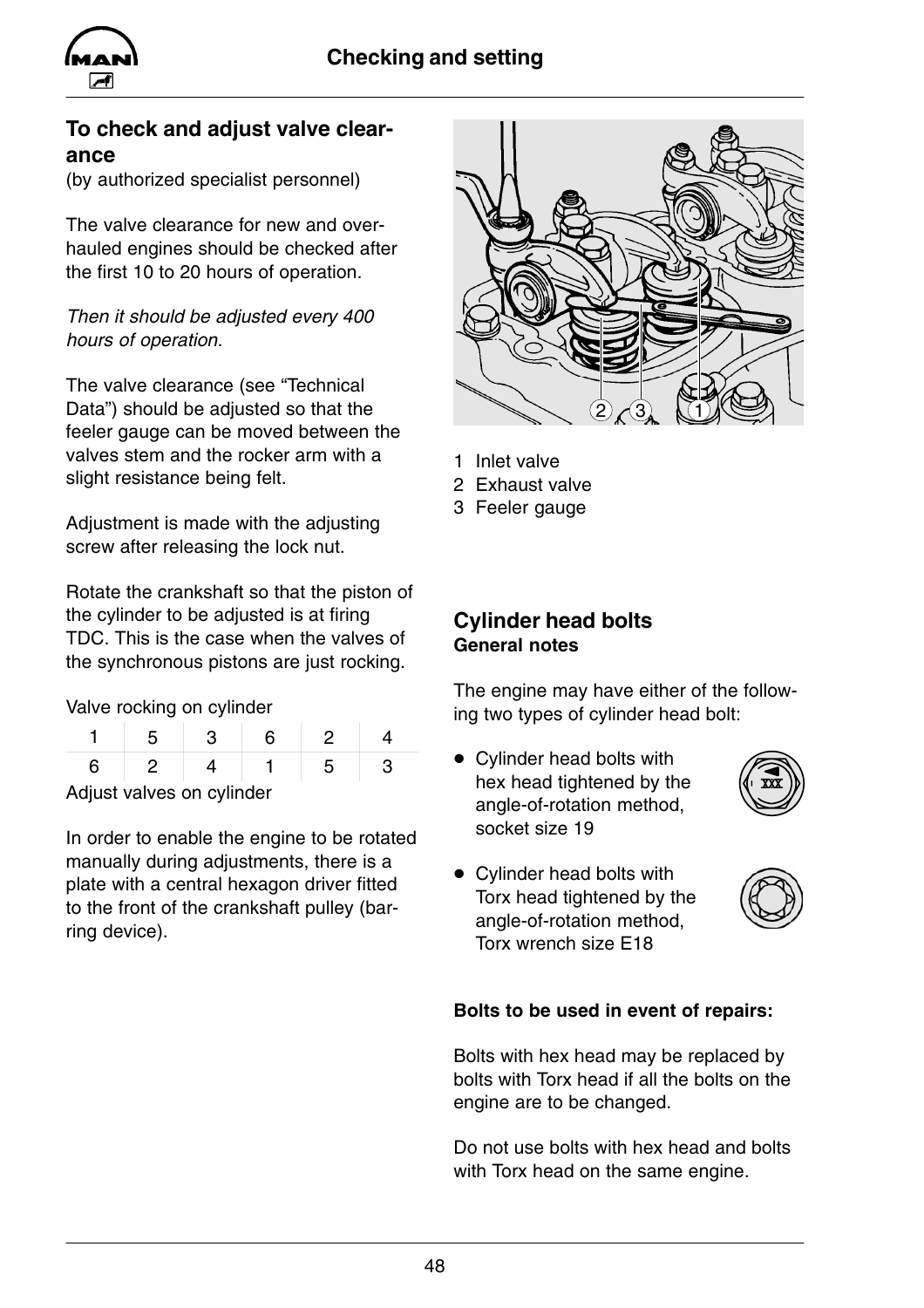

### **Retightening cylinder head bolts on new engines (engine cold or warm)**

by authorized specialist personnel

The cylinder heads are mounted with cylinder head bolts which are tightened by the angle-of-rotation method. On new engines the cylinder head bolts are tightened up for the first time at the factory after the engine has been broken in. The sticker **"First retightening of cylinder head bolts ..."** is then attached to one of the cylinder head covers.

#### **Erster Nachzug der Zylinderkopfschrauben erledigt**

**First retightening of cylinderhead-bolts completed**

Spare part No. 51.97801–0211

After the first 400 hours of operation retighten cylinder head bolts 1 to 4 in the order shown in Tightening diagram **"1"** by a further 90° (1/4 revolution).

The two outer screws (intake and exhaust sides) must not be retightened.

#### **Note:**

The cylinder head bolts to be retightened must not be loosened first, but simply tightened by a further 90° (1/4 revolution) from their actual position.

Remove the sticker **"First retightening of cylinder head bolts ..."** and attach the sticker **"Second retightening of cylinder head bolts** ...**"** to show that the cylinder head bolts have been retightened for the second time.



Spare part No. 51.97801–0212

**head-bolts completed**



Tightening diagram **"1"**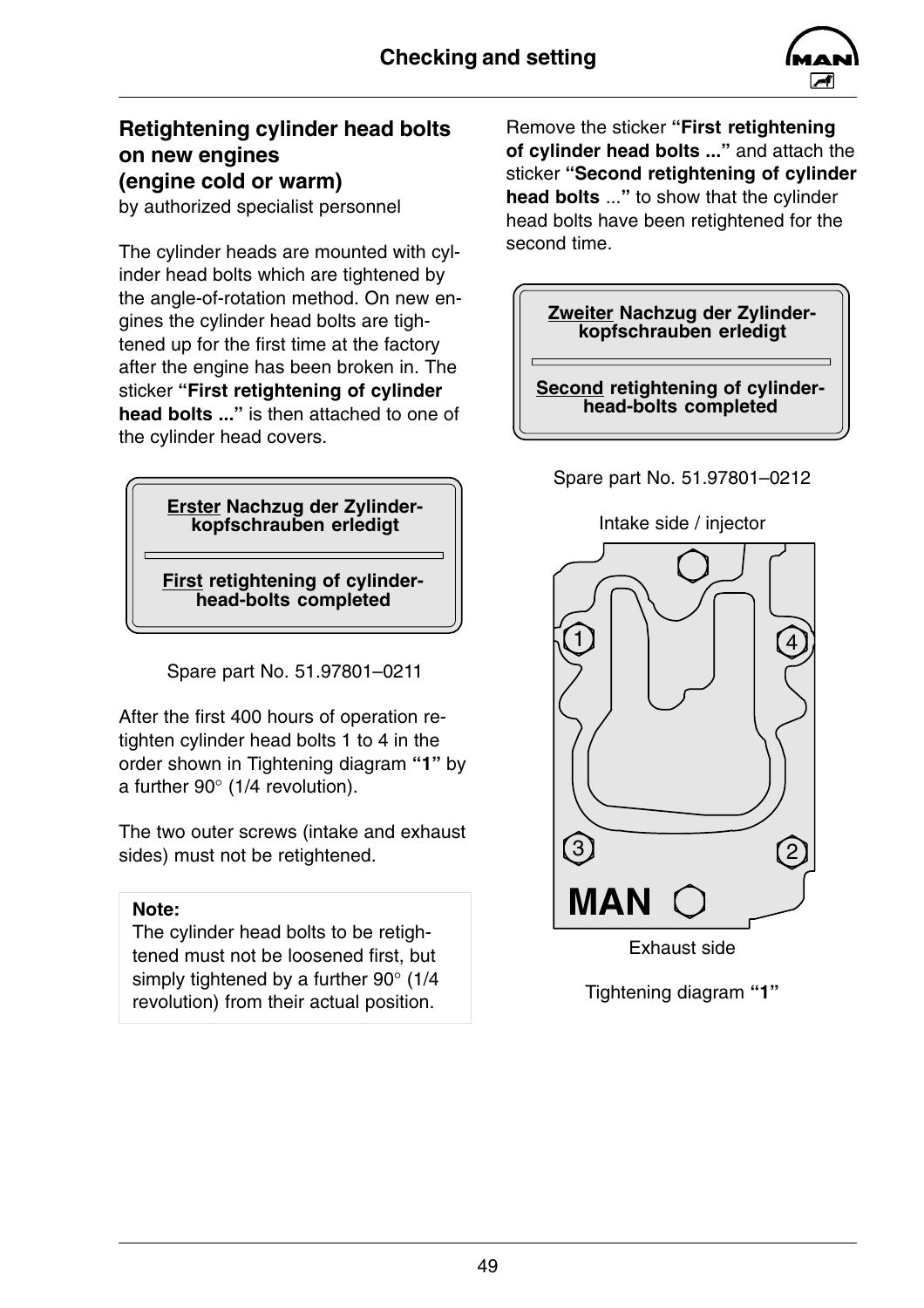

### **Tightening cylinder head bolts after a repair (engine cold)**

by authorized specialist personnel

Before inserting the cylinder head bolts oil them with engine oil on the thread (not to the bore) and coat the contact face of the bolt head with "Optimoly White T" assembly paste. Do not use any oils or oil additives that contain  $MoS<sub>2</sub>$ . The bolts must be tightened by the angle-of-rotation method as shown in Tightening diagram **"2"**.



# Tightening diagram **"2"**

- $\bullet$  1st pretightening step  $=$  to 10 Nm
- 2nd pretightening step  $=$  to 80 Nm
- $\bullet$  3rd pretightening step = to 150 Nm
- $\bullet$  4th pretightening step  $=$  turn by 90 $^{\circ}$
- Final tightening  $=$  turn by  $90^{\circ}$

Adjust valve clearance

### **Retightening cylinder head bolts after repairs (engine cold or warm)**

by authorized specialist personnel

After the first 10 to 20 hours of operation after a repair turn the cylinder head bolts by a further 90° (1/4 revolution) in the order shown in Tightening diagram **"2"**.

The cylinder head bolts to be retightened must not be loosened first, but simply tightened by a further 90° (1/4 revolution) from their actual position.

Attach the sticker **"First retightening of cylinder head bolts ..."** (Remove any other stickers which may already be attached).

After the first 400 hours of operation after a repair tighten cylinder head bolts 1 to 4 in the order shown in Tightening diagram **"1"** again by a further 90° (1/4 revolution).

The two outside screws (intake and exhaust side) must not be retightened.

### Attach the sticker **"Second retightening of cylinder head bolts ..."**.

### **Note:**

When a cylinder head has been removed the cylinder head gasket must always be changed.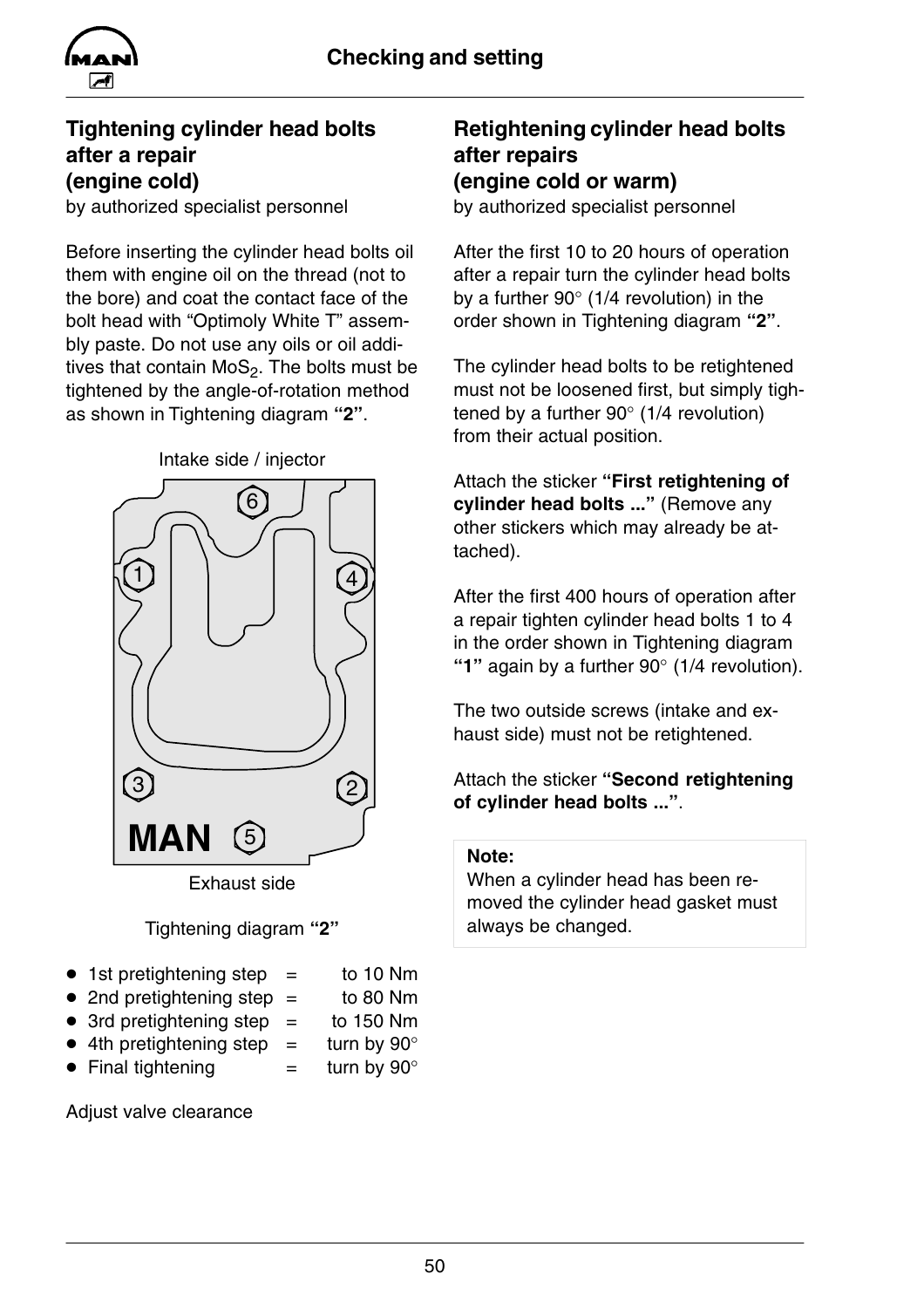

### <span id="page-52-0"></span>**Re-using old cylinder head bolts**

### *Checking*

Before re-using old cylinder head bolts check them as follows:

### *Length*

During tightening the bolts are intentionally stressed beyond the yield point and therefore subjected to some permanent elongation each time they are tightened.

The shank lengths "L" of new bolts are 109, 144 and 168 mm.

Permissible maximum lengths are 111,

146 and 170 mm respectively.



**L** = Shank length

### *Surface*

The surface of the bolts must be in satisfactory condition, i.e. the phosphate coating must be intact and there must be no rust.

Rusted or damaged bolts or bolts elongated beyond the maximum permissible length must immediately be made unusable – e.g. by destroying the threads with a hammer – and scrapped.

### **V-belts**

*The tension of the V-belts should be checked after every 200 hours of operation.*

### **Change the V-belts if necessary**

If, in the case of a multiple belt drive, wear or differing tensions are found, always replace the complete set of belts.

### **Checking condition**

Check V-belts for cracks, oil, overheating and wear. Change demaged V-belts.

### **Testing by hand**

A more precise check of the V-belt tension is possible only by using a V-belt tension tester.

### **Check with V-belt tension tester**



### **Measuring tension**

- $\bullet$  Lower indicator arm  $\circled$  into the scale
- $\bullet$  Apply tester to belt at a point midway between two pulleys so that edge of contact surface  $(2)$  is flush with the V-belt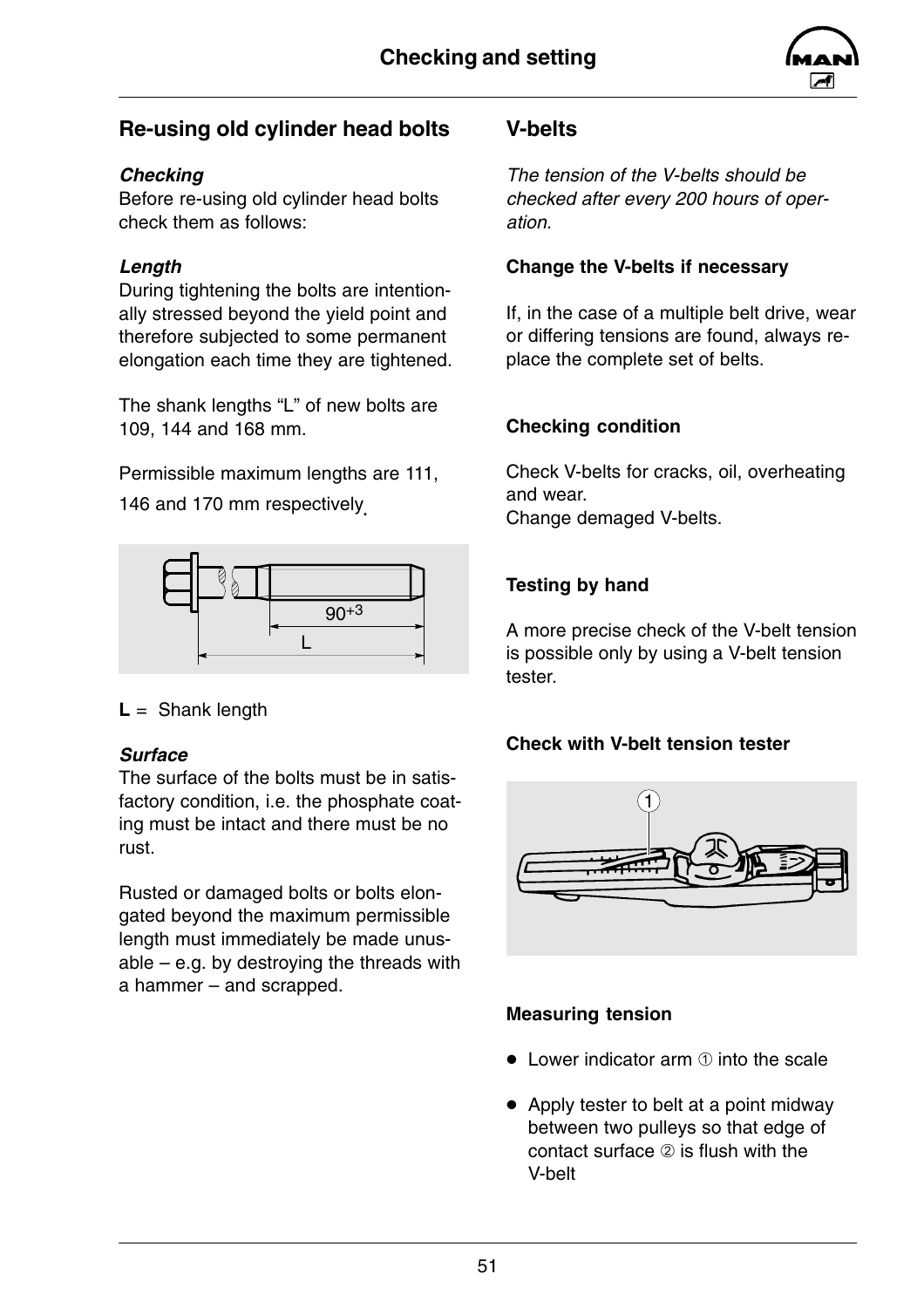### **Checking and setting**





 $\bullet$  Slowly depress pad  $\circledcirc$  until the spring can be heard to disengage. This will cause the indicator to move upwards

If pressure is maintained after the spring has disengaged a false reading will be obtained!

### **Reading of tension**

- $\bullet$  Read of the tensioning force of the belt at the point where the top surface of the indicator arm  $\odot$  intersects with the scale
- Before taking readings make ensure that the indicator arm remains in its position

|                      | Tensioning forces according to<br>the kg graduation on the tes-<br>ter |                                    |                                              |
|----------------------|------------------------------------------------------------------------|------------------------------------|----------------------------------------------|
| <b>Drive</b><br>belt | New installation                                                       | When                               |                                              |
| width                | Installa-<br>tion                                                      | After 10<br>min. run-<br>ning time | servicing<br>after<br>long run-<br>ning time |
| 9.5                  | $45 - 50$                                                              | $40 - 45$                          | 30                                           |
| 10.0                 | $45 - 50$                                                              | $35 - 40$                          | 30                                           |
| 12.5                 | $50 - 55$                                                              | $45 - 50$                          | 35                                           |
| 13.0                 | $50 - 55$                                                              | $40 - 45$                          | 35                                           |
| 20.0                 | 75                                                                     | 70                                 | 60                                           |
| 22.0                 | 75                                                                     | 70                                 | 60                                           |
| 2/3VX                | $90 - 100$                                                             | $70 - 80$                          | 60                                           |
| 3/3VX                | 135-150                                                                | $105 - 120$                        | 90                                           |

### **Tension and / or replace V-belts**



Water pump – Alternator

- $\bullet$  Remove fixing bolts  $\circled$
- $\bullet$  Remove lock-nut  $\oslash$
- Adjust nut 3 until V-belts have correct tensions
- $\bullet$  Retighten lock-nut and fixing bolts

To replace the V-belts loosen lock-nut and swing alternator inwards.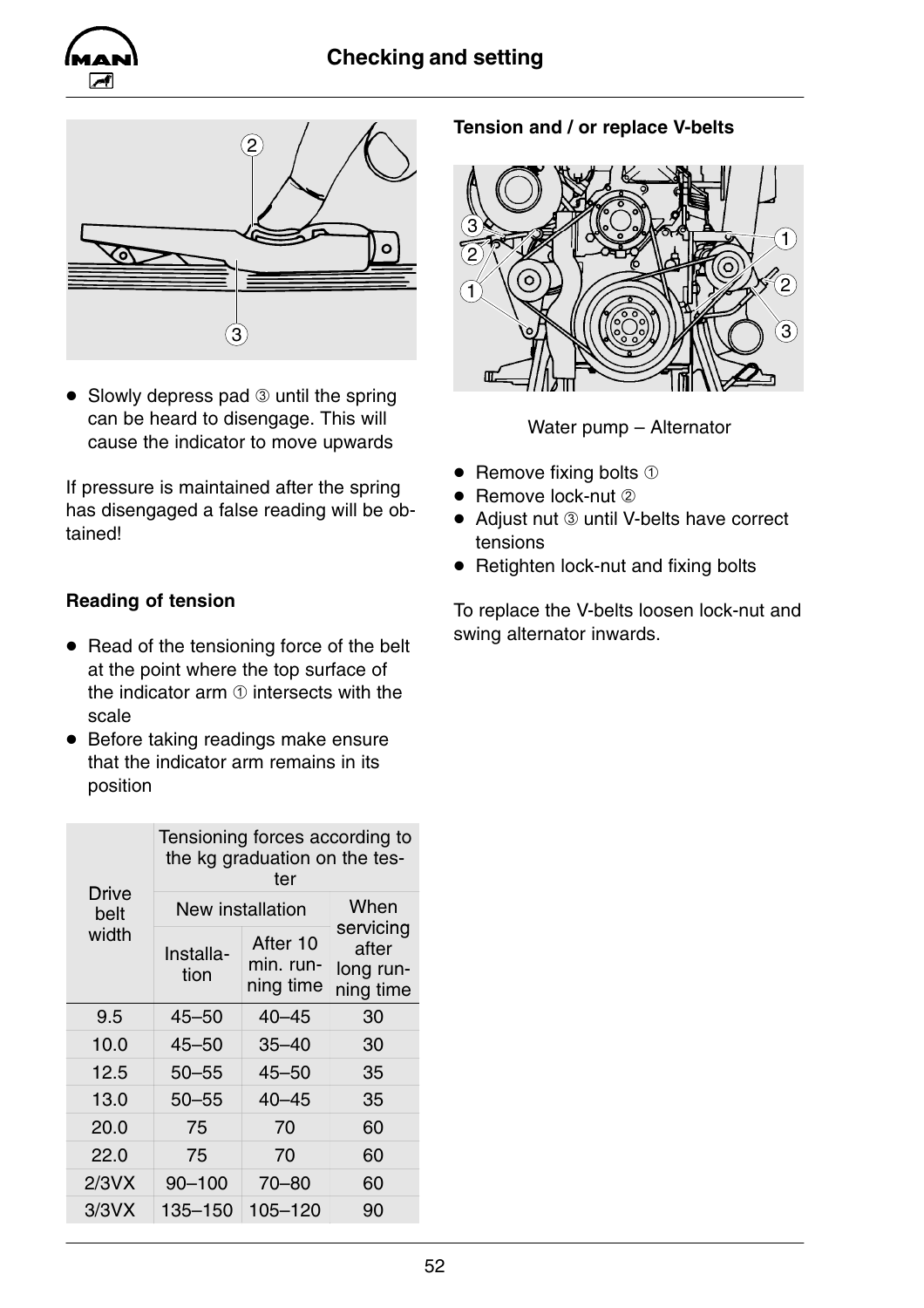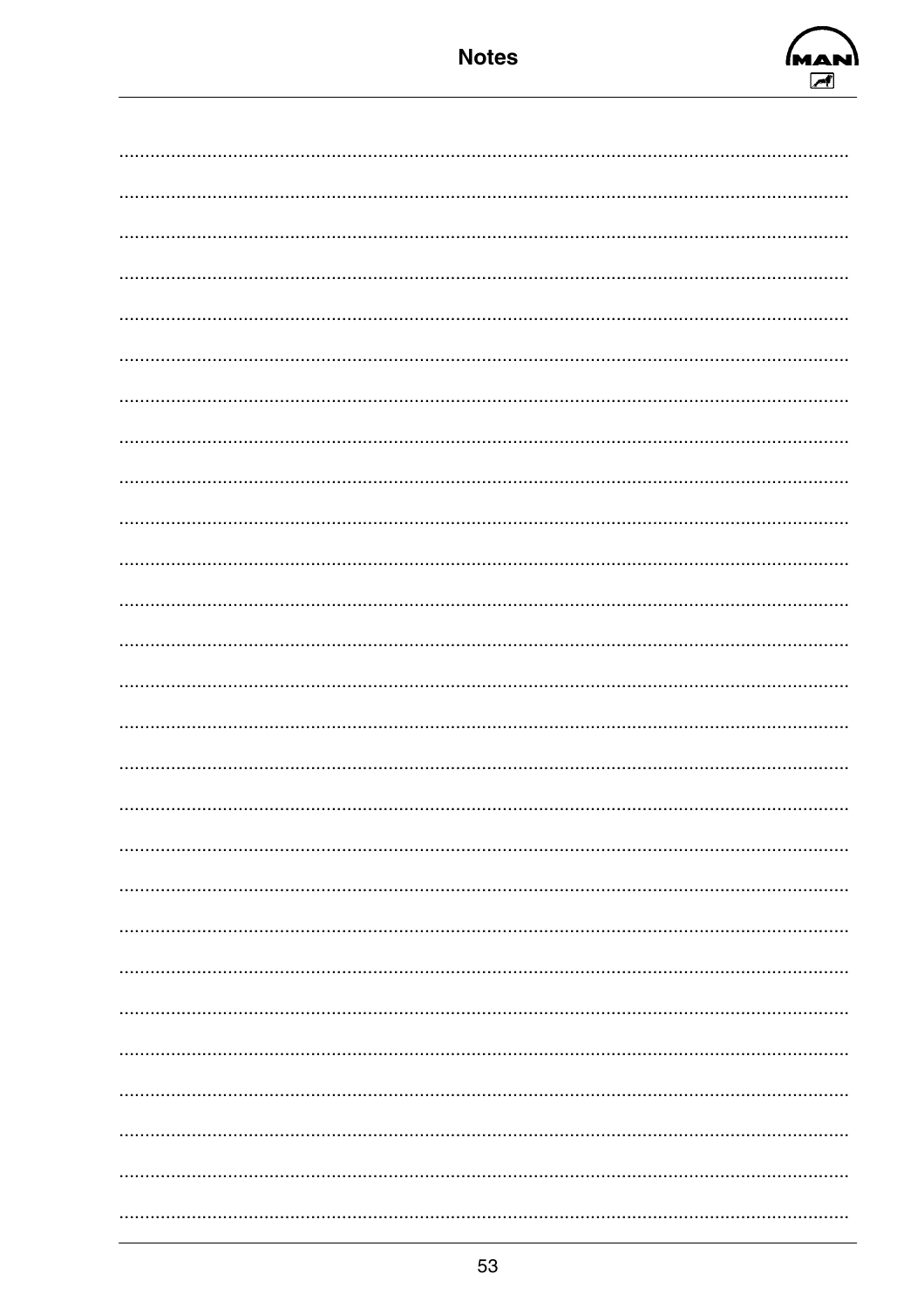<span id="page-55-0"></span>

| Model                         | D 2866 E                                                                                      |
|-------------------------------|-----------------------------------------------------------------------------------------------|
| Design                        | in-line vertical                                                                              |
| Cycle                         | 4-stroke Diesel                                                                               |
| <b>Combustion system</b>      | Direct injection                                                                              |
| Number of cylinders           | 6                                                                                             |
| <b>Bore</b>                   | 128 mm                                                                                        |
| <b>Stroke</b>                 | 155 mm                                                                                        |
| Swept volume                  | 11 967 cm <sup>3</sup>                                                                        |
| Compression ratio             | 17.5:1                                                                                        |
| Rating                        | see engine nameplate                                                                          |
| Firing order                  | $1 - 5 - 3 - 6 - 2 - 4$                                                                       |
| Valve clearance (cold engine) |                                                                                               |
| Intake                        | $0.25$ mm                                                                                     |
| Exhaust                       | $0.40$ mm                                                                                     |
| Valve timing                  |                                                                                               |
| Intake opens                  | 11 $\degree$ before TDC                                                                       |
| Intake closes                 | $49^\circ$ after BDC                                                                          |
| Exhaust opens                 | $47^\circ$ before BDC                                                                         |
| <b>Exhaust closes</b>         | $9^\circ$ after TDC                                                                           |
| Fuel system                   |                                                                                               |
| Injection                     | In-line pump, with flange fastening                                                           |
| Governor                      | All speed type                                                                                |
| Injection timer               | Automatic centrifugal type in camshaft<br>drive gear                                          |
| Injectors                     | 4-orifice nozzles                                                                             |
| Opening pressure of injector  |                                                                                               |
| New nozzle holder:            | $265 + 8$ bar                                                                                 |
| Used nozzle holder:           | $250 + 8$ bar                                                                                 |
| justment)                     | Start of delivery $\pm 1^{\circ}$ crank angle before TDC (Speed constant = without timing ad- |
| 1500 rpm, constant            | $22^{\circ}$                                                                                  |
| 1800 rpm, constant            | $24^{\circ}$                                                                                  |
| 1500 rpm, variable            | $17^\circ$                                                                                    |
| 1800 rpm, variable            | $17^\circ$                                                                                    |
| 2100 rpm, variable            | $17^\circ$                                                                                    |
| 2200 rpm, variable            | $17^\circ$                                                                                    |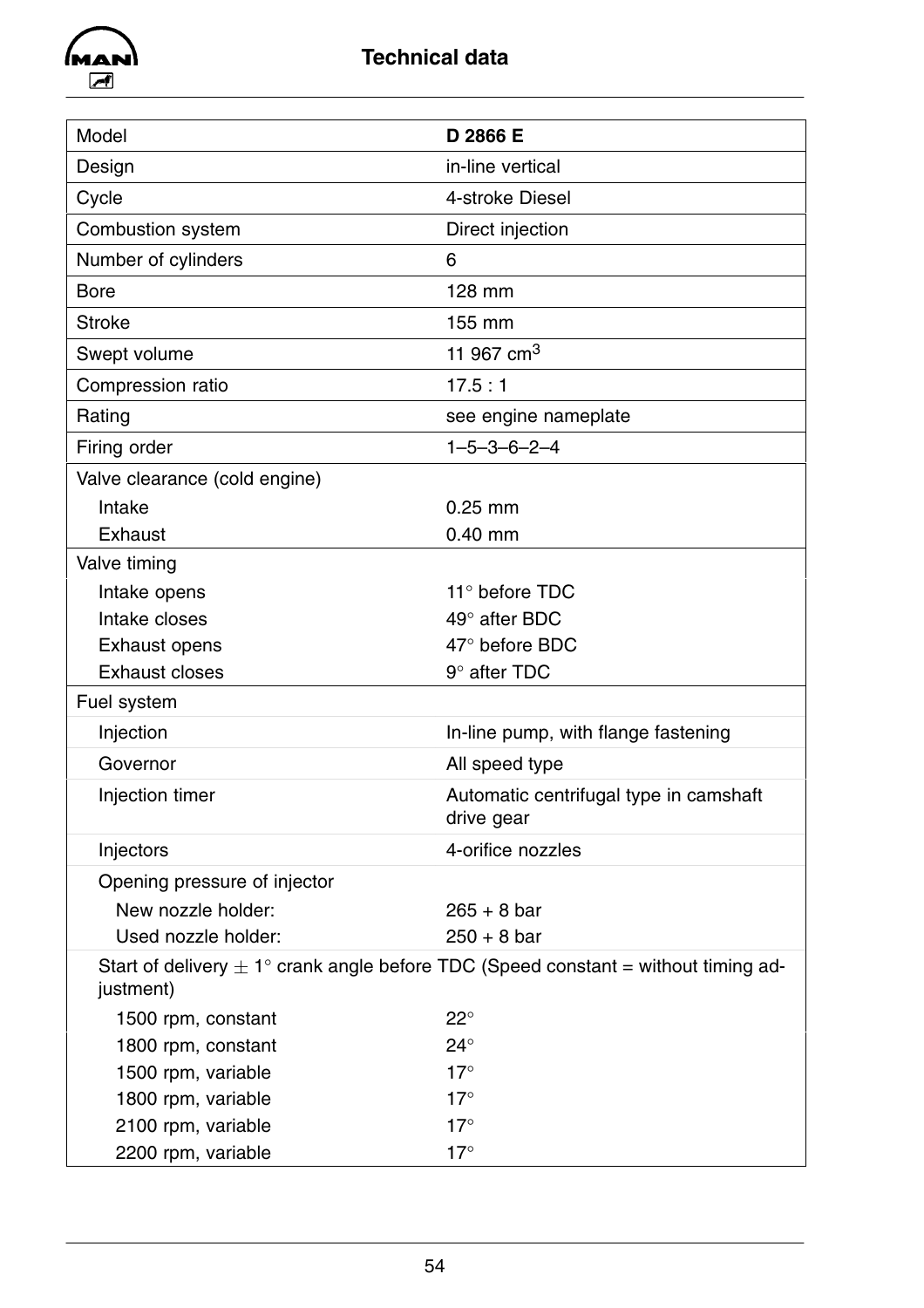

| Engine lubrication                                                                                       | Force feed                                          |
|----------------------------------------------------------------------------------------------------------|-----------------------------------------------------|
| Oil capacity in oil sump (litres)                                                                        | min.<br>max.                                        |
| Deep                                                                                                     | 12 <sub>1</sub><br>18 <sup>1</sup>                  |
| Shallow                                                                                                  | 14 <sup>1</sup><br>201                              |
| For $30^\circ$ tilt                                                                                      | 12 <sub>1</sub><br>18 <sub>1</sub>                  |
| Oil pressure during operation (depend-<br>ing on oil temperature, oil viscosity<br>class and engine rpm) | monitored by oil pressure monitors or dis-<br>plays |
| Oil filter                                                                                               | Full flow filter with two paper cartridges          |
| Engine cooling system                                                                                    | Liquid cooling                                      |
| Operating temperature                                                                                    | 80-85°C, temporarily 90°C allowed                   |
| Electrical equipment                                                                                     |                                                     |
| <b>Starter</b>                                                                                           | 24 V; 5.4 kW or 6.5 kW                              |
| Alternator                                                                                               | 28 V; 35, 55 or 120 A                               |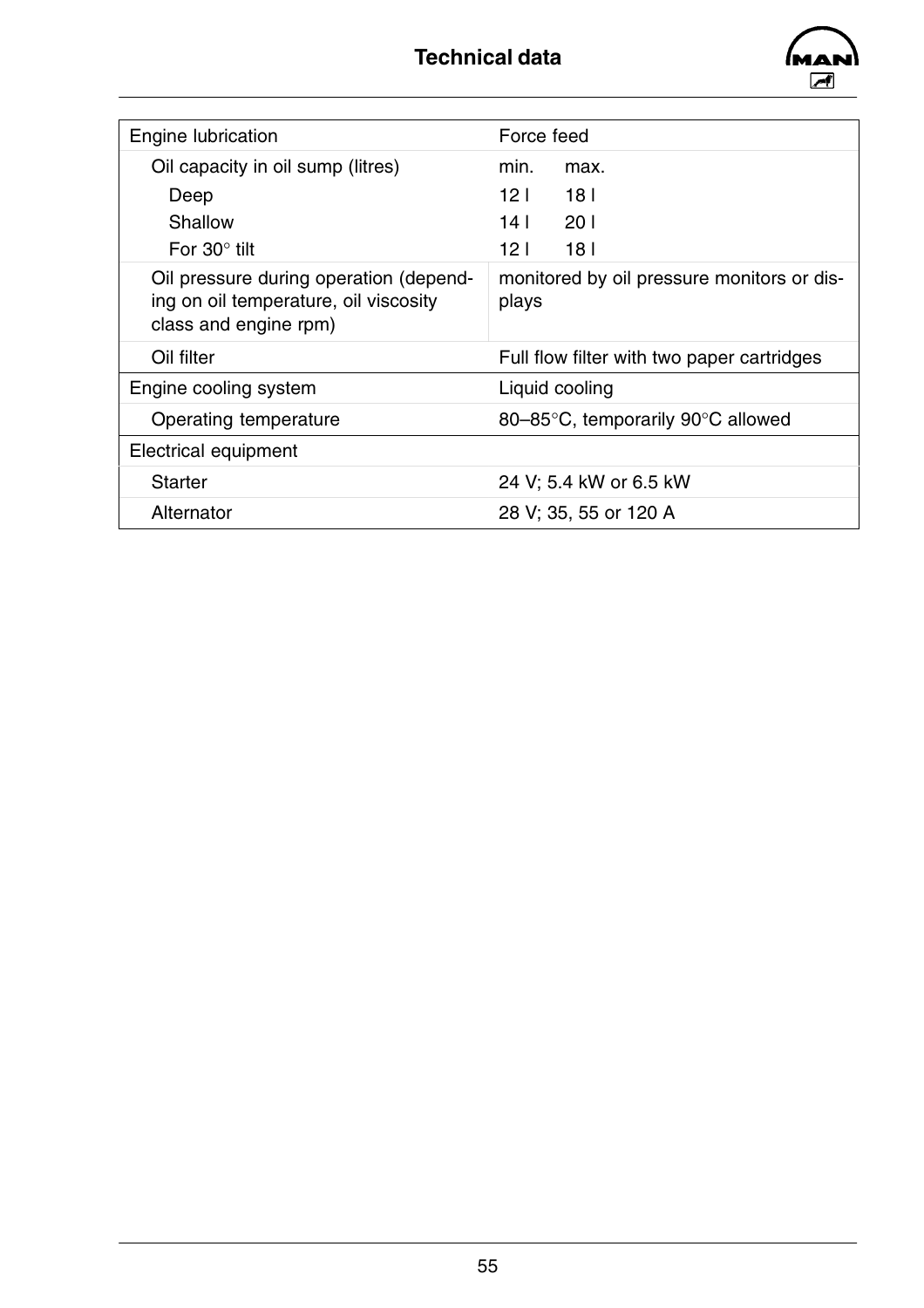

| Model                         | <b>D 2866 TE</b>                                                                              |
|-------------------------------|-----------------------------------------------------------------------------------------------|
| Design                        | in-line vertical                                                                              |
| Cycle                         | 4-stroke Diesel with turbocharger                                                             |
| <b>Combustion system</b>      | Direct injection                                                                              |
| Turbocharging                 | Turbocharger                                                                                  |
| Number of cylinders           | 6                                                                                             |
| <b>Bore</b>                   | 128 mm                                                                                        |
| <b>Stroke</b>                 | 155 mm                                                                                        |
| Swept volume                  | 11 967 cm <sup>3</sup>                                                                        |
| Compression ratio             | 15.5:1                                                                                        |
| Rating                        | see engine nameplate                                                                          |
| Firing order                  | $1 - 5 - 3 - 6 - 2 - 4$                                                                       |
| Valve clearance (cold engine) |                                                                                               |
| Intake                        | $0.50$ mm                                                                                     |
| Exhaust                       | $0.50$ mm                                                                                     |
| Valve timing                  |                                                                                               |
| Intake opens                  | $23^\circ$ before TDC                                                                         |
| Intake closes                 | 37° after BDC                                                                                 |
| <b>Exhaust opens</b>          | 60° before BDC                                                                                |
| <b>Exhaust closes</b>         | 30° after TDC                                                                                 |
| Fuel system                   |                                                                                               |
| Injection                     | In-line pump, with flange fastening                                                           |
| Governor                      | All speed type                                                                                |
| Injection timer               | Automatic centrifugal type in camshaft<br>drive gear                                          |
| Injectors                     | 4-orifice nozzles                                                                             |
| Opening pressure of injector  |                                                                                               |
| New nozzle holder:            | $220 + 8$ bar                                                                                 |
| Used nozzle holder:           | $220 + 8$ bar                                                                                 |
| justment)                     | Start of delivery $\pm 1^{\circ}$ crank angle before TDC (Speed constant = without timing ad- |
| 1500 rpm, constant            | $24^{\circ}$                                                                                  |
| 1800 rpm, constant            | $26^{\circ}$                                                                                  |
| 1800 rpm, variable            | $19^\circ$                                                                                    |
| 2100 rpm, variable            | $19^\circ$                                                                                    |
| 2200 rpm, variable            | $19^\circ$                                                                                    |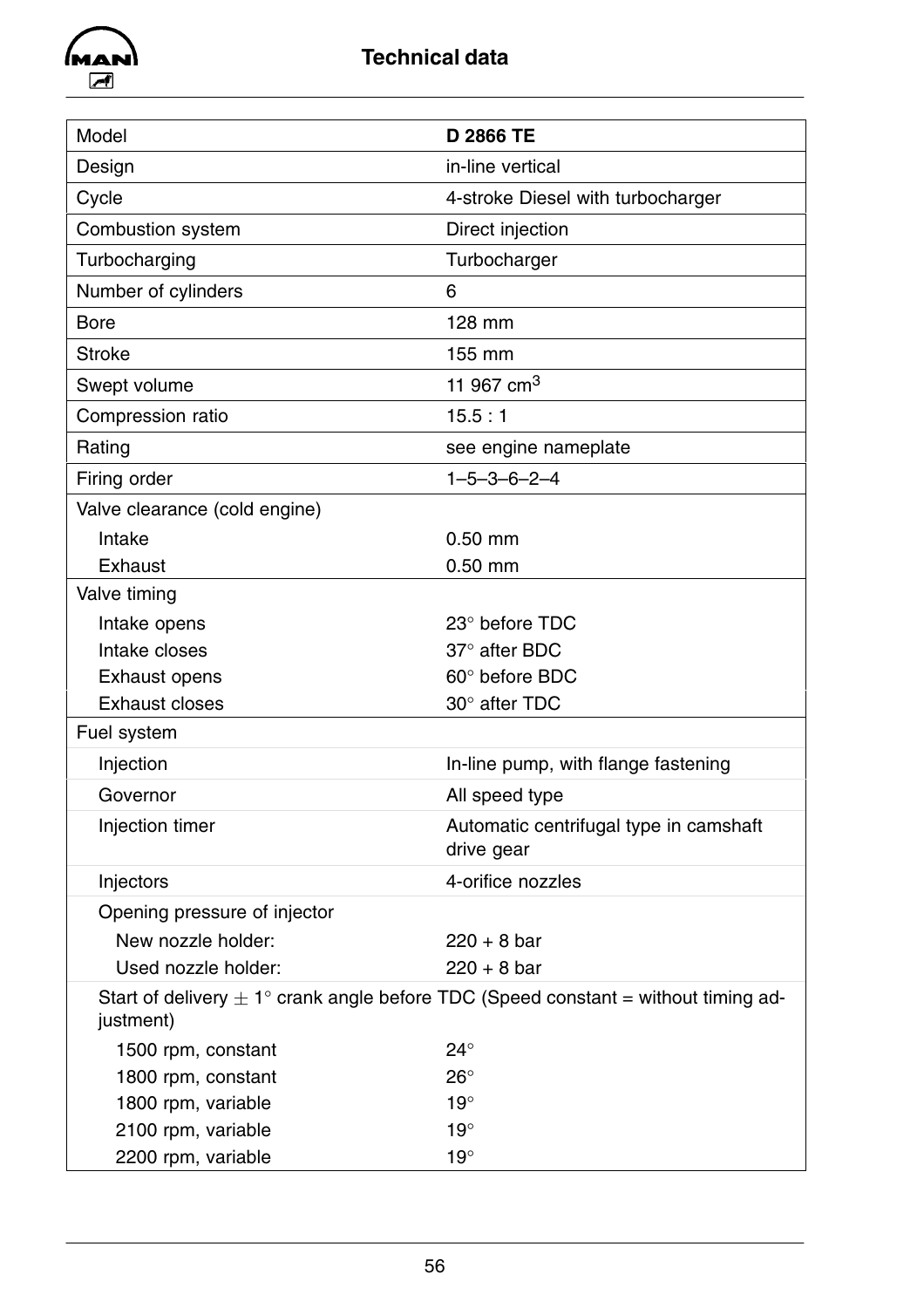

| <b>Engine lubrication</b>                                                                                | Force feed                                          |
|----------------------------------------------------------------------------------------------------------|-----------------------------------------------------|
| Oil capacity in oil sump (litres)                                                                        | min.<br>max.                                        |
| Deep                                                                                                     | 12 L<br>18 I                                        |
| Shallow                                                                                                  | 201<br>14 L                                         |
| For $30^\circ$ tilt                                                                                      | 12 <sub>1</sub><br>18 <sub>l</sub>                  |
| Oil pressure during operation (depend-<br>ing on oil temperature, oil viscosity<br>class and engine rpm) | monitored by oil pressure monitors or dis-<br>plays |
| Oil filter                                                                                               | Full flow filter with two paper cartridges          |
| Engine cooling system                                                                                    | Liquid cooling                                      |
| Operating temperature                                                                                    | 80-85°C, temporarily 90°C allowed                   |
| Electrical equipment                                                                                     |                                                     |
| <b>Starter</b>                                                                                           | 24 V; 5.4 kW or 6.5 kW                              |
| Alternator                                                                                               | 28 V; 35, 55 or 120 A                               |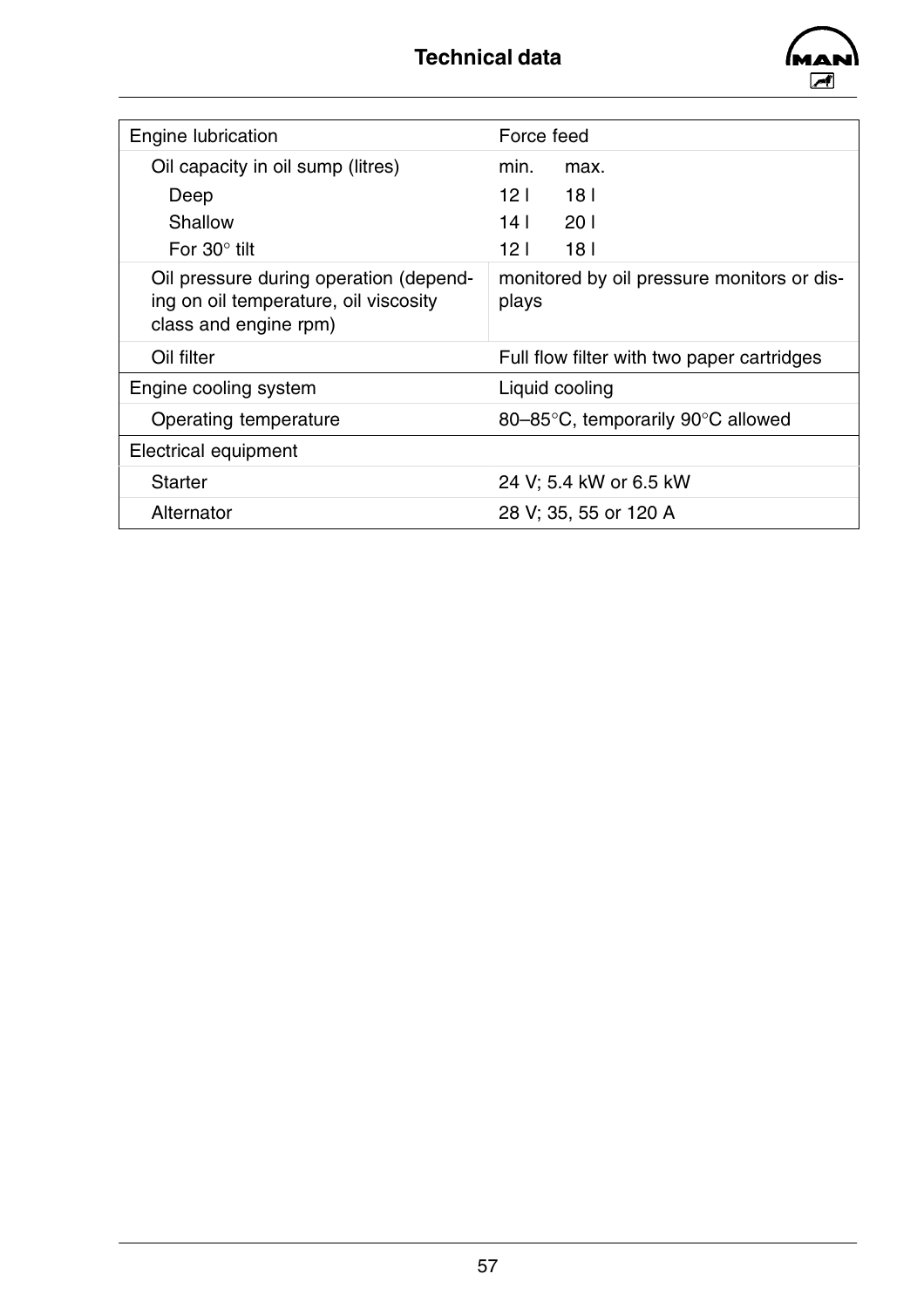

| Model                                                                                                | <b>D 2866 LE, LXE</b>                                                       |
|------------------------------------------------------------------------------------------------------|-----------------------------------------------------------------------------|
| Design                                                                                               | in-line vertical                                                            |
| Cycle                                                                                                | 4-stroke Diesel with turbocharger and in-<br>tercooler                      |
| <b>Combustion system</b>                                                                             | Direct injection                                                            |
| Turbocharging                                                                                        | Turbocharger with intercooler                                               |
| Number of cylinders                                                                                  | 6                                                                           |
| <b>Bore</b>                                                                                          | 128 mm                                                                      |
| <b>Stroke</b>                                                                                        | 155 mm                                                                      |
| Swept volume                                                                                         | 11 967 cm <sup>3</sup>                                                      |
| Compression ratio                                                                                    |                                                                             |
| D 2866 LE                                                                                            | 15.5:1                                                                      |
| D 2866 LXE                                                                                           | 16:1                                                                        |
| Rating                                                                                               | see engine nameplate                                                        |
| Firing order                                                                                         | $1 - 5 - 3 - 6 - 2 - 4$                                                     |
| Valve clearance (cold engine)                                                                        |                                                                             |
| Intake                                                                                               | $0.25$ mm                                                                   |
| <b>Exhaust</b>                                                                                       | $0.40$ mm                                                                   |
| Valve clearance changed<br>and / or power take-off starting from engine no 5274086) (D 2866 LE only) | Starting from engine no 5264038 (in engines with 2-cylinder air compressors |
| Intake                                                                                               | $0.50$ mm                                                                   |
| <b>Exhaust</b>                                                                                       | $0.50$ mm                                                                   |
| See instruction label on valve cover                                                                 |                                                                             |
| Valve timing D 2866 LE                                                                               |                                                                             |
| Intake opens                                                                                         | 23° before TDC                                                              |
| Intake closes                                                                                        | 37° after BDC                                                               |
| <b>Exhaust opens</b>                                                                                 | 60° before BDC                                                              |
| <b>Exhaust closes</b>                                                                                | 30° after TDC                                                               |
| Valve timing D 2866 LXE                                                                              |                                                                             |
| Intake opens                                                                                         | 23° before TDC                                                              |
| Intake closes                                                                                        | $12^{\circ}$ after BDC                                                      |
| <b>Exhaust opens</b>                                                                                 | 60° before BDC                                                              |
| <b>Exhaust closes</b>                                                                                | 30° after TDC                                                               |
| Fuel system                                                                                          |                                                                             |
| Injection                                                                                            | In-line pump, with flange fastening                                         |
| Governor                                                                                             | All speed type                                                              |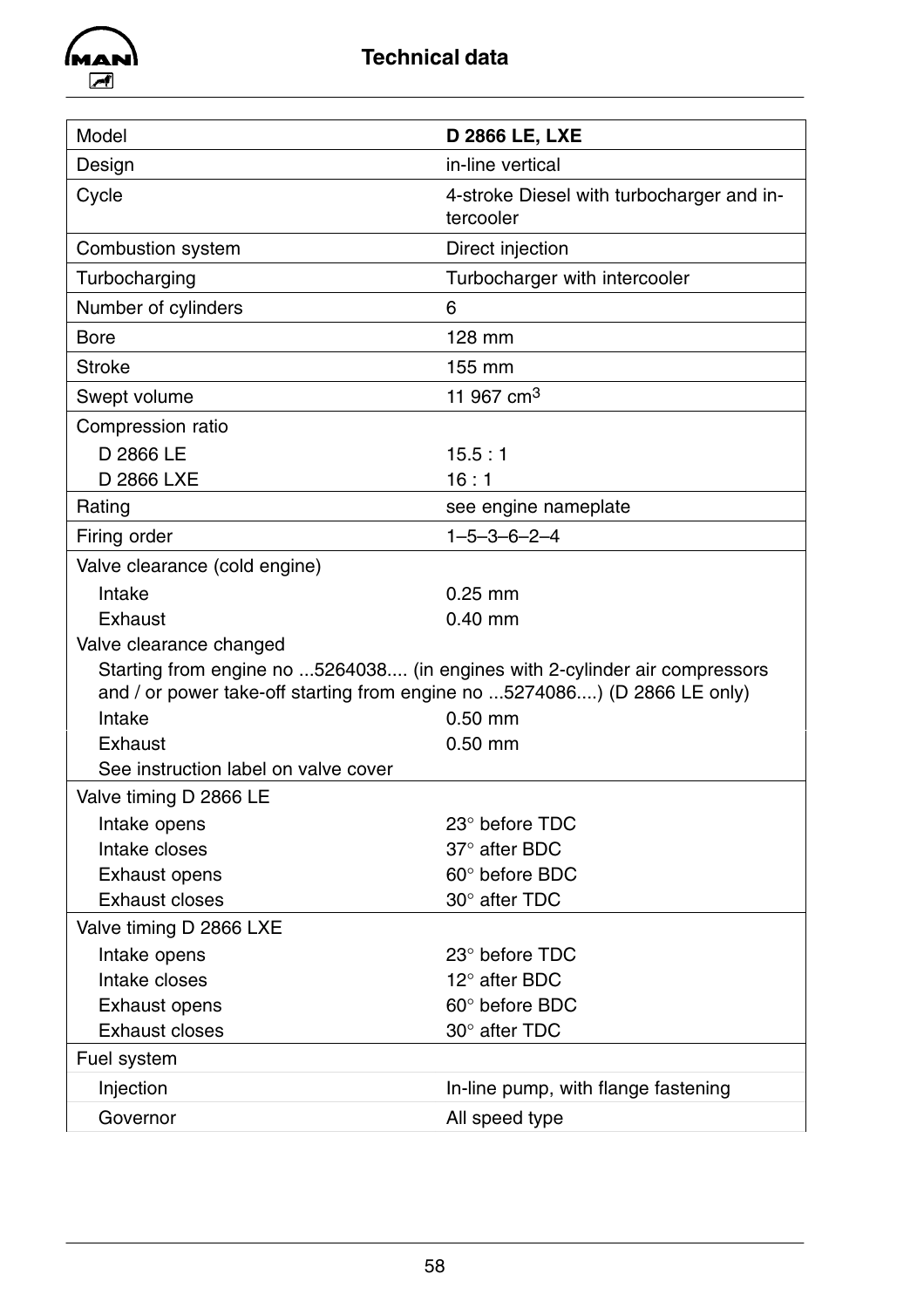

| Injection timer                                            |                                                                                                                                        | Automatic centrifugal type in camshaft<br>drive gear |                     |                   |
|------------------------------------------------------------|----------------------------------------------------------------------------------------------------------------------------------------|------------------------------------------------------|---------------------|-------------------|
| Injectors                                                  |                                                                                                                                        | 4-orifice nozzles                                    |                     |                   |
| Opening pressure of injector                               |                                                                                                                                        |                                                      |                     |                   |
| Injector + injection nozzle                                |                                                                                                                                        | New nozzle holder:                                   | Used nozzle holder: |                   |
| 51.10101-7274                                              | $220 + 8$ bar                                                                                                                          |                                                      | $220 + 8$ bar       |                   |
| 51.10101-7290                                              | $235 + 8$ bar                                                                                                                          |                                                      | $220 + 8$ bar       |                   |
| 51.10101-7338                                              | $295 + 8$ bar                                                                                                                          |                                                      | $280 + 8$ bar       |                   |
| Start of delivery $\pm 1^{\circ}$ crank angle be-          |                                                                                                                                        | Injection pump                                       | Exhaust manifold    |                   |
| fore $TDC$ (Speed constant = without<br>timing adjustment) |                                                                                                                                        |                                                      | dry                 | liquid-<br>cooled |
| 1500 rpm, constant                                         |                                                                                                                                        |                                                      | $23^\circ$          | $20^{\circ}$      |
| 1500 rpm, constant (LXE)                                   |                                                                                                                                        |                                                      | $15^\circ$          |                   |
| 1800 rpm, constant                                         |                                                                                                                                        |                                                      | $25^{\circ}$        | $22^{\circ}$      |
| 1800 rpm, constant (LXE)                                   |                                                                                                                                        |                                                      | $16^{\circ}$        |                   |
| 1800 rpm, variable                                         |                                                                                                                                        | 51.11102-7659                                        |                     | $15^{\circ}$      |
| 1800 rpm, variable                                         |                                                                                                                                        | 51.11103-7075                                        |                     | $18^\circ$        |
| 2100 rpm, variable                                         |                                                                                                                                        | 51.11102-7657                                        |                     | $15^\circ$        |
| 2100 rpm, variable                                         |                                                                                                                                        | 51.11103-7084                                        |                     | $20^{\circ}$      |
| 2200 rpm, variable                                         |                                                                                                                                        | 51.11102-7656                                        |                     | $15^\circ$        |
| 2200 rpm, variable                                         |                                                                                                                                        | 51.11103-7072                                        |                     | $21^{\circ}$      |
| 2200 rpm, variable (LXE)                                   |                                                                                                                                        | 51.11102-7993                                        |                     | $15^\circ$        |
| 2200 rpm, variable (LXE)                                   |                                                                                                                                        | 51.11103-7071                                        |                     | $21^{\circ}$      |
| <b>Engine lubrication</b>                                  |                                                                                                                                        | Force feed                                           |                     |                   |
| Oil capacity in oil sump (litres)                          |                                                                                                                                        | min.<br>max.                                         |                     |                   |
| Deep                                                       |                                                                                                                                        | 121<br>18 <sub>1</sub>                               |                     |                   |
| Shallow                                                    |                                                                                                                                        | 14 <sub>1</sub><br>201                               |                     |                   |
| For 30° tilt                                               |                                                                                                                                        | 181<br>12 <sub>1</sub>                               |                     |                   |
| class and engine rpm)                                      | Oil pressure during operation (depend-<br>monitored by oil pressure monitors or dis-<br>ing on oil temperature, oil viscosity<br>plays |                                                      |                     |                   |
| Oil filter<br>Full flow filter with two paper cartridges   |                                                                                                                                        |                                                      |                     |                   |
| Liquid cooling<br>Engine cooling system                    |                                                                                                                                        |                                                      |                     |                   |
| 80-85°C, temporarily 90°C allowed<br>Operating temperature |                                                                                                                                        |                                                      |                     |                   |
| Electrical equipment                                       |                                                                                                                                        |                                                      |                     |                   |
| <b>Starter</b>                                             |                                                                                                                                        | 24 V; 5.4 kW or 6.5 kW                               |                     |                   |
| Alternator<br>28 V; 35, 55 or 120 A                        |                                                                                                                                        |                                                      |                     |                   |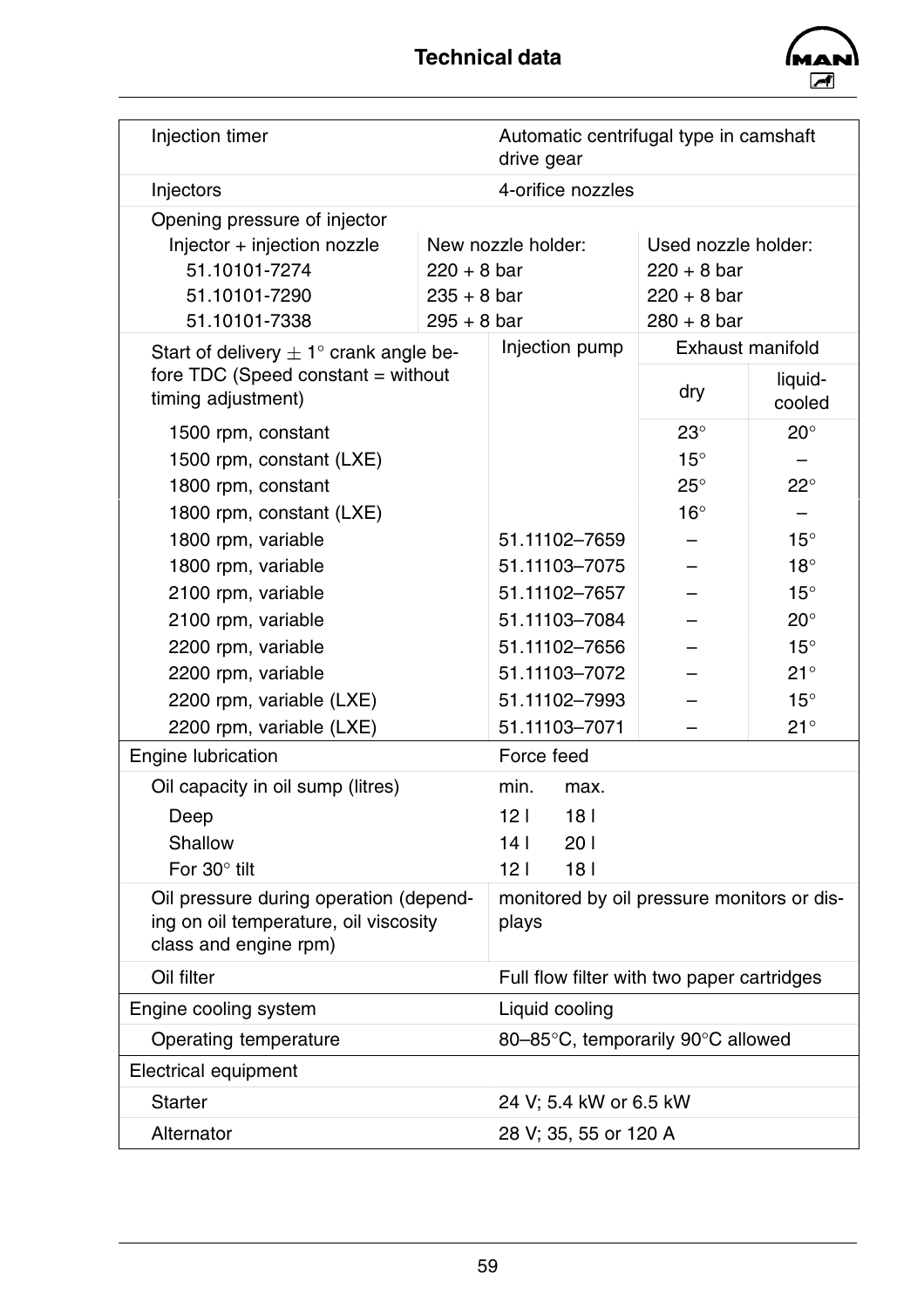<span id="page-61-0"></span>

### **A**

|  |  | Alternator  23, 26 |
|--|--|--------------------|

### **C**

| Checking and setting  44–52        |
|------------------------------------|
| Commissioning and operation  24-26 |
| Cooling  22, 35–38                 |
|                                    |
|                                    |
|                                    |
| of raw water heat exchangers  37   |
|                                    |
| Filler caps and working valves  38 |
|                                    |
| Cylinder head bolts  48-51         |
|                                    |

### **D**

| During operation  25 |  |
|----------------------|--|

### **E**

| Electrical equipment  23   |  |
|----------------------------|--|
|                            |  |
| Engine lubrication  18, 27 |  |
|                            |  |
|                            |  |
|                            |  |

### **F**

### **I**

| Injection pump $\ldots \ldots \ldots \ldots \ldots \ldots \ldots$ 20, 29 |  |
|--------------------------------------------------------------------------|--|
|                                                                          |  |
|                                                                          |  |

### **L**

|--|--|--|

### **M**

| Maintenance and care  27–43 |  |
|-----------------------------|--|
|                             |  |

### **N**

|--|--|--|

### **O**

| Oil drainage  27 |  |
|------------------|--|
|                  |  |

### **P**

| Piston / Conrod / Crank assembly  16 |  |  |  |  |  |  |  |  |  |
|--------------------------------------|--|--|--|--|--|--|--|--|--|
| Preparations  24                     |  |  |  |  |  |  |  |  |  |

### **R**

| Raw water pump  25 |  |
|--------------------|--|
|                    |  |
|                    |  |

### **S**

| Safety regulations  5-9                       |
|-----------------------------------------------|
| Safety regulations: Summary                   |
| Handling parts containing asbestos  9         |
| Handling used engine oil  8                   |
| Preventing accidents with injury to persons 5 |
| Preventing damage to engine                   |
|                                               |
| Preventing environmental damage  8            |
| Shutting down  26                             |
| Sources of supply for pickling fluids  38     |
| Starter motor  23                             |
|                                               |
|                                               |

### **T**

| Technical data  54-59                         |  |
|-----------------------------------------------|--|
| Technical information  10-23                  |  |
|                                               |  |
| To check and adjust valve clearance  48       |  |
| To check and set the start of delivery  44-48 |  |
| Turbocharger  21, 39                          |  |

### **V**

### **W**

|--|--|--|